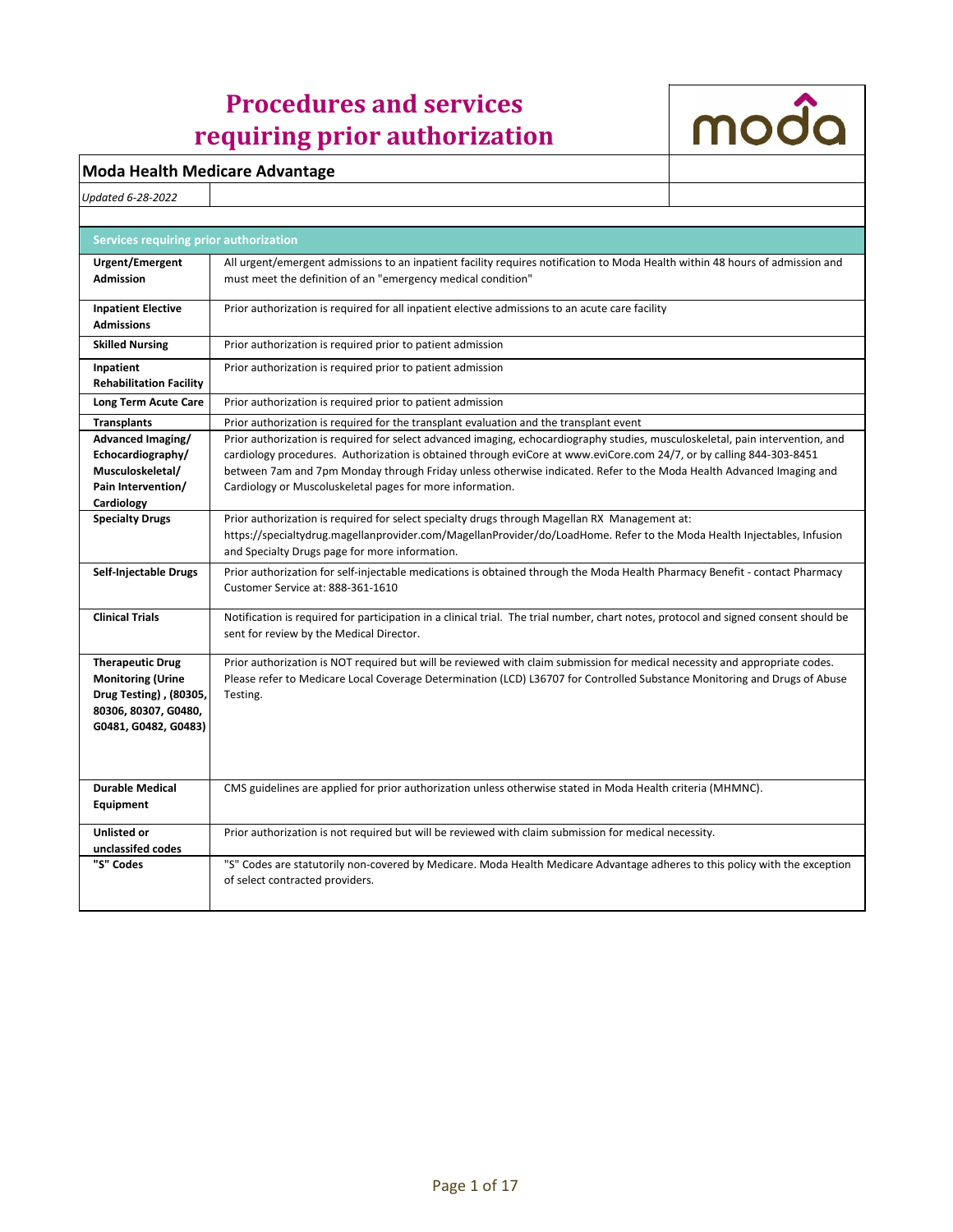| <b>Description</b>                                           | <b>CPT/HCPC Codes</b>                                                                                                                                                                                                                                                                                                                                                                                                                                                                                                                                                                                                                                                                                                                                                                                                                                                                                                                                                                           | <b>Instructions</b>                                                                                                                                                                                                                          |
|--------------------------------------------------------------|-------------------------------------------------------------------------------------------------------------------------------------------------------------------------------------------------------------------------------------------------------------------------------------------------------------------------------------------------------------------------------------------------------------------------------------------------------------------------------------------------------------------------------------------------------------------------------------------------------------------------------------------------------------------------------------------------------------------------------------------------------------------------------------------------------------------------------------------------------------------------------------------------------------------------------------------------------------------------------------------------|----------------------------------------------------------------------------------------------------------------------------------------------------------------------------------------------------------------------------------------------|
| Mental health and chemical dependency prior authorizations   |                                                                                                                                                                                                                                                                                                                                                                                                                                                                                                                                                                                                                                                                                                                                                                                                                                                                                                                                                                                                 |                                                                                                                                                                                                                                              |
| <b>Inpatient Mental Health</b>                               |                                                                                                                                                                                                                                                                                                                                                                                                                                                                                                                                                                                                                                                                                                                                                                                                                                                                                                                                                                                                 | MHMNC - Inpatient Mental Health.<br>(Contact Moda Health within two days<br>of an emergency admission)                                                                                                                                       |
| <b>Inpatient Chemical</b><br><b>Dependecy</b>                | H0011                                                                                                                                                                                                                                                                                                                                                                                                                                                                                                                                                                                                                                                                                                                                                                                                                                                                                                                                                                                           | <b>ASAM</b>                                                                                                                                                                                                                                  |
| <b>Residential Mental</b><br>Health                          | H0010, H0017, H0018, H0019                                                                                                                                                                                                                                                                                                                                                                                                                                                                                                                                                                                                                                                                                                                                                                                                                                                                                                                                                                      | MHMNC - Residential Mental Health                                                                                                                                                                                                            |
| <b>Residential Chemical</b><br>Dependency                    | H0011, H0012, H0013                                                                                                                                                                                                                                                                                                                                                                                                                                                                                                                                                                                                                                                                                                                                                                                                                                                                                                                                                                             | <b>ASAM</b>                                                                                                                                                                                                                                  |
| <b>Partial Hospital Program</b><br><b>Mental Health</b>      | H0035                                                                                                                                                                                                                                                                                                                                                                                                                                                                                                                                                                                                                                                                                                                                                                                                                                                                                                                                                                                           | MHMNC - Psych Partial Hospital and<br><b>Intensive Outpatient Programs</b>                                                                                                                                                                   |
| <b>Partial Hospitalization</b><br><b>Chemical Dependency</b> | H0035                                                                                                                                                                                                                                                                                                                                                                                                                                                                                                                                                                                                                                                                                                                                                                                                                                                                                                                                                                                           | <b>ASAM</b>                                                                                                                                                                                                                                  |
| <b>Intensive Outpatient</b><br>Treatment--Mental<br>Health   | S9480                                                                                                                                                                                                                                                                                                                                                                                                                                                                                                                                                                                                                                                                                                                                                                                                                                                                                                                                                                                           | MHMNC - Psych Partial Hospital and<br><b>Intensive Outpatient Programs</b>                                                                                                                                                                   |
| <b>Applied Behavioral</b><br><b>Analysis</b>                 | 0362T, 0373T, 97151, 97152, 97153, 97154, 97155, 97156, 97157, 97158                                                                                                                                                                                                                                                                                                                                                                                                                                                                                                                                                                                                                                                                                                                                                                                                                                                                                                                            | MHMNC - Applied Behavioral Analysis                                                                                                                                                                                                          |
| <b>Transcranial Magnetic</b><br><b>Stimulation</b>           | 90867, 90868, 90869                                                                                                                                                                                                                                                                                                                                                                                                                                                                                                                                                                                                                                                                                                                                                                                                                                                                                                                                                                             | Milliman Care Guidelines (MCG) A-0240                                                                                                                                                                                                        |
|                                                              |                                                                                                                                                                                                                                                                                                                                                                                                                                                                                                                                                                                                                                                                                                                                                                                                                                                                                                                                                                                                 |                                                                                                                                                                                                                                              |
|                                                              | <b>Medical/Surgical Services Prior Authorization List</b>                                                                                                                                                                                                                                                                                                                                                                                                                                                                                                                                                                                                                                                                                                                                                                                                                                                                                                                                       |                                                                                                                                                                                                                                              |
| Ablation, Cryosurgical of<br>Fibroadenoma                    | 19105                                                                                                                                                                                                                                                                                                                                                                                                                                                                                                                                                                                                                                                                                                                                                                                                                                                                                                                                                                                           | <b>Medical Necessity Review</b>                                                                                                                                                                                                              |
| Acupuncture                                                  | 97810, 97811, 97813, 97814                                                                                                                                                                                                                                                                                                                                                                                                                                                                                                                                                                                                                                                                                                                                                                                                                                                                                                                                                                      | Acupuncture National Coverage Determination<br>(NCD) (30.3)<br>Acupuncture for Fibromyalgia NCD (30.3.1)<br>Acupuncture for Osteoarthritis NCD (30.3.2)<br>Acupuncture for Chronic Low Back Pain (cLBP)<br>NCD (30.3.3)                      |
| Air Ambulance                                                | A0430, A0431, A0435, A0436                                                                                                                                                                                                                                                                                                                                                                                                                                                                                                                                                                                                                                                                                                                                                                                                                                                                                                                                                                      | Medicare Benefit Policy Manual Chapter 10,<br>Section 10.4                                                                                                                                                                                   |
| Allergy Testing - RAST and<br>ALCAT                          | 82785, 83516, 86001, 86003, 86005, 86008, 86849                                                                                                                                                                                                                                                                                                                                                                                                                                                                                                                                                                                                                                                                                                                                                                                                                                                                                                                                                 | MHMNC for Allergy Testing, Blood                                                                                                                                                                                                             |
| Allograft                                                    | 20932, 20933, 20934                                                                                                                                                                                                                                                                                                                                                                                                                                                                                                                                                                                                                                                                                                                                                                                                                                                                                                                                                                             | Medical necessity review required                                                                                                                                                                                                            |
| Alpha Stim (MENS Unit)                                       | E1399 (Misc. DME code)                                                                                                                                                                                                                                                                                                                                                                                                                                                                                                                                                                                                                                                                                                                                                                                                                                                                                                                                                                          |                                                                                                                                                                                                                                              |
| Ankle-Foot Orthosis/Knee-<br><b>Ankle-Foot Orthosis</b>      | L1900, L1902, L1904, L1906, L1907, L1910, L1920, L1930, L1932, L1940, L1945, L1950, L1951, L1960, L1970,<br>L1971, L1980, L1990, L2000, L2005, L2006, L2010, L2020, L2030, L2034, L2035, L2036, L2037, L2038, L2106,<br>L2108, L2112, L2114, L2116, L2126, L2128, L2132, L2134, L2136, L2180, L2182, L2184, L2186, L2188, L2190,<br>L2192, L2200, L2210, L2220, L2230, L2240, L2250, L2260, L2265, L2270, L2275, L2280, L2300, L2310, L2320,<br>L2330, L2335, L2340, L2350, L2360, L2370, L2375, L2380, L2385, L2387, L2390, L2395, L2397, L2405, L2415,<br>L2425, L2430, L2492, L2500, L2510, L2520, L2525, L2526, L2530, L2540, L2550, L2570, L2750, L2755, L2760,<br>L2768, L2780, L2785, L2795, L2800, L2810, L2820, L2930, L2999, L4002, L4010, L4020, L4030, L4040, L4045,<br>L4050, L4055, L4060, L4070, L4080, L4090, L4100, L4110, L4130, L4205, L4210, L4350, L4360, L4361, L4370,<br>L4370, L4380, L4386, L4392, L4396<br>Non-Covered by Medicare: K1007, L2840, L2850, L4394, L4398 | AFO/KAFO Local Coverage Determination (LCD)<br>(L33686) and Policy Article (A52457)<br>Medicare Program Integrity Manual Chapter<br>3.6.2.2, Reasonable and Necessary Criteria                                                               |
| Antihemophilic Factor                                        | J7212                                                                                                                                                                                                                                                                                                                                                                                                                                                                                                                                                                                                                                                                                                                                                                                                                                                                                                                                                                                           | Moda Health Pharmacy                                                                                                                                                                                                                         |
| <b>Applied Behavior Analysis</b>                             | Non-Covered by Medicare: 0359T, 0360T, 0361T, 0362T, 0363T, 0365T 0364T, 0366T, 0367T, 0368T, 0369T,<br>0370T, 0371T, 0372T, 0373T, 0374T                                                                                                                                                                                                                                                                                                                                                                                                                                                                                                                                                                                                                                                                                                                                                                                                                                                       | Medicare Program Integrity Manual Chapter<br>3.6.2.2, Reasonable and Necessary Criteria                                                                                                                                                      |
| Artificial Larynx                                            | L8500, L8505                                                                                                                                                                                                                                                                                                                                                                                                                                                                                                                                                                                                                                                                                                                                                                                                                                                                                                                                                                                    | <b>MHMNC General DME</b>                                                                                                                                                                                                                     |
| <b>Auditory Brainstem Implant</b><br>(ABI)                   | S2230, S2235                                                                                                                                                                                                                                                                                                                                                                                                                                                                                                                                                                                                                                                                                                                                                                                                                                                                                                                                                                                    | Reference Milliman and Moda Health Criteria                                                                                                                                                                                                  |
| Auditory Osseointegrated<br>Device                           | L8691<br>Non-Covered by Medicare: L8692                                                                                                                                                                                                                                                                                                                                                                                                                                                                                                                                                                                                                                                                                                                                                                                                                                                                                                                                                         | for coverage guidance of L8691                                                                                                                                                                                                               |
| Avastin (bevacizumab)                                        | J9035, C9257<br>Q5107, Q5118 are for cancer indication and are reviewed by Magellan Rx                                                                                                                                                                                                                                                                                                                                                                                                                                                                                                                                                                                                                                                                                                                                                                                                                                                                                                          | MHMNC for Avastin for Intraocular Injections<br>(Invitreal, Injections into the eye). All other uses<br>require PA through Magellan Rx<br>Local Coverage Article (LCA): Intraocular<br>Bevacizumab Billing and Coding Guidelines<br>(A53009) |
| <b>Behavior Identification</b><br>Assessment and Treatment   | 97151, 97152, 97153, 97154, 97155, 97156, 97157, 97158                                                                                                                                                                                                                                                                                                                                                                                                                                                                                                                                                                                                                                                                                                                                                                                                                                                                                                                                          | Medical necessity review required                                                                                                                                                                                                            |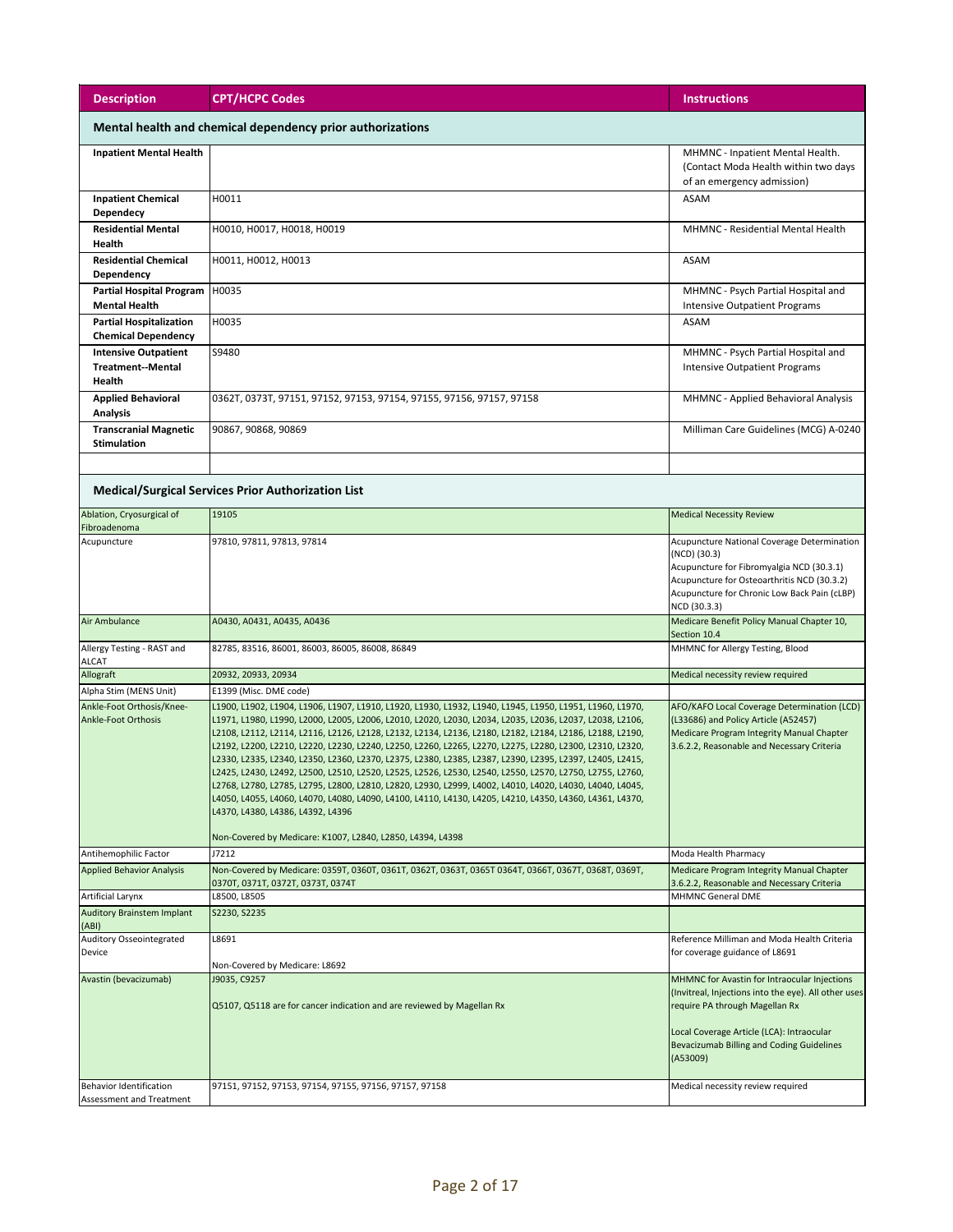| <b>Description</b>                                                            | <b>CPT/HCPC Codes</b>                                                                                                                                                                                                                                                                                                                                                                                                                                                                                                                                                                                                                                                                                           | <b>Instructions</b>                                                                                                                                              |
|-------------------------------------------------------------------------------|-----------------------------------------------------------------------------------------------------------------------------------------------------------------------------------------------------------------------------------------------------------------------------------------------------------------------------------------------------------------------------------------------------------------------------------------------------------------------------------------------------------------------------------------------------------------------------------------------------------------------------------------------------------------------------------------------------------------|------------------------------------------------------------------------------------------------------------------------------------------------------------------|
| Benign Skin Lesion Removal                                                    | 17106, 17107, 17108 - Laser Removal<br>17110, 17111 - Laser or Cryotherapy                                                                                                                                                                                                                                                                                                                                                                                                                                                                                                                                                                                                                                      | Benign Skin Lesion Removal (Excludes Actinic<br>Keratosis, and Mohs)<br>For Treatment of Actinic Keratosis LCD<br>(L33979), See NCD (250.4)                      |
| Blepharoplasty & Browlift                                                     | 15820, 15821, 15822, 15823, 15824, 15825, 15826, 15828, 15829, 67900, 67901, 67902, 67903, 67904, 67906,<br>67908, 67911, 67914, 67915, 67916, 67917, 67921, 67922, 67923, 67924                                                                                                                                                                                                                                                                                                                                                                                                                                                                                                                                | Blepharoplasty & Browlift LCD (L36286)<br>CMS CBG Billing and Coding Guidelines for<br><b>Cosmetic Services</b>                                                  |
| <b>Bowel Management Devices</b>                                               | Non-Covered by Medicare: A4337, A4458, A4459, A4459, A4520, A4554, A4563, A9270, E0350, E0352                                                                                                                                                                                                                                                                                                                                                                                                                                                                                                                                                                                                                   | Bowel Management Devices LCD (L36267) and<br>LCA (A54516)                                                                                                        |
| <b>BRCA Gene Mutation Testing</b>                                             | 81162, 81211, 81212, 81213, 81214, 81215, 81216, 81217, 81432, 81445, 81455, 81479, 81163, 81164, 81165,<br>81166, 81167                                                                                                                                                                                                                                                                                                                                                                                                                                                                                                                                                                                        | BRCA1 and BRCA2 Genetic Testing LCD<br>(L36163)                                                                                                                  |
| <b>Breast Brachytherapy/ Partial</b><br>Breast Irradiation /<br>Brachytherapy | 19296, 19297, 19298, 77014, 77326, 77327, 77328, 77750, 77761, 77762, 77763, 77776, 77777, 77778, 77785,<br>77786, 77787, 77789, 77767, 77768, 77770, 77771, 77772                                                                                                                                                                                                                                                                                                                                                                                                                                                                                                                                              | MCG S-0270 Brachytherapy                                                                                                                                         |
| <b>Breast Implant Removal</b>                                                 | 19328, 19330                                                                                                                                                                                                                                                                                                                                                                                                                                                                                                                                                                                                                                                                                                    | MHMNC Breast Implant Removal                                                                                                                                     |
| <b>Breast Reconstruction Surgery</b>                                          | Outpatient: 11920, 11921, 11970, 15777, 19342, 19355, 19370, 19371, 19380, 19396, 19499, Q4116<br>1 LOS: 11920, 11921, 11970, 11971, 15777, 19330, 19340, 19342, 19350, 19357, 19361, 19364, 19367, 19368,<br>19369, 19370, 19371, 19380, C1789, L8600, Q4100<br>3 LOS (Inpatient Only): 19361, 19364, 19367, 19368, 19369                                                                                                                                                                                                                                                                                                                                                                                      | <b>Breast Reconstruction Following Mastectomy</b><br><b>NCD 140.2</b>                                                                                            |
| <b>Breast Reduction</b><br>/Augmentation Surgery                              | 19316, 19318, 19325                                                                                                                                                                                                                                                                                                                                                                                                                                                                                                                                                                                                                                                                                             | Plastic Surgery LCD (L37020) and LCA (A57222)<br><b>MHMNC Breast Reconstruction</b>                                                                              |
| <b>Brineura</b>                                                               | J0567                                                                                                                                                                                                                                                                                                                                                                                                                                                                                                                                                                                                                                                                                                           | <b>MHMNC Brineura</b>                                                                                                                                            |
| <b>Bronchial Thermoplasty</b>                                                 | C9730, C9731, 31660, 31661                                                                                                                                                                                                                                                                                                                                                                                                                                                                                                                                                                                                                                                                                      | <b>Medical Director Review</b>                                                                                                                                   |
| Calprotectin, Fecal                                                           | 83993                                                                                                                                                                                                                                                                                                                                                                                                                                                                                                                                                                                                                                                                                                           | MHMNC Serum Antibodies for IBD<br>Medicare Program Integrity Manual Chapter<br>3.6.2.2, Reasonable and Necessary Criteria                                        |
| Capsule Endoscopy                                                             | 91110, 91111, 91113, 91299, 44799                                                                                                                                                                                                                                                                                                                                                                                                                                                                                                                                                                                                                                                                               | Endoscopy NCD (100.2)<br>CMS Billing Guidelines for Capsule Endoscopy                                                                                            |
| <b>Cardiac Ablation</b>                                                       | 93600, 93602, 93603, 93609, 93613, 93618, 93619, 93620, 93621, 93622, 93623, 93624, 93650, 93651, 93652                                                                                                                                                                                                                                                                                                                                                                                                                                                                                                                                                                                                         | Reference Milliman and Moda Health Criteria<br>for coverage guidance                                                                                             |
| <b>Cardiac Rehabilitation</b>                                                 | 93797, 93798, G0422, G0423                                                                                                                                                                                                                                                                                                                                                                                                                                                                                                                                                                                                                                                                                      | Code of Federal Regulations (CFR) Title 42<br>Section 410.49<br>Outpatient Cardiac Rehabilitation LCA (A54069)<br>Outpatient Cardiac Rehabilitation LCA (A54070) |
| Cardiac Valve Replacement or<br>Repair                                        | 4 LOS (Inpatient Only): 33400, 33401, 33403, 33405, 33406, 33410, 33411, 33412, 33414, 33415, 33416, 33417,<br>33420, 33422, 33425, 33426, 33427, 33430, 33460, 33463, 33464, 33465, 33468, 33470, 33471, 33472, 33474,<br>33475, 33600, 33602                                                                                                                                                                                                                                                                                                                                                                                                                                                                  | Auth required for inpatient services                                                                                                                             |
| Cardiology - eviCore                                                          | 0515T, 0516T, 0517T, 0519T, 0520T, 0614T, 33206, 33207, 33208, 33212, 33213, 33214, 33221, 33224, 33225,<br>33227, 33228, 33229, 33230, 33231, 33240, 33249, 33262, 33263, 33264, 33274, 33275, 33289, 75571, 75572,<br>75573, 75574, 93451, 93452, 93453, 93454, 93455, 93456, 93457, 93458, 93459, 93460, 93461, 93530, 93531,<br>93532, 93533, 93303, 93304, 93306, 93307, 93308, 93312, 93313, 93314, 93315, 93316, 93317, C8921, C8922,<br>C8923, C8924, C8928, C8930, 93350, 93351, C9762, C9763, 75557, 75559, 75561, 75563, 75565, 78429, 78430,<br>78431, 78432, 78433, 78434, 78451, 78452, 78453, 78454, 78459, 78491, 78492, 93356, 93985, 93986<br>Effective 9/1/2021 - 0623T, 0624T, 0625T, 0626T | eviCore/NCD/LCDs                                                                                                                                                 |
| Cardiovascular Disease<br><b>Screening Tests</b>                              | 80061, 82465, 83718, 84478                                                                                                                                                                                                                                                                                                                                                                                                                                                                                                                                                                                                                                                                                      | CMS Quick Reference for Preventative Services<br>MoIDX BioMarkers in Cardiovasular Risk<br>Assessment LCD (L36362) (if not preventive as<br>previously noted)    |
| Carotid Sinus Baroreflex System 0269T, 0270T, 0271T<br>for Hypertension       | Non-Covered by Medicare: 0266T, 0267T, 0268T, 0272T, 0273T                                                                                                                                                                                                                                                                                                                                                                                                                                                                                                                                                                                                                                                      | Carotid Body Resection/Carotid Body<br>Denervation NCD (20.18)<br>Medicare Program Integrity Manual Chapter<br>3.6.2.2, Reasonable and Necessary Criteria        |
| Carpal Tunnel Endoscopic<br><b>Surgical Release</b>                           | 29848, 64721                                                                                                                                                                                                                                                                                                                                                                                                                                                                                                                                                                                                                                                                                                    | MCG A-0211 Carpel Tunnel Decompression                                                                                                                           |
| Certolizumab Pegol (Cimzia)                                                   | J0717, J0718                                                                                                                                                                                                                                                                                                                                                                                                                                                                                                                                                                                                                                                                                                    | Contact Pharm OPS/PAC teams for Part B vs.<br>Part D determination                                                                                               |
| Cervical Thoracic Lumbar Sacral<br>Orthoses                                   | L0710, L1000, L1001, L1005, L1010, L1020, L1025, L1030, L1040, L1050, L1060, L1070, L1080, L1085, L1090,<br>L1100, L1110, L1120                                                                                                                                                                                                                                                                                                                                                                                                                                                                                                                                                                                 | MHMNC General DME                                                                                                                                                |
| <b>Cervical Traction Devices</b>                                              | E0856                                                                                                                                                                                                                                                                                                                                                                                                                                                                                                                                                                                                                                                                                                           | Cervical Traction Devices LCD (L33823)                                                                                                                           |
| Cholecystectomy                                                               | (Inpatient Only): 47612, 47620, 47564<br>4 LOS (Inpatient Only): 47600, 47605<br>5 LOS (Inpatient Only): 47610                                                                                                                                                                                                                                                                                                                                                                                                                                                                                                                                                                                                  | No medical necessity review required. PA is<br>required on all inpatient stays.                                                                                  |
| Cochlear Implantation                                                         | L8614, L8615, L8616, L8617, L8618, L8619, 69930                                                                                                                                                                                                                                                                                                                                                                                                                                                                                                                                                                                                                                                                 | Cochlear Implantation NCD (50.3)<br>Code Specific details found in MLN Matters<br>MM3796                                                                         |
| Cold Therapy                                                                  | Non-Covered by Medicare: E0218                                                                                                                                                                                                                                                                                                                                                                                                                                                                                                                                                                                                                                                                                  | Cold Therapy LCD (L33735)                                                                                                                                        |
| Colectomy                                                                     | 4 LOS (Inpatient Only): 44204, 44205, 44206, 44207, 44208, 44210, 44211, 44212, 44213<br>5 LOS (Inpatient Only): 44140, 44141, 44143, 44144, 44145, 44146, 44147, 44160<br>6 LOS (Inpatient Only): 44150, 44151, 44155, 44156, 44157, 44158                                                                                                                                                                                                                                                                                                                                                                                                                                                                     | No medical necessity review required. PA is<br>required on all inpatient stays.                                                                                  |
| <b>Colon Cancer Genetic Testing</b>                                           | 81292, 81293, 81294, 81295, 81296, 81297, 81298, 81299, 81300, 81301, 81327, 81479                                                                                                                                                                                                                                                                                                                                                                                                                                                                                                                                                                                                                              | MoIDX Specific to test                                                                                                                                           |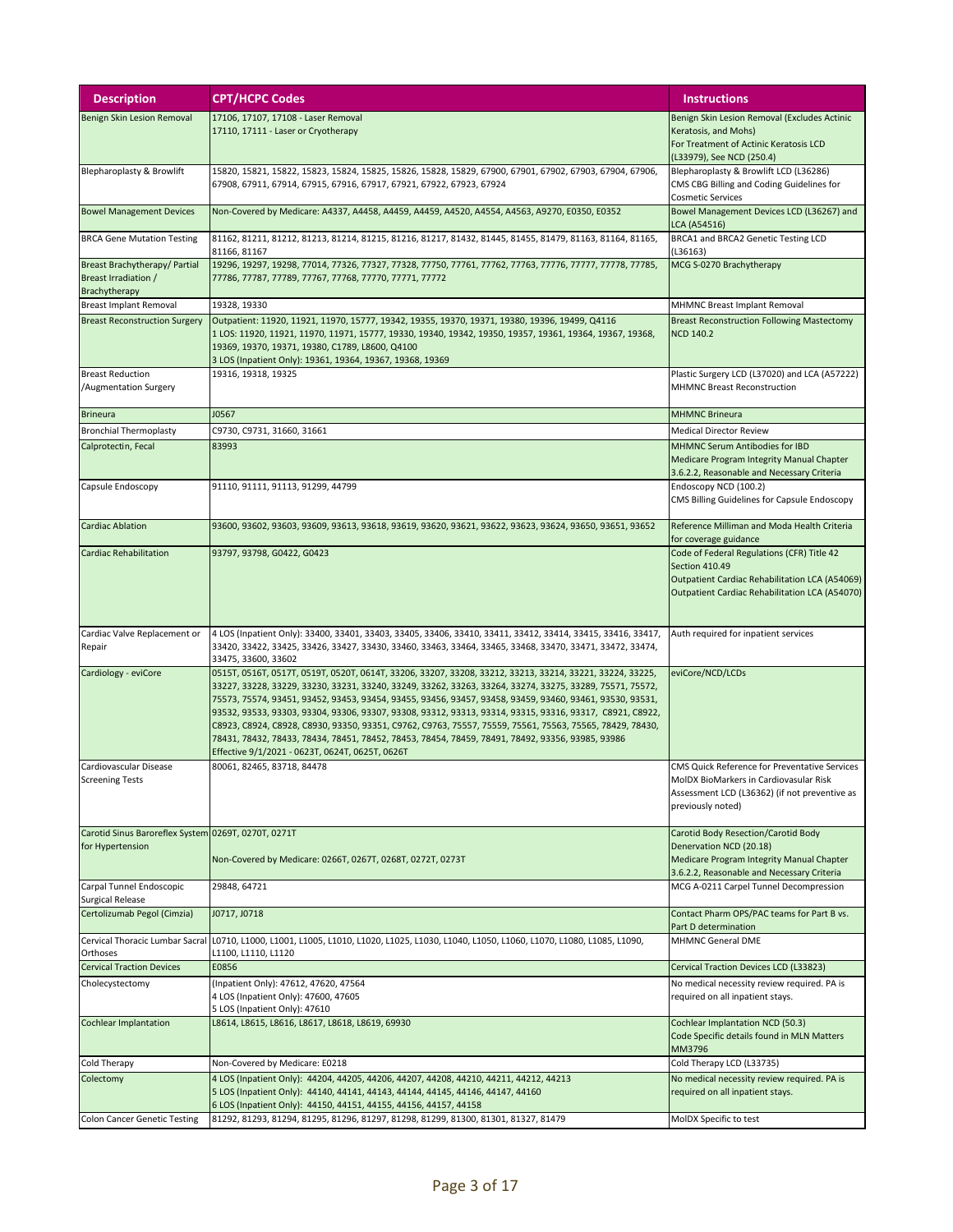| <b>Description</b>                                                    | <b>CPT/HCPC Codes</b>                                                                                                                                                                                                                                                                                                                            | <b>Instructions</b>                                                                                                                                                                                           |
|-----------------------------------------------------------------------|--------------------------------------------------------------------------------------------------------------------------------------------------------------------------------------------------------------------------------------------------------------------------------------------------------------------------------------------------|---------------------------------------------------------------------------------------------------------------------------------------------------------------------------------------------------------------|
| Commodes                                                              | E0170, E0171                                                                                                                                                                                                                                                                                                                                     | Commodes LCD (L33736) and LCA (A52461)                                                                                                                                                                        |
|                                                                       | Non-Covered by Medicare: E0172, E0175                                                                                                                                                                                                                                                                                                            |                                                                                                                                                                                                               |
| Compounded Drug, Not<br><b>Otherwise Classified</b>                   | J7999                                                                                                                                                                                                                                                                                                                                            | Intraocular Bevacizumab LCA (A53009)<br>Reference Milliman and Moda Health Criteria<br>for coverage guidance                                                                                                  |
| <b>Compression Stockings</b>                                          | A6531, A6532, A6545                                                                                                                                                                                                                                                                                                                              | Surgical Dressings LCD (L33831) and Policy<br><b>Article (A54563)</b>                                                                                                                                         |
|                                                                       | Non-Covered by Medicare: A6530, A6533, A6534, A6535, A6536, A6537, A6538, A6539, A6540, A6541, A6544,<br>A6549                                                                                                                                                                                                                                   |                                                                                                                                                                                                               |
| <b>Computer Assisted Navigation</b><br>for Musculoskeletal Procedures | 20985, 20986, 20987                                                                                                                                                                                                                                                                                                                              | MHMNC for Computer Assisted Navigation<br>20985, 20986, and 20987                                                                                                                                             |
|                                                                       | Non-Covered by Medicare: 0054T, 0055T                                                                                                                                                                                                                                                                                                            | Medicare Program Integrity Manual Chapter<br>3.6.2.2, Reasonable and Necessary Criteria for<br>codes 0054T and 0055T                                                                                          |
| Congenital Heart Defect Repair 33622                                  |                                                                                                                                                                                                                                                                                                                                                  | No medical necessity review is required for<br>these codes for intial 4 nights. Authorization is<br>required for inpatient services.                                                                          |
| <b>Continuous Glucose Monitors</b>                                    | 95249, K0553, K0554                                                                                                                                                                                                                                                                                                                              | Glucose Monitors LCD (L33822) and Policy<br>Article (A52464)                                                                                                                                                  |
|                                                                       | Non-Covered by Medicare: A4257, A9276, A9277, A9278, E0620                                                                                                                                                                                                                                                                                       | CMS Ruling 1682R                                                                                                                                                                                              |
| Continuous Positive Airway<br>Pressure (CPAP) Device                  | E0601                                                                                                                                                                                                                                                                                                                                            | <b>CPAP NCD (240.4)</b><br>CPAP LCD (L33718) and Policy Article (A52467)                                                                                                                                      |
| <b>Continuous Passive Motion</b><br>Device (CPM)                      | E0935, E0936                                                                                                                                                                                                                                                                                                                                     | Durable Medical Equipment Reference List NCD<br>(280.1)                                                                                                                                                       |
| Cord Blood Collection and                                             |                                                                                                                                                                                                                                                                                                                                                  | Noridian CPM Coverage and Payment Rules<br>Medical necessity review                                                                                                                                           |
| <b>Storage</b><br>Coronary Artery Bypass Graft<br>(CABG)              | 1 LOS (Inpatient Only) *Note: if 33533 if CABG is minimally invasive (MIDCAB)<br>4 LOS (Inpatient Only): 33510, 33511, 33512, 33513, 33514, 33516, 33517, 33518, 33519, 33521, 33522, 33523,                                                                                                                                                     | No medical necessity review required. PA is<br>required on all inpatient stays                                                                                                                                |
|                                                                       | 33530, 33533, 33534, 33535, 33536<br>5 LOS (Inpatient Only): 33542, 33545, 33548                                                                                                                                                                                                                                                                 |                                                                                                                                                                                                               |
| Coronary Stents/Angioplasty                                           | 92928, 92929, 92933, 92934, 92937, 92938, 92941, 92943, 92944, 92997<br>A-1 LOS: 92986, 92987, 92990, 92998                                                                                                                                                                                                                                      | Percutaneous Transluminal Angioplasty NCD<br>(20.7)                                                                                                                                                           |
| Cranial Orthotic/Protective<br>Helmets                                | A8000, A8001, A8002, A8003, A8004, L0112, L0113                                                                                                                                                                                                                                                                                                  | <b>MHMNC General DME</b>                                                                                                                                                                                      |
| Craniotomy                                                            | 3 LOS (Inpatient Only): 61304, 61320, 61510, 61512, 61514, 61516, 61537, 61538, 61539, 61540, 61541, 61542,<br>61543, 61544, 61566, 61567, 61680, 61682, 61690, 61692, 61697, 61698, 61700<br>7 LOS (Inpatient Only): 00211, 61312, 61313, 61314, 61315, 61322, 61323, 61570, 61571, 62005, 62010<br>8 LOS (Inpatient Only): 61697, 61698, 61700 | No medical necessity review required. PA is<br>required on all inpatient stays                                                                                                                                |
| Crutch                                                                | Non-Covered by Medicare: E0117                                                                                                                                                                                                                                                                                                                   | Canes and Crutches LCD (L33733)                                                                                                                                                                               |
| <b>Cystic Fibrosis Genetic Carrier</b><br>Testing                     | Non-Covered by Medicare: 81220, 81221, 81222, 81223, 81224                                                                                                                                                                                                                                                                                       | <b>MoIDX</b><br><b>CFTR Gene Analysis Billing and Coding</b><br>Guidelines                                                                                                                                    |
| Dental Accidents/Dental<br>Implants/Dental Procedures                 |                                                                                                                                                                                                                                                                                                                                                  | Medicare Benefit Policy Manual: Chapter 16,<br>Section 140<br><b>CMS Medicare Dental Coverage</b><br>Routine Dental Services LCA (A52977)                                                                     |
| Dermabrasion/Chemical<br>Peel/Rhytidectomy                            | 15780, 15781, 15782, 15783, 15786, 15787, 15788, 15789, 15790, 15791, 15792, 15793, 15824, 15847, 15877,<br>17360                                                                                                                                                                                                                                | Medicare Benefit Policy Manual 100-02,<br>Chapter 16, Section 120<br>CMS CBG Billing and Coding Guidelines for<br><b>Cosmetic Services</b>                                                                    |
| Dermal Filler Injection(s)                                            | Q2026, Q2028                                                                                                                                                                                                                                                                                                                                     | Dermal Injections for the Treatment of Facial<br>Lipodystrophy Syndrome NCD (250.5)                                                                                                                           |
| <b>Diabetes Prevention Program</b>                                    | G9874, G9875, G9876, G9877, G9878, G9879, G9880, G9881, G9882, G9883, G9884, G9885, G9890, G9891                                                                                                                                                                                                                                                 | <b>Medicare Program Integrity Manual</b><br>Chapter 15, 15.4.6.4 - Medicare Diabetes<br>Prevention Program (MDPP) Suppliers<br>(Rev. 765; Issued: 01-08-18; Effective: 01-01-18;<br>Implementation: 01-19-18) |
| Diabetic Shoes and Inserts                                            | A5500, A5501, A5503, A5504, A5505, A5506, A5507, A5510, A5512, A5513<br>A5508 - not covered                                                                                                                                                                                                                                                      | Diabetic Shoes LCD (L33369) and Policy Article<br>(A52501)                                                                                                                                                    |
| <b>DME Repair/Replacement</b>                                         |                                                                                                                                                                                                                                                                                                                                                  | Jurisdiction D Supplier Manual Chapter 5<br>Medicare Benefit Policy Manual 100-02,<br>Chapter 15, Section 110.2                                                                                               |
| Drug-Induced Sleep Endoscopy                                          | 42975                                                                                                                                                                                                                                                                                                                                            | L38312 - Hypoglossal Nerve Stimulation for the<br>Treatment of Obstructive Sleep Apnea                                                                                                                        |
| Dynamic Spine Stabilization<br>Device Systems (Dynesys)               |                                                                                                                                                                                                                                                                                                                                                  | Medical necessity review                                                                                                                                                                                      |
| Dynasplint / JAS / Mechanical<br><b>Stretching Devices</b>            | E1800, E1801, E1802, E1805, E1806, E1810, E1811, E1812, E1815, E1816, E1818, E1825, E1830, E1831, E1840,<br>E1841                                                                                                                                                                                                                                | AFO/KAFO LCD (L33686)<br><b>MHMNC Mechanical Stretching Devices</b><br>Medicare Program Integrity Manual Chapter                                                                                              |
| <b>Ear Piercing</b>                                                   | 69090                                                                                                                                                                                                                                                                                                                                            | 3.6.2.2, Reasonable and Necessary Criteria<br>Review for medical necessity vs cosmetic                                                                                                                        |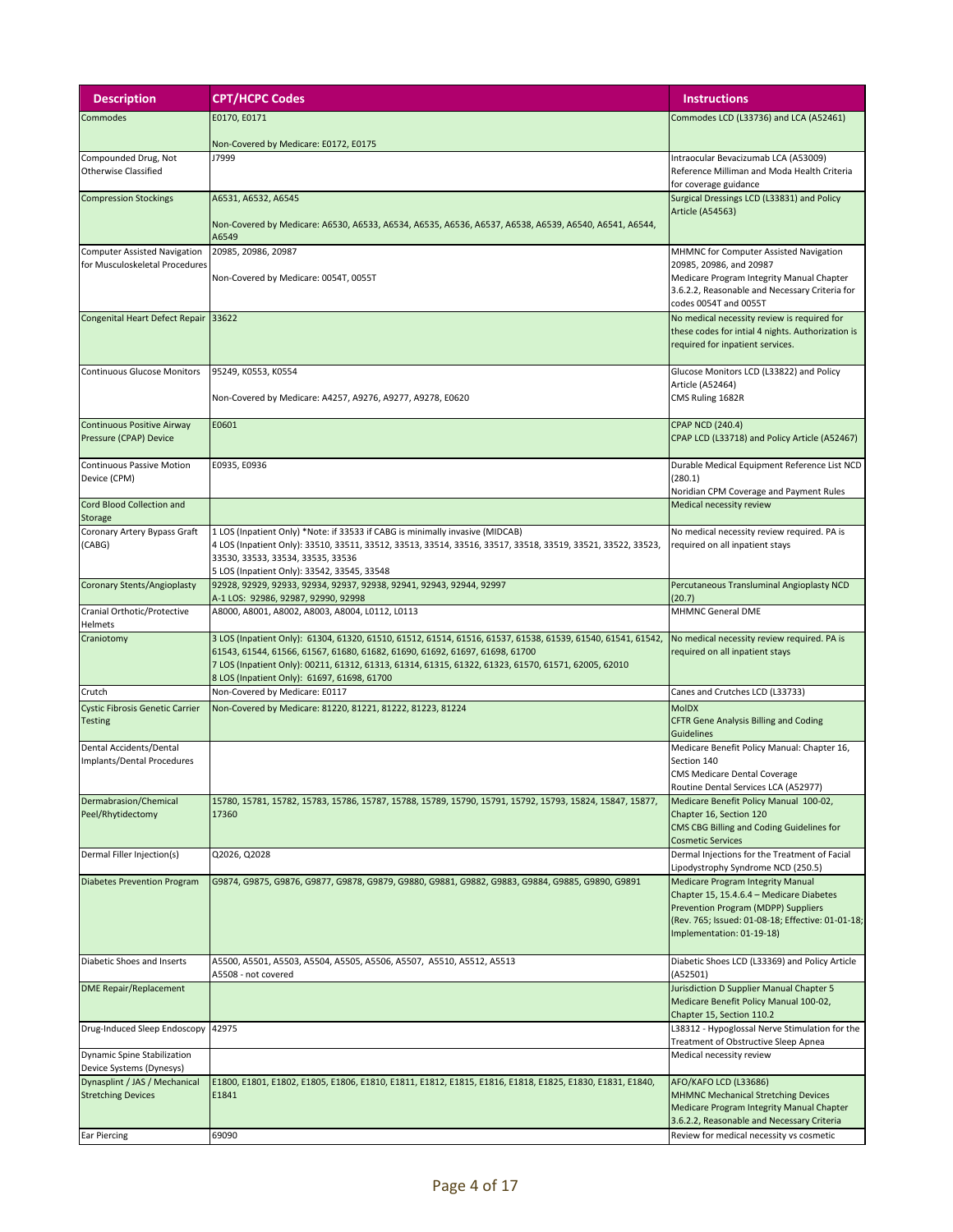| <b>Description</b>                                                                                            | <b>CPT/HCPC Codes</b>                                                                                                                                                                                                                                                                                                                                                                                                                                                                                                                                                                                                                                                                                                                                                                                                                                                                                                                                                                                                                                                                                                                                                                                                                                                                                                                                                                                                                                                                                                                                                                                                            | <b>Instructions</b>                                                                                                                                                                                                                                                                                                                      |
|---------------------------------------------------------------------------------------------------------------|----------------------------------------------------------------------------------------------------------------------------------------------------------------------------------------------------------------------------------------------------------------------------------------------------------------------------------------------------------------------------------------------------------------------------------------------------------------------------------------------------------------------------------------------------------------------------------------------------------------------------------------------------------------------------------------------------------------------------------------------------------------------------------------------------------------------------------------------------------------------------------------------------------------------------------------------------------------------------------------------------------------------------------------------------------------------------------------------------------------------------------------------------------------------------------------------------------------------------------------------------------------------------------------------------------------------------------------------------------------------------------------------------------------------------------------------------------------------------------------------------------------------------------------------------------------------------------------------------------------------------------|------------------------------------------------------------------------------------------------------------------------------------------------------------------------------------------------------------------------------------------------------------------------------------------------------------------------------------------|
| <b>Elbow Arthroscopy</b>                                                                                      | 29838                                                                                                                                                                                                                                                                                                                                                                                                                                                                                                                                                                                                                                                                                                                                                                                                                                                                                                                                                                                                                                                                                                                                                                                                                                                                                                                                                                                                                                                                                                                                                                                                                            | MCG S-421 Elbow Arthroscopy                                                                                                                                                                                                                                                                                                              |
| <b>Elbow Orthosis</b>                                                                                         | L3702, L3710, L3720, L3730, L3740, L3760, L3762, L3763, L3764, L3765, L3766                                                                                                                                                                                                                                                                                                                                                                                                                                                                                                                                                                                                                                                                                                                                                                                                                                                                                                                                                                                                                                                                                                                                                                                                                                                                                                                                                                                                                                                                                                                                                      | <b>MHMNC General DME</b>                                                                                                                                                                                                                                                                                                                 |
| <b>Elbow Prosthesis</b>                                                                                       | L6100, L6110, L6120, L6130, L6400, L6500, L6930, L6935, L6950, L6955                                                                                                                                                                                                                                                                                                                                                                                                                                                                                                                                                                                                                                                                                                                                                                                                                                                                                                                                                                                                                                                                                                                                                                                                                                                                                                                                                                                                                                                                                                                                                             | <b>MHMNC General DME</b>                                                                                                                                                                                                                                                                                                                 |
| Electric Hand/Hook/Elbow                                                                                      | L6880, L7007, L7008, L7009, L7040, L7045, L7170, L7180, L7181, L7185, L7186, L7190, L7191                                                                                                                                                                                                                                                                                                                                                                                                                                                                                                                                                                                                                                                                                                                                                                                                                                                                                                                                                                                                                                                                                                                                                                                                                                                                                                                                                                                                                                                                                                                                        | <b>MHMNC General DME</b>                                                                                                                                                                                                                                                                                                                 |
| Electroretinography (ERG)                                                                                     | 92273, 92274, 0509T                                                                                                                                                                                                                                                                                                                                                                                                                                                                                                                                                                                                                                                                                                                                                                                                                                                                                                                                                                                                                                                                                                                                                                                                                                                                                                                                                                                                                                                                                                                                                                                                              | Medical necessity review required                                                                                                                                                                                                                                                                                                        |
| Enbrel                                                                                                        | J1438                                                                                                                                                                                                                                                                                                                                                                                                                                                                                                                                                                                                                                                                                                                                                                                                                                                                                                                                                                                                                                                                                                                                                                                                                                                                                                                                                                                                                                                                                                                                                                                                                            | Self-Administered Drug Exclusion List LCA<br>(A53033)<br>Reference Milliman and Moda Health criteria<br>for coverage guidance.                                                                                                                                                                                                           |
| <b>Endoscopic Anti-Reflux</b><br>Procedures for the Treatment<br>of Gastroesophageal Reflux<br><b>Disease</b> | 43236, 43289, C9724<br>Non-Covered by Medicare: 43257                                                                                                                                                                                                                                                                                                                                                                                                                                                                                                                                                                                                                                                                                                                                                                                                                                                                                                                                                                                                                                                                                                                                                                                                                                                                                                                                                                                                                                                                                                                                                                            | MHMNC Endoscopic Procedures for the<br><b>Treatment of Gastroesophageal Reflux Disease</b><br>(GERD) criteria<br><b>Medicare Program Integrity Manual Chapter</b><br>3.6.2.2, Reasonable and Necessary Criteria<br>For 43236: If for Botox for Dx of achalasia,<br>Botulinum toxin types A and B Medicare LCD<br>(L35172) & LCA (A57186) |
| <b>Enteral Nutrition</b>                                                                                      | B4105, B4149, B4150, B4152, B4153, B4154, B4155, B4157, B4158, B4159, B4160, B4161, B4162, B9000,<br>B9002, B9998, S9433<br>Non-Covered by Medicare: B4102, B4103, B4104                                                                                                                                                                                                                                                                                                                                                                                                                                                                                                                                                                                                                                                                                                                                                                                                                                                                                                                                                                                                                                                                                                                                                                                                                                                                                                                                                                                                                                                         | Enteral and Parenteral Nutritional Therapy NCD<br>(180.2)                                                                                                                                                                                                                                                                                |
| Esketamine                                                                                                    | S0013                                                                                                                                                                                                                                                                                                                                                                                                                                                                                                                                                                                                                                                                                                                                                                                                                                                                                                                                                                                                                                                                                                                                                                                                                                                                                                                                                                                                                                                                                                                                                                                                                            | Moda Health Pharmacy                                                                                                                                                                                                                                                                                                                     |
| Evacuation of Meibomian<br>Glands (Lipiflow device)                                                           | Non-Covered by Medicare: 0207T                                                                                                                                                                                                                                                                                                                                                                                                                                                                                                                                                                                                                                                                                                                                                                                                                                                                                                                                                                                                                                                                                                                                                                                                                                                                                                                                                                                                                                                                                                                                                                                                   | Medicare Program Integrity Manual Chapter<br>3.6.2.2, Reasonable and Necessary Criteria                                                                                                                                                                                                                                                  |
| eviCore Advanced Imaging<br>Codes                                                                             | 0042T, 0609T, 0610T, 0611T, 0612T, 0633T, 0634T, 0635T, 0636T, 0637T, 0638T, 70450, 70460, 70470, 70480,<br>70481, 70482, 70486, 70487, 70488, 70490, 70491, 70492, 70496, 70498, 71250, 71260, 71270, 71275, 72125,<br>72126, 72127, 72128, 72129, 72130, 72131, 72132, 72133, 72191, 72192, 72193, 72194, 72195, 72196, 72197,<br>73200, 73201, 73202, 73206, 73700, 73701, 73702, 73706, 74150, 74160, 74170, 74174, 74175, 74176, 74177,<br>74178, 74261, 74262, 74263, 75635, 76380, 76497, 77078, S8092, 77046, 70544, 70545, 70546, 70547, 70548,<br>70549, 71555, 72159, 72198, 73225, 73725, 74185, C8900, C8901, C8902, C8909, C8910, C8911, C8912, C8913,<br>C8914, C8918, C8919, C8920, C8931, C8932, C8933, C8934, C8935, C8936, 70336, 70540, 70542, 70543, 70551,<br>70552, 70553, 70554, 70555, 71550, 71551, 71552, 72141, 72142, 72146, 72147, 72148, 72149, 72156, 72157,<br>72158, 72195, 72196, 72197, 73218, 73219, 73220, 73221, 73222, 73223, 73718, 73719, 73720, 73721, 73723,<br>74181, 74182, 74183, 74712, 74713, 76390, 76391, 76498, 77084, C8903, C8905, C8906, C8908, 78414, 78428,<br>78445, 78468, 78469, 78473, 78481, 78483, 78494, 78496, 78499, 78012, 78013, 78016, 78020, 78072, 78103,<br>78104, 78185, 78216, 78230, 78231, 78232, 78258, 78265, 78266, 78278, 78291, 78457, 78458, 78580,<br>78582, 78601, 78605, 78606, 78610, 78630, 78635, 78645, 78650, 78660, 78701, 78707, 78708, 78709, 78725,<br>78730, 78761, 78801, 78802, 78803, 78804, 78608, 78609, 78811, 78812, 78813, G0219, G0235, 78814, 78815,<br>78816, 78830, 78831, 78832<br>Effective 7/1/2021 - 0648T, 0649T | eviCore/NCD/LCDs                                                                                                                                                                                                                                                                                                                         |
| eviCore Spine Surgery                                                                                         | 0164T, 20930, 20931, 22206, 22207, 22208, 22210, 22212, 22214, 22216, 22220, 22222, 22224, 22226, 22510,<br>22511, 22512, 22513, 22514, 22515, 22526, 22527, 22532, 22533, 22534, 22548, 22551, 22552, 22554, 22556,<br>25558, 22590, 22595, 22600, 22610, 22612, 22614, 22630, 22632, 22633, 22634, 22800, 22802, 22804, 22808,<br>22810, 22812, 22818, 22819, 22830, 22840, 22841, 22842, 22843, 22844, 22845, 22846, 22847, 22848, 22849,<br>22853, 22854, 22856, 22857, 22858, 22859, 22861, 22862, 22864, 22865, 22867, 22868, 22869, 22870, 62287,<br>62380, 63001, 63003, 63005, 63011, 63012, 63015, 63016, 63017, 63020, 63030, 63035, 63040, 63042, 63043,<br>63044, 63045, 63046, 63047, 63048, 63050, 63051, 63055, 63056, 63057, 63064, 63066, 63075, 63076, 63077,<br>63078, 63081, 63082, 63085, 63086, 63087, 63088, 63090, 63091, C9757                                                                                                                                                                                                                                                                                                                                                                                                                                                                                                                                                                                                                                                                                                                                                                         | eviCore/NCD/LCDs                                                                                                                                                                                                                                                                                                                         |
| Evenity                                                                                                       | J3111                                                                                                                                                                                                                                                                                                                                                                                                                                                                                                                                                                                                                                                                                                                                                                                                                                                                                                                                                                                                                                                                                                                                                                                                                                                                                                                                                                                                                                                                                                                                                                                                                            | MHMNC Evenity (romosozumab-aqqg)                                                                                                                                                                                                                                                                                                         |
| <b>External Counterpulsation</b><br>(Enhanced External<br>Counterpulsation - EECP)                            | G0166<br>92971 - Inpatient Only                                                                                                                                                                                                                                                                                                                                                                                                                                                                                                                                                                                                                                                                                                                                                                                                                                                                                                                                                                                                                                                                                                                                                                                                                                                                                                                                                                                                                                                                                                                                                                                                  | <b>External Counterpulsation Therapy for Severe</b><br>Angina NCD (20.20)                                                                                                                                                                                                                                                                |
| <b>External Defibrillators</b>                                                                                | 93745, E0617, K0606, K0607, K0608, K0609                                                                                                                                                                                                                                                                                                                                                                                                                                                                                                                                                                                                                                                                                                                                                                                                                                                                                                                                                                                                                                                                                                                                                                                                                                                                                                                                                                                                                                                                                                                                                                                         | Automatic External Defibrillators LCD (L33690)<br>and Policy Article (A52458)                                                                                                                                                                                                                                                            |
| <b>External Infusion Pumps</b>                                                                                | E0784, E0787<br>Non-Covered by Medicare: A4305, A4306, A9274                                                                                                                                                                                                                                                                                                                                                                                                                                                                                                                                                                                                                                                                                                                                                                                                                                                                                                                                                                                                                                                                                                                                                                                                                                                                                                                                                                                                                                                                                                                                                                     | External Infusion Pumps LCD (L33794) and<br>Policy Article (A52507)                                                                                                                                                                                                                                                                      |
| <b>Extracorporeal Membrane</b><br>Oxygenation (ECMO) or<br><b>Extracorporeal Life Support</b><br>(ECLS)       | Insertion codes: 33946, 33947, 33948, 33949, 33951, 33952, 33953, 33954, 33955, 33956, 33987, 33988                                                                                                                                                                                                                                                                                                                                                                                                                                                                                                                                                                                                                                                                                                                                                                                                                                                                                                                                                                                                                                                                                                                                                                                                                                                                                                                                                                                                                                                                                                                              | MCG SG-CVS                                                                                                                                                                                                                                                                                                                               |
| Eye Prostheses                                                                                                | L9900, L8609, L8610, L8612, L8613 L8619, L8042, V2623, V2624, V2625, V2626, V2627, V2628, V2629                                                                                                                                                                                                                                                                                                                                                                                                                                                                                                                                                                                                                                                                                                                                                                                                                                                                                                                                                                                                                                                                                                                                                                                                                                                                                                                                                                                                                                                                                                                                  | Eye Prostheses LCD (L33737) and Policy Article<br>(A52462)                                                                                                                                                                                                                                                                               |
| Facet Joint Injections, Medial<br>Branch Blocks, and Facet Joint<br>Radiofrequency Neurotomy                  | 64490, 64491, 64492, 64493, 64494, 64495, 64633, 64634, 64635, 64636, 0213T, 0214T, 0215T, 0216T, 0217T,<br>0218T                                                                                                                                                                                                                                                                                                                                                                                                                                                                                                                                                                                                                                                                                                                                                                                                                                                                                                                                                                                                                                                                                                                                                                                                                                                                                                                                                                                                                                                                                                                | Facet Joint Injections, Medial Branch Blocks,<br>and Facet Joint Radio frequency Neurotomy<br>LCD (L34995)                                                                                                                                                                                                                               |
| <b>Facial Moulage</b><br>(Sectional/Complete)                                                                 | D5911, D5912                                                                                                                                                                                                                                                                                                                                                                                                                                                                                                                                                                                                                                                                                                                                                                                                                                                                                                                                                                                                                                                                                                                                                                                                                                                                                                                                                                                                                                                                                                                                                                                                                     | Reference Milliman and Moda Health criteria<br>for coverage guidance                                                                                                                                                                                                                                                                     |
| <b>Facial Prostheses</b>                                                                                      | L8040, L8041, L8042, L8043, L8044, L8045, L8046, L8047, L8048, L8049                                                                                                                                                                                                                                                                                                                                                                                                                                                                                                                                                                                                                                                                                                                                                                                                                                                                                                                                                                                                                                                                                                                                                                                                                                                                                                                                                                                                                                                                                                                                                             | Facial Prostheses LCD (L33738) and Policy<br><b>Article (A52463)</b>                                                                                                                                                                                                                                                                     |
| First Trimester Screening for<br>Down Syndrome (Also known<br>as: Nuchal Translucency Test or<br>Ultrascreen) | Non-Covered by Medicare: 83632, 84702                                                                                                                                                                                                                                                                                                                                                                                                                                                                                                                                                                                                                                                                                                                                                                                                                                                                                                                                                                                                                                                                                                                                                                                                                                                                                                                                                                                                                                                                                                                                                                                            |                                                                                                                                                                                                                                                                                                                                          |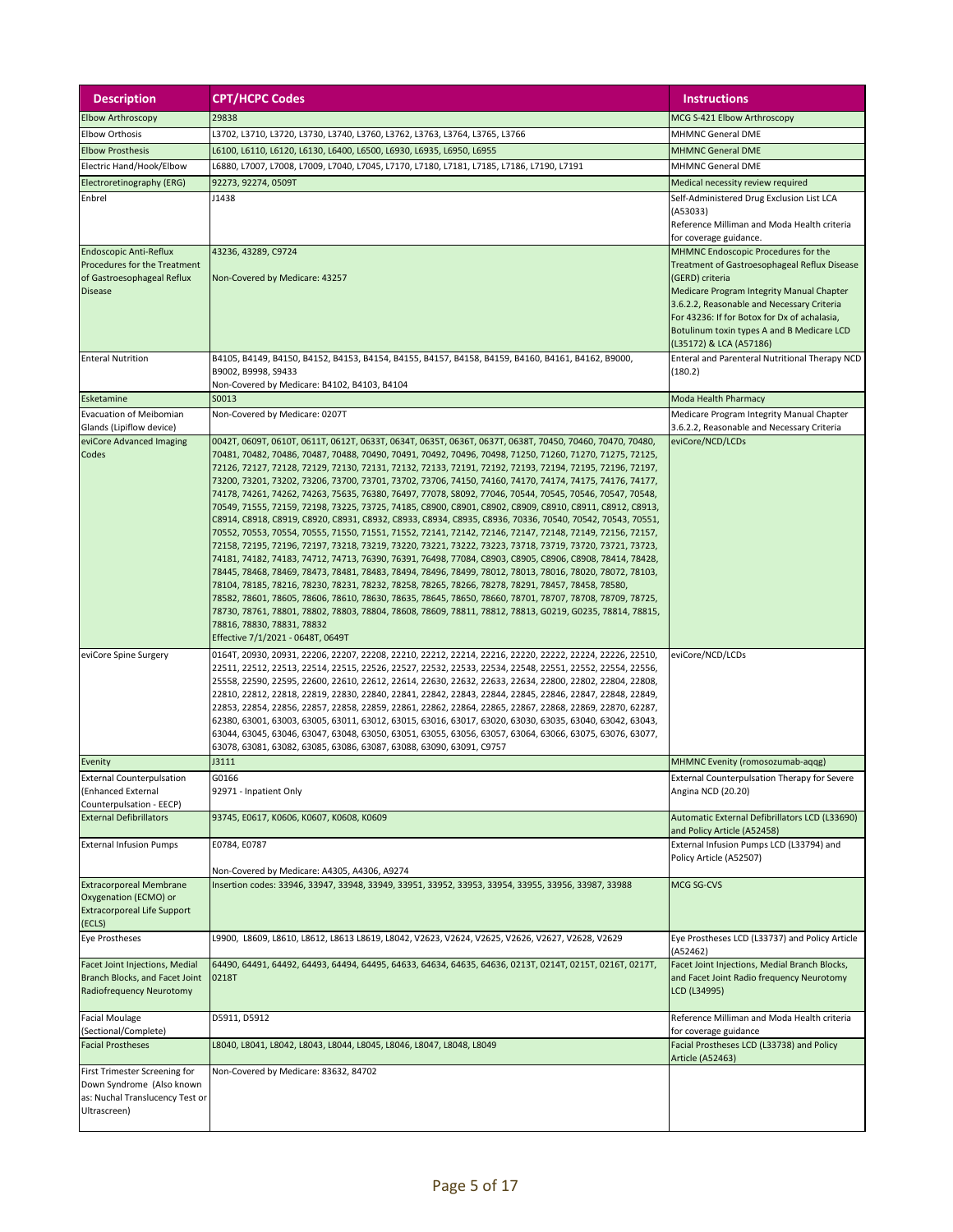| <b>Description</b>                                          | <b>CPT/HCPC Codes</b>                                                                                                                                                                                                                                                                                                                                                                                                                                                                                                                                                                                                                                                                                                                                                                                                                                                                                                                                                                                                                                                                                                                                                                                                                                                              | <b>Instructions</b>                                                                                                                                                                                                                                 |
|-------------------------------------------------------------|------------------------------------------------------------------------------------------------------------------------------------------------------------------------------------------------------------------------------------------------------------------------------------------------------------------------------------------------------------------------------------------------------------------------------------------------------------------------------------------------------------------------------------------------------------------------------------------------------------------------------------------------------------------------------------------------------------------------------------------------------------------------------------------------------------------------------------------------------------------------------------------------------------------------------------------------------------------------------------------------------------------------------------------------------------------------------------------------------------------------------------------------------------------------------------------------------------------------------------------------------------------------------------|-----------------------------------------------------------------------------------------------------------------------------------------------------------------------------------------------------------------------------------------------------|
| Flolan (Epoprostenol)                                       | J1325                                                                                                                                                                                                                                                                                                                                                                                                                                                                                                                                                                                                                                                                                                                                                                                                                                                                                                                                                                                                                                                                                                                                                                                                                                                                              | External Infusion Pumps LCD (L33794) and<br>Policy Article (A52507)                                                                                                                                                                                 |
| <b>Forehead Reduction</b>                                   | 21137, 21138, 21139                                                                                                                                                                                                                                                                                                                                                                                                                                                                                                                                                                                                                                                                                                                                                                                                                                                                                                                                                                                                                                                                                                                                                                                                                                                                | Medical necessity review                                                                                                                                                                                                                            |
| Fremanezumab-vfrm                                           | J3031                                                                                                                                                                                                                                                                                                                                                                                                                                                                                                                                                                                                                                                                                                                                                                                                                                                                                                                                                                                                                                                                                                                                                                                                                                                                              | Moda Health Pharmacy                                                                                                                                                                                                                                |
| <b>Functional Electrical</b><br><b>Stimulation Devices</b>  | E0764, E0770                                                                                                                                                                                                                                                                                                                                                                                                                                                                                                                                                                                                                                                                                                                                                                                                                                                                                                                                                                                                                                                                                                                                                                                                                                                                       | Neuromuscular Electrical Stimulation (NMES)<br>NCD (160.12)<br>Noridian Functional Electrical Stimulation<br>Devices Coding and Coverage Document                                                                                                   |
| Gastric Bypass/Gastric<br><b>Restrictive Procedure</b>      | 43659, 43999, 43770<br>Inpatient Only: 43644, 43645, 43843, 43845, 43846, 43847, 43848, 43771, 43772, 43773, 43774<br>Non-Covered by Medicare: 43842                                                                                                                                                                                                                                                                                                                                                                                                                                                                                                                                                                                                                                                                                                                                                                                                                                                                                                                                                                                                                                                                                                                               | Bariatric Surgery Coverage LCA (A53027)<br>Bariatric Surgery NCD (100.1)                                                                                                                                                                            |
| Gastric Neurostimulator /<br><b>Gastric Pacers</b>          | 43647, 43648, 64595, 0155T, 0156T, 0157T, 0158T, 0162T, E0765, S2213<br>Inpatient Only: 43881, 43882,                                                                                                                                                                                                                                                                                                                                                                                                                                                                                                                                                                                                                                                                                                                                                                                                                                                                                                                                                                                                                                                                                                                                                                              | MCG A-0395 Gastric Stimulation<br>Sacral Nerve Stimulation For Urinary<br>Incontinence NCD (230.18)<br>Sacral Nerve Stimulation for Urinary and Fecal<br>Incontinence LCA (A53017)<br>Peripheral Nerve Stimulation LCD (L37360) and<br>LCA (A55531) |
| <b>Gender Affirming Surgery</b>                             | Female to Male Procedures: 19301, 19303<br>Male to Female procedures: 54520, 54690<br>Reassignment Procedures: 54400, 54401, 54405, 54406, 55408, 54410, 54411, 54415, 54416, 54417, 55970,<br>55980, 56625, 56800, 56805, 56810, 57106, 57107, 57291, 57292, 57335<br>Inpatient Only: 57110, 57111, 58720                                                                                                                                                                                                                                                                                                                                                                                                                                                                                                                                                                                                                                                                                                                                                                                                                                                                                                                                                                         | CMS Change Request 8825 - Invalidation of<br>National Coverage Determination 140.3 -<br><b>Transsexual Surgery</b><br><b>MHMNC Gender Reassignment Surgery</b>                                                                                      |
| <b>Genetic Testing</b>                                      | 81161, 81170, 81171, 81172, 81173, 81174, 81177, 81178, 81179, 81180, 81181, 81182, 81183, 81184, 81185,<br>81186, 81187, 81188, 81189, 81190, 81200, 81202, 81203, 81204, 81205, 81209, 81210, 81210, 81218, 81219,<br>81233, 81234, 81235, 81236, 81237, 81239, 81240, 81241, 81242, 81243, 81244, 81246, 81250, 81251, 81252,<br>81253, 81254, 81255, 81256, 81257, 81260, 81270, 81271, 81274, 81280, 81281, 81282, 81284, 81285, 81286,<br>81288, 81289, 81302, 81303, 81304, 81306, 81312, 81313, 81317, 81318, 81319, 81320, 81321, 81322, 81323,<br>81324, 81325, 81326, 81329, 81330, 81331 81333, 81336, 81337, 81343, 81344, 81345, 81349, 81383, 81400,<br>81401, 81402, 81403, 81404, 81405, 81406, 81407, 81408, 81410, 81411, 81412, 81415, 81416, 81417, 81420,<br>81425, 81426, 81427, 81430, 81431, 81432, 81433, 81434, 81435, 81436, 81437, 81438, 81440, 81442, 81443,<br>81450, 81455, 81460, 81465, 81470, 81471, 81479, 81518, 81523, 81535, 81538, 81540, 81560, 81595, 81596,<br>81599, 82642, 83722, 0168U, 0169U, 0170U, 0060U, 0171U, 0172U, 0173U, 0174U, 0175U, 0177U, 0179U,<br>0180U, 0181U, 0182U, 0183U, 0184U, 0185U, 0186U, 0187U, 0188U, 0189U, 0190U, 0191U, 0192U, 0193U,<br>0194U, 0195U, 0196U, 0197U, 0198U, 0199U, 0200U, 0201U, 0202U | MoIDX;<br>https://med.noridianmedicare.com/web/jeb/p<br>olicies/moldx                                                                                                                                                                               |
| Genioplasty                                                 | 21120, 21121, 21122, 21123                                                                                                                                                                                                                                                                                                                                                                                                                                                                                                                                                                                                                                                                                                                                                                                                                                                                                                                                                                                                                                                                                                                                                                                                                                                         | Medical necessity review for cosmetic<br>procedure only                                                                                                                                                                                             |
| <b>Genomic Sequencing</b><br>Procedures (Genetic Testing)   | 81410, 81411, 81412, 81413, 81414, 81415, 81416, 81417, 81420, 81422, 81425, 81426, 81427, 81430, 81431,<br>81432, 81433, 81434, 81435, 81436, 81437, 81438, 81448, 81439, 81440, 81442, 81445, 81450, 81455, 81460,<br>81465, 81470, 81471, 81479                                                                                                                                                                                                                                                                                                                                                                                                                                                                                                                                                                                                                                                                                                                                                                                                                                                                                                                                                                                                                                 | MolDx                                                                                                                                                                                                                                               |
| <b>Growth Hormone</b>                                       | J2941<br>Non Covered by Medicare: J2940                                                                                                                                                                                                                                                                                                                                                                                                                                                                                                                                                                                                                                                                                                                                                                                                                                                                                                                                                                                                                                                                                                                                                                                                                                            | Self-Administered Drug Exclusion List LCA<br>(A53035)                                                                                                                                                                                               |
| Gynecomastia Surgery                                        | 19300                                                                                                                                                                                                                                                                                                                                                                                                                                                                                                                                                                                                                                                                                                                                                                                                                                                                                                                                                                                                                                                                                                                                                                                                                                                                              | <b>Breast Reconstruction Following Mastectomy</b><br>NCD (140.2)<br>Plastic Surgery LCD (L37020) and LCA (A57222)                                                                                                                                   |
| <b>Hand Restoration</b>                                     | L6900, L6905, L6910, L6915                                                                                                                                                                                                                                                                                                                                                                                                                                                                                                                                                                                                                                                                                                                                                                                                                                                                                                                                                                                                                                                                                                                                                                                                                                                         | <b>MHMNC General DME</b>                                                                                                                                                                                                                            |
| Heating Pads, Heat Lamps, and<br><b>Hydrocollator Units</b> | Non-Covered by Medicare: E0200, E0205, E0215, E0217, E0225, E0236, E0239, E0249                                                                                                                                                                                                                                                                                                                                                                                                                                                                                                                                                                                                                                                                                                                                                                                                                                                                                                                                                                                                                                                                                                                                                                                                    | Heating Pads and Heat Lamps LCD (L33784) and<br>LCA (A52502)                                                                                                                                                                                        |
| Hemodialysis                                                | 90935, 90937, 90945, 90947, 90999                                                                                                                                                                                                                                                                                                                                                                                                                                                                                                                                                                                                                                                                                                                                                                                                                                                                                                                                                                                                                                                                                                                                                                                                                                                  | Medical necessity review for outpatient only                                                                                                                                                                                                        |
| Hernia Repair                                               | A-1 LOS: 49521, 49561, 49565, 49566, 49570, 49582, 49585<br>49581 - Code no longer valid for submission                                                                                                                                                                                                                                                                                                                                                                                                                                                                                                                                                                                                                                                                                                                                                                                                                                                                                                                                                                                                                                                                                                                                                                            | MCG S-1305 Hernia Repair (Non-hiatal)<br>MCG S-540 Hiatal Hernia Repair, Abdominal<br>MCG S-550 Hiatal Hernia Repair- Transthoracic                                                                                                                 |
| <b>Herniated Disc Treatment</b>                             | 62292, 62287, 0274T, 0275T                                                                                                                                                                                                                                                                                                                                                                                                                                                                                                                                                                                                                                                                                                                                                                                                                                                                                                                                                                                                                                                                                                                                                                                                                                                         | Reference Milliman and Moda Health Criteria<br>for coverage guidance.<br>Medicare Program Integrity Manual Chapter<br>3.6.2.2, Reasonable and Necessary Criteria                                                                                    |
| High Density Lipid<br>Profile/Cardiac Disease<br>Screening  | 82163, 83695, 83700, 83701, 83704, 83718, 83719, 83090, 0026T, 82172, 83698                                                                                                                                                                                                                                                                                                                                                                                                                                                                                                                                                                                                                                                                                                                                                                                                                                                                                                                                                                                                                                                                                                                                                                                                        | Lipid Testing NCD (190.23)<br>MolDX: Biomarkers in a Cardiovascular Risk<br>Assessment LCD (L36362)                                                                                                                                                 |
| High Frequency Chest Wall<br><b>Oscillation Devices</b>     | E0483, A7025, A7026                                                                                                                                                                                                                                                                                                                                                                                                                                                                                                                                                                                                                                                                                                                                                                                                                                                                                                                                                                                                                                                                                                                                                                                                                                                                | High Frequency Chest Wall Oscillation Devices<br>LCD (L33785) and Policy Article (A52494)                                                                                                                                                           |
| <b>Hip Orthosis</b>                                         | L1600, L1610, L1620, L1630, L1640, L1650, L1652, L1660, L1680, L1685, L1686, L1690                                                                                                                                                                                                                                                                                                                                                                                                                                                                                                                                                                                                                                                                                                                                                                                                                                                                                                                                                                                                                                                                                                                                                                                                 | MHMNC General DME                                                                                                                                                                                                                                   |
| Hip-Knee-Ankle-Foot Orthosis<br>(HKAFO)                     | L2040, L2050, L2060, L2070, L2080, L2090                                                                                                                                                                                                                                                                                                                                                                                                                                                                                                                                                                                                                                                                                                                                                                                                                                                                                                                                                                                                                                                                                                                                                                                                                                           | <b>MHMNC General DME</b>                                                                                                                                                                                                                            |
| <b>Home Health Services</b>                                 | G0089, G0090, G2168, G2169, S9123, S9124                                                                                                                                                                                                                                                                                                                                                                                                                                                                                                                                                                                                                                                                                                                                                                                                                                                                                                                                                                                                                                                                                                                                                                                                                                           | Medicare Benefit Policy Manual Chapter 7.<br>Section 10.                                                                                                                                                                                            |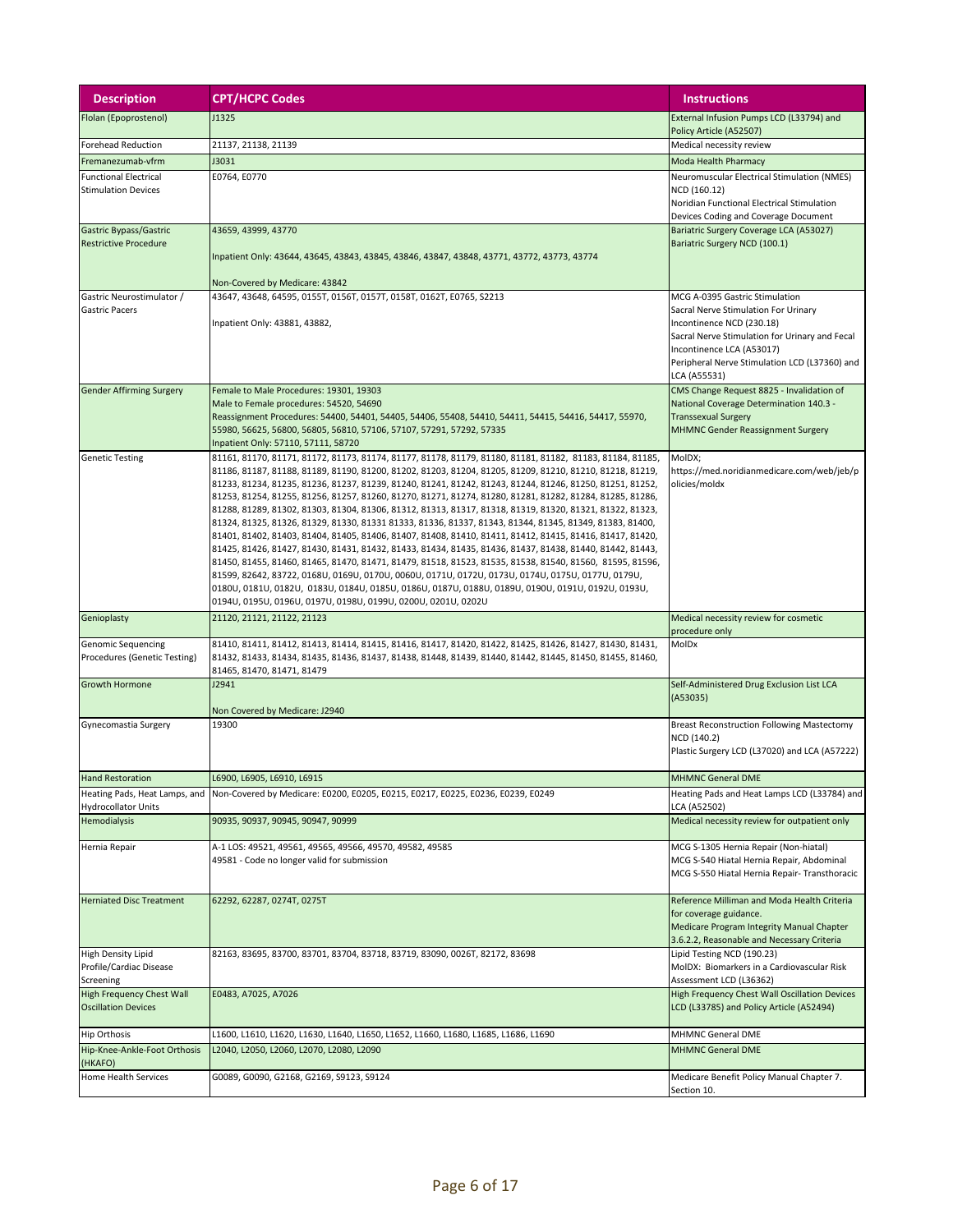| <b>Description</b>                              | <b>CPT/HCPC Codes</b>                                                                                                                                                                                                                                                                                                                                                                                                                                                                                                                                                                                                                                                                                                                                                                                                                                                                                                                                                                                                                                                                                                                                                                                                                                                                                                                                                                                                                                                                                                                                                                                                                                                                                                                                                                                                                                                                                                                                                                                                                                                                                                                                                                                                      | <b>Instructions</b>                                                                                                                                                                                                                                                                  |
|-------------------------------------------------|----------------------------------------------------------------------------------------------------------------------------------------------------------------------------------------------------------------------------------------------------------------------------------------------------------------------------------------------------------------------------------------------------------------------------------------------------------------------------------------------------------------------------------------------------------------------------------------------------------------------------------------------------------------------------------------------------------------------------------------------------------------------------------------------------------------------------------------------------------------------------------------------------------------------------------------------------------------------------------------------------------------------------------------------------------------------------------------------------------------------------------------------------------------------------------------------------------------------------------------------------------------------------------------------------------------------------------------------------------------------------------------------------------------------------------------------------------------------------------------------------------------------------------------------------------------------------------------------------------------------------------------------------------------------------------------------------------------------------------------------------------------------------------------------------------------------------------------------------------------------------------------------------------------------------------------------------------------------------------------------------------------------------------------------------------------------------------------------------------------------------------------------------------------------------------------------------------------------------|--------------------------------------------------------------------------------------------------------------------------------------------------------------------------------------------------------------------------------------------------------------------------------------|
| <b>Home Infusion Services</b>                   | S5035, S5036, S5497, S5498, S5501, S5502, S5517, S5518, S5520, S5521, S5522, S5523, S9325, S9326, S9327,<br>S9328, S9329, S9330, S9331, S9336, S9338, S9345, S9346,  S9347, S9348, S9349, S9351, S9353, S9357, S9359,<br>S9361, S9363, S9364, S9365, S9366, S9367, S9368, S9372, S9373, S9374, S9375, S9376, S9377, S9379, S9494,<br>S9497, S9500, S9501, S9502, S9503, S9504                                                                                                                                                                                                                                                                                                                                                                                                                                                                                                                                                                                                                                                                                                                                                                                                                                                                                                                                                                                                                                                                                                                                                                                                                                                                                                                                                                                                                                                                                                                                                                                                                                                                                                                                                                                                                                              | S Codes are Statutorily Non-Covered by<br>Medicare with the exception of select<br>contracted providers for Home Infusion. These<br>are non covered codes unless the provider<br>contract specifically includes them                                                                 |
| Home Infusion, Specialty Drug<br>Administration | 99601, 99602                                                                                                                                                                                                                                                                                                                                                                                                                                                                                                                                                                                                                                                                                                                                                                                                                                                                                                                                                                                                                                                                                                                                                                                                                                                                                                                                                                                                                                                                                                                                                                                                                                                                                                                                                                                                                                                                                                                                                                                                                                                                                                                                                                                                               | 99601 and 99602 are Statutorily Non-Covered<br>by Medicare with the exception of select<br>contracted providers for Home Infusion. These<br>are non covered codes unless the provider<br>contract specifically includes them                                                         |
| <b>Hospice Care</b>                             |                                                                                                                                                                                                                                                                                                                                                                                                                                                                                                                                                                                                                                                                                                                                                                                                                                                                                                                                                                                                                                                                                                                                                                                                                                                                                                                                                                                                                                                                                                                                                                                                                                                                                                                                                                                                                                                                                                                                                                                                                                                                                                                                                                                                                            | Hospice is not covered by Medicare Advantage<br>plans and should be billed directly to original<br>Medicare                                                                                                                                                                          |
| <b>Hospital Beds</b>                            | E0260, E0261, E0270, E0294, E0295, E0297, E0300, E0301, E0302, E0303, E0304, E0328, E0329, E0910, E0940<br>Non-Covered by Medicare: E0265, E0266, E0296, E0297                                                                                                                                                                                                                                                                                                                                                                                                                                                                                                                                                                                                                                                                                                                                                                                                                                                                                                                                                                                                                                                                                                                                                                                                                                                                                                                                                                                                                                                                                                                                                                                                                                                                                                                                                                                                                                                                                                                                                                                                                                                             | Hospital Beds LCD (L33820) and Policy Article<br>(A52508)                                                                                                                                                                                                                            |
| <b>Hyperbaric Oxygen Therapy</b>                | G0277                                                                                                                                                                                                                                                                                                                                                                                                                                                                                                                                                                                                                                                                                                                                                                                                                                                                                                                                                                                                                                                                                                                                                                                                                                                                                                                                                                                                                                                                                                                                                                                                                                                                                                                                                                                                                                                                                                                                                                                                                                                                                                                                                                                                                      | Hyperbaric Oxygen Therapy NCD (20.29)                                                                                                                                                                                                                                                |
| <b>Hyoglossal Nerve</b><br>Neurostimulator      | 64582, 64583, 64584                                                                                                                                                                                                                                                                                                                                                                                                                                                                                                                                                                                                                                                                                                                                                                                                                                                                                                                                                                                                                                                                                                                                                                                                                                                                                                                                                                                                                                                                                                                                                                                                                                                                                                                                                                                                                                                                                                                                                                                                                                                                                                                                                                                                        | L38312 & A57949 - Hypoglossal Nerve<br>Stimulation for the Treatment of Obstructive<br>Sleep Apnea                                                                                                                                                                                   |
| Hysterectomy                                    | A-1 LOS: 58260, 58262, 58263, 58270, 58290, 58291, 58292, 58294, 58541, 58542, 58543, 58544,  58550, 58552, Sterilization NCD (230.3)<br>58553, 58554, 58570, 58571, 58572, 58573                                                                                                                                                                                                                                                                                                                                                                                                                                                                                                                                                                                                                                                                                                                                                                                                                                                                                                                                                                                                                                                                                                                                                                                                                                                                                                                                                                                                                                                                                                                                                                                                                                                                                                                                                                                                                                                                                                                                                                                                                                          |                                                                                                                                                                                                                                                                                      |
| Immediate Post-Surgical or                      | Inpatient Only: 58267, 58275, 58280, 58285, 58548, 58150, 58152, 58180, 58200, 58210, 58953, 58954, 58956<br>L6380, L6382, L6384, L6386, L6388                                                                                                                                                                                                                                                                                                                                                                                                                                                                                                                                                                                                                                                                                                                                                                                                                                                                                                                                                                                                                                                                                                                                                                                                                                                                                                                                                                                                                                                                                                                                                                                                                                                                                                                                                                                                                                                                                                                                                                                                                                                                             | <b>MHMNC General DME</b>                                                                                                                                                                                                                                                             |
| <b>Early Fitting of Prosthesis</b>              |                                                                                                                                                                                                                                                                                                                                                                                                                                                                                                                                                                                                                                                                                                                                                                                                                                                                                                                                                                                                                                                                                                                                                                                                                                                                                                                                                                                                                                                                                                                                                                                                                                                                                                                                                                                                                                                                                                                                                                                                                                                                                                                                                                                                                            |                                                                                                                                                                                                                                                                                      |
| Implantable Neurostimulator                     | L8681, L8682, L8683, L8684. L8685, L8686, L8687, L8688, L8689, C1823, 95970                                                                                                                                                                                                                                                                                                                                                                                                                                                                                                                                                                                                                                                                                                                                                                                                                                                                                                                                                                                                                                                                                                                                                                                                                                                                                                                                                                                                                                                                                                                                                                                                                                                                                                                                                                                                                                                                                                                                                                                                                                                                                                                                                | Electrical Nerve Stimulators NCD (160.7) for<br>Implanted Peripheral and 160.7.1 for the<br>assessment of patients suitability for Electrical<br>Nerve Stimulation<br>MCG A-0716 for analysis<br>Deep Brain Stimulation for Essential Tremor<br>and Parkinson's Disease NCD (160.24) |
| Influenza (Flu) Vaccine                         |                                                                                                                                                                                                                                                                                                                                                                                                                                                                                                                                                                                                                                                                                                                                                                                                                                                                                                                                                                                                                                                                                                                                                                                                                                                                                                                                                                                                                                                                                                                                                                                                                                                                                                                                                                                                                                                                                                                                                                                                                                                                                                                                                                                                                            | Medicare Learning Network (MLN) Matters<br>Article SE1431                                                                                                                                                                                                                            |
| Infrared Heating Pad System                     | Non-Covered by Medicare: A4639, E0221                                                                                                                                                                                                                                                                                                                                                                                                                                                                                                                                                                                                                                                                                                                                                                                                                                                                                                                                                                                                                                                                                                                                                                                                                                                                                                                                                                                                                                                                                                                                                                                                                                                                                                                                                                                                                                                                                                                                                                                                                                                                                                                                                                                      | Infrared Heating Pad Systems LCD (L33825) and<br>Policy Article (A52477)                                                                                                                                                                                                             |
| Injection, blinatumomab, 1<br>microgram         | J9039                                                                                                                                                                                                                                                                                                                                                                                                                                                                                                                                                                                                                                                                                                                                                                                                                                                                                                                                                                                                                                                                                                                                                                                                                                                                                                                                                                                                                                                                                                                                                                                                                                                                                                                                                                                                                                                                                                                                                                                                                                                                                                                                                                                                                      | <b>MHMNC</b> for Blincyto                                                                                                                                                                                                                                                            |
| Injection of filling material<br>(collagen)     | 11950, 11951, 11952, 11954, 51715                                                                                                                                                                                                                                                                                                                                                                                                                                                                                                                                                                                                                                                                                                                                                                                                                                                                                                                                                                                                                                                                                                                                                                                                                                                                                                                                                                                                                                                                                                                                                                                                                                                                                                                                                                                                                                                                                                                                                                                                                                                                                                                                                                                          | Review for medical necessity vs cosmetic                                                                                                                                                                                                                                             |
| <b>Inpatient Only Code List</b>                 | 00176 00192 00211 00214 00215 00474 00524 00540 00542 00546 00560 00561 00562 00567 00580 00604<br>00632 00792 00794 00796 00844 00846 00848 00864 00866 00868 00882 00904 00908 00932 00934 00936<br>01140 01150 01212 01232 01234 01272 01274 01404 01442 01444 01502 01634 01636 01652 01654 01656<br>01756 01990 11004 11005 11006 11008 15756 15757 15758 16036 19305 19306 19361 19364 19367 19368<br>19369 0075T 0076T 0095T 0098T 0163T 0164T 0165T 0202T 0219T 0220T 0235T 0345T 0483T 0484T 0494T<br>0495T 0496T 0543T 0544T 0545T 0569T 0570T 0584T 0585T 0586T 0643T 0656T 0657T 0659T 20661 20664<br>20802 20805 20808 20816 20824 20827 20838 20955 20956 20957 20962 20969 20970 21045 21141 21142<br>21143 21145 21146 21147 21151 21154 21155 21159 21160 21179 21180 21182 21183 21184 21188 21194<br>21196 21247 21255 21268 21343 21344 21347 21348 21366 21422 21423 21431 21432 21433 21435 21436<br>21510 21602 21603 21615 21616 21620 21627 21630 21632 21705 21740 21750 21825 22010 22015 22110<br>22112 22114 22116 22206 22207 22208 22210 22212 22214 22216 22220 22222 22224 22226 22318 22319<br>22325 22326 22327 22328 22532 22533 22534 22548 22556 22558 22586 22590 22595 22600 22610 22632<br>22800 22802 22804 22808 22810 22812 22818 22819 22830 22841 22843 22844 22846 22847 22848 22849<br>22850 22852 22855 22857 22861 22862 22864 22865 23200 23210 23220 23335 23474 23900 23920 24900<br>24920 24930 24931 24940 25900 25905 25915 25920 25924 25927 26551 26553 26554 26556 26992 27005<br>27025 27030 27036 27054 27070 27071 27075 27076 27077 27078 27090 27091 27120 27122 27125 27132<br>27134 27137 27138 27140 27146 27147 27151 27156 27158 27161 27165 27170 27175 27176 27177 27178<br>27181 27185 27187 27222 27226 27227 27228 27232 27236 27240 27244 27245 27248 27253 27254 27258<br>27259 27268 27269 27280 27282 27284 27286 27290 27295 27303 27365 27445 27448 27450 27454 27455<br>27457 27465 27466 27468 27470 27472 27486 27487 27488 27495 27506 27507 27511 27513 27514 27519<br>27535 27536 27540 27556 27557 27558 27580 27590 27591 27592 27596 27598 27645 27646 27703 27712<br>27715 27724 27725 27727 27880 27881 27882 27886 27888 28800 | Addendum E.- HCPCS Codes That Would Be<br>Paid Only as Inpatient Procedures for CY 2022                                                                                                                                                                                              |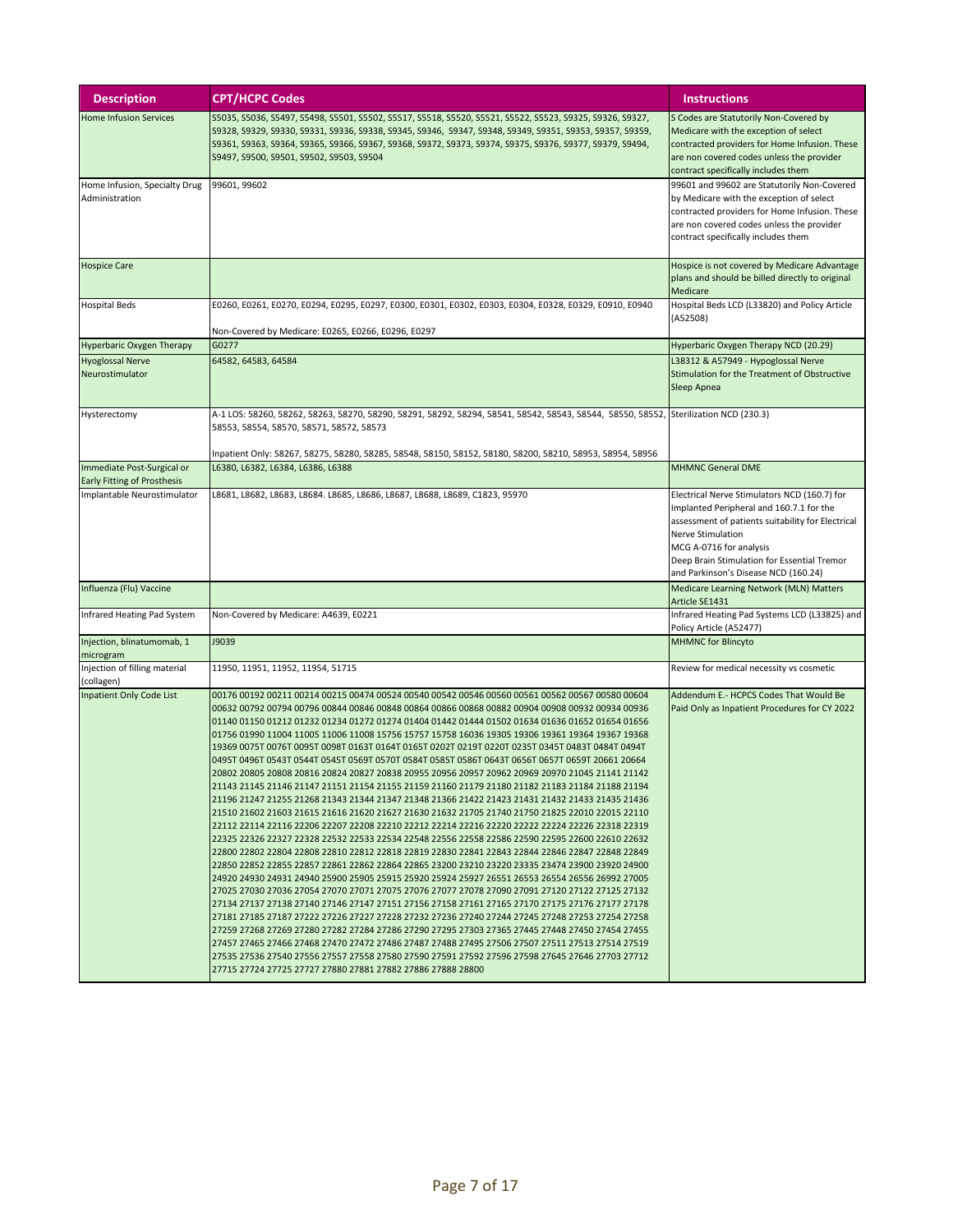| <b>Description</b>               | <b>CPT/HCPC Codes</b>                                                                                                                                                                              | <b>Instructions</b>                           |
|----------------------------------|----------------------------------------------------------------------------------------------------------------------------------------------------------------------------------------------------|-----------------------------------------------|
| Inpatient Only Code List (cont.) | 31225 31230 31290 31291 31360 31365 31367 31368 31370 31375 31380 31382 31390 31395 31725 31760                                                                                                    | Addendum E.- HCPCS Codes That Would Be        |
|                                  | 31766 31770 31775 31780 31781 31786 31800 31805 32035 32036 32096 32097 32098 32100 32110 32120                                                                                                    | Paid Only as Inpatient Procedures for CY 2022 |
|                                  | 32124 32140 32141 32150 32151 32160 32200 32215 32220 32225 32310 32320 32440 32442 32445 32480                                                                                                    |                                               |
|                                  | 32482 32484 32486 32488 32491 32501 32503 32504 32505 32506 32507 32540 32650 32651 32652 32653                                                                                                    |                                               |
|                                  | 32654 32655 32656 32658 32659 32661 32662 32663 32664 32665 32666 32667 32668 32669 32670 32671                                                                                                    |                                               |
|                                  |                                                                                                                                                                                                    |                                               |
|                                  | 32672 32673 32674 32800 32810 32815 32820 32850 32851 32852 32853 32854 32855 32856 32900 32905                                                                                                    |                                               |
|                                  | 32906 32940 32997 33017 33018 33019 33020 33025 33030 33031 33050 33120 33130 33140 33141 33202                                                                                                    |                                               |
|                                  | 33203 33236 33237 33238 33243 33250 33251 33254 33255 33256 33257 33258 33259 33261 33265 33266                                                                                                    |                                               |
|                                  | 33267 33268 33269 33300 33305 33310 33315 33320 33321 33322 33330 33335 33340 33361 33362 33363                                                                                                    |                                               |
|                                  | 33364 33365 33366 33367 33368 33369 33390 33391 33404 33405 33406 33410 33411 33412 33413 33414                                                                                                    |                                               |
|                                  | 33415 33416 33417 33418 33420 33422 33425 33426 33427 33430 33440 33460 33463 33464 33465 33468                                                                                                    |                                               |
|                                  | 33471 33474 33475 33476 33477 33478 33496 33500 33501 33502 33503 33504 33505 33506 33507 33509                                                                                                    |                                               |
|                                  | 33510 33511 33512 33513 33514 33516 33517 33518 33519 33521 33522 33523 33530 33533 33534 33535                                                                                                    |                                               |
|                                  | 33536 33542 33545 33548 33572 33600 33602 33606 33608 33610 33611 33612 33615 33617 33619 33620                                                                                                    |                                               |
|                                  | 33621 33622 33641 33645 33647 33660 33665 33670 33675 33676 33677 33681 33684 33688 33690 33692                                                                                                    |                                               |
|                                  | 33694 33697 33702 33710 33720 33724 33726 33730 33732 33735 33736 33737 33741 33745 33746 33750                                                                                                    |                                               |
|                                  | 33755 33762 33764 33766 33767 33768 33770 33771 33774 33775 33776 33777 33778 33779 33780 33781                                                                                                    |                                               |
|                                  | 33782 33783 33786 33788                                                                                                                                                                            |                                               |
| Inpatient Only Code List (cont.) | 33800 33802 33803 33813 33814 33820 33822 33824 33840 33845 33851 33852 33853 33858 33859 33863                                                                                                    | Addendum E.- HCPCS Codes That Would Be        |
|                                  | 33864 33871 33875 33877 33880 33881 33883 33884 33886 33889 33891 33894 33895 33897 33910 33915                                                                                                    | Paid Only as Inpatient Procedures for CY 2022 |
|                                  | 33916 33917 33920 33922 33924 33925 33926 33927 33928 33929 33930 33933 33935 33940 33944 33945                                                                                                    |                                               |
|                                  | 33946 33947 33948 33949 33951 33952 33953 33954 33955 33956 33957 33958 33959 33962 33963 33964                                                                                                    |                                               |
|                                  | 33965 33966 33967 33968 33969 33970 33971 33973 33974 33975 33976 33977 33978 33979 33980 33981                                                                                                    |                                               |
|                                  | 33982 33983 33984 33985 33986 33987 33988 33989 33990 33991 33992 33993 33995 33997 34001 34051                                                                                                    |                                               |
|                                  | 34151 34401 34451 34502 34701 34702 34703 34704 34705 34706 34707 34708 34709 34710 34711 34712                                                                                                    |                                               |
|                                  | 34717 34718 34808 34812 34813 34820 34830 34831 34832 34833 34834 34841 34842 34843 34844 34845                                                                                                    |                                               |
|                                  | 34846 34847 34848 35001 35002 35005 35013 35021 35022 35081 35082 35091 35092 35102 35103 35111                                                                                                    |                                               |
|                                  | 35112 35121 35122 35131 35132 35141 35142 35151 35152 35182 35189 35211 35216 35221 35241 35246                                                                                                    |                                               |
|                                  | 35251 35271 35276 35281 35301 35302 35303 35304 35305 35306 35311 35331 35341 35351 35355 35361                                                                                                    |                                               |
|                                  | 35363 35371 35372 35390 35400 35501 35506 35508 35509 35510 35511 35512 35515 35516 35518 35521                                                                                                    |                                               |
|                                  | 35522 35523 35525 35526 35531 35533 35535 35536 35537 35538 35539 35540 35556 35558 35560 35563                                                                                                    |                                               |
|                                  |                                                                                                                                                                                                    |                                               |
|                                  | 35565 35566 35570 35571 35583 35585 35587 35600 35601 35606 35612 35616 35621 35623 35626 35631                                                                                                    |                                               |
|                                  | 35632 35633 35634 35636 35637 35638 35642 35645 35646 35647 35650 35654 35656 35661 35663 35665                                                                                                    |                                               |
|                                  | 35666 35671 35681 35682 35683 35691 35693 35694 35695 35697 35700 35701 35702 35703 35800 35820                                                                                                    |                                               |
|                                  | 35840 35870 35901 35905 35907 36660 36823 37140 37145 37160 37180 37181 37182 37215 37217 37218                                                                                                    |                                               |
|                                  | 37616 37617 37618 37660 37788 38100 38101 38102 38115 38380 38381 38382 38562 38564 38724 38746                                                                                                    |                                               |
|                                  | 38747 38765 38770 38780 39000 39010 39200 39220 39499 39501 39503 39540 39541 39545 39560 39561                                                                                                    |                                               |
|                                  | 39599                                                                                                                                                                                              |                                               |
| Inpatient Only Code List (cont.) | 41130 41135 41140 41145 41150 41153 41155 42426 42845 42894 42953 42961 42971 43045 43100 43101                                                                                                    | Addendum E.- HCPCS Codes That Would Be        |
|                                  | 43107 43108 43112 43113 43116 43117 43118 43121 43122 43123 43124 43135 43279 43283 43286 43287                                                                                                    | Paid Only as Inpatient Procedures for CY 2022 |
|                                  | 43288 43300 43305 43310 43312 43313 43314 43320 43325 43327 43328 43330 43331 43332 43333 43334                                                                                                    |                                               |
|                                  | 43335 43336 43337 43338 43340 43341 43351 43352 43360 43361 43400 43405 43410 43415 43425 43460                                                                                                    |                                               |
|                                  | 43496 43500 43501 43502 43520 43605 43610 43611 43620 43621 43622 43631 43632 43633 43634 43635                                                                                                    |                                               |
|                                  | 43640 43641 43644 43645 43771 43775 43800 43810 43820 43825 43832 43840 43843 43845 43846 43847                                                                                                    |                                               |
|                                  | 43848 43860 43865 43880 43881 43882 44005 44010 44015 44020 44021 44025 44050 44055 44110 44111                                                                                                    |                                               |
|                                  | 44120 44121 44125 44126 44127 44128 44130 44132 44133 44135 44136 44137 44139 44140 44141 44143                                                                                                    |                                               |
|                                  | 44144 44145 44146 44147 44150 44151 44155 44156 44157 44158 44160 44187 44188 44202 44203 44204                                                                                                    |                                               |
|                                  | 44205 44206 44207 44208 44210 44211 44212 44213 44227 44300 44310 44314 44316 44320 44322 44345                                                                                                    |                                               |
|                                  | 44346 44602 44603 44604 44605 44615 44620 44625 44626 44640 44650 44660 44661 44680 44700 44715                                                                                                    |                                               |
|                                  | 44720 44721 44800 44820 44850 44899 44900 44960 45110 45111 45112 45113 45114 45116 45119 45120                                                                                                    |                                               |
|                                  |                                                                                                                                                                                                    |                                               |
|                                  | 45121 45123 45126 45130 45135 45136 45395 45397 45400 45402 45540 45550 45562 45563 45800 45805<br>45820 45825 46705 46710 46712 46715 46716 46730 46735 46740 46742 46744 46746 46748 46751 47010 |                                               |
|                                  | 47015 47100 47120 47122 47125 47130 47133 47135 47140 47141 47142 47143 47144 47145 47146 47147                                                                                                    |                                               |
|                                  | 47300 47350 47360 47361 47362 47380 47381 47400 47420 47425 47460 47480 47550 47570 47600 47605                                                                                                    |                                               |
|                                  | 47610 476612 47620 47700 47701 47711 47712 47715 47720 47721 47740 47741 47760 47765 47780 47785                                                                                                   |                                               |
|                                  |                                                                                                                                                                                                    |                                               |
|                                  | 47800 47801 47802 47900 48000 48001 48020 48100 48105 48120 48140 48145 48146 48148 48150 48152                                                                                                    |                                               |
|                                  | 48153 48154 48155 48400 48500 48510 48520 48540 48545 48547 48548 48551 48552 48554 48556 49000<br>49002 49010 49013 49014 49020 49040 49060 49062 49203 49204 49205 49215 49255 49412 49425 49428 |                                               |
|                                  |                                                                                                                                                                                                    |                                               |
|                                  | 49605 49606 49610 49611 49900 49904 49905 49906                                                                                                                                                    |                                               |
| Inpatient Only Code List (cont.) | 50010 50040 50045 50060 50065 50070 50075 50100 50120 50125 50130 50135 50205 50220 50225 50230                                                                                                    | Addendum E.- HCPCS Codes That Would Be        |
|                                  | 50234 50236 50240 50250 50280 50290 50300 50320 50323 50325 50327 50328 50329 50340 50360 50365                                                                                                    | Paid Only as Inpatient Procedures for CY 2022 |
|                                  | 50370 50380 50400 50405 50500 50520 50525 50526 50540 50545 50546 50547 50548 50600 50605 50610                                                                                                    |                                               |
|                                  | 50620 50630 50650 50660 50700 50715 50722 50725 50728 50740 50750 50760 50770 50780 50782 50783                                                                                                    |                                               |
|                                  | 50785 50800 50810 50815 50820 50825 50830 50840 50845 50860 50900 50920 50930 50940 51525 51530                                                                                                    |                                               |
|                                  | 51550 51555 51565 51570 51575 51580 51585 51590 51595 51596 51597 51800 51820 51840 51841 51865                                                                                                    |                                               |
|                                  | 51900 51920 51925 51940 51960 51980 53415 53448 54125 54130 54135 54390 54430 54438 55605 55650                                                                                                    |                                               |
|                                  | 55801 55810 55812 55815 55821 55831 55840 55842 55845 55862 55865 56630 56631 56632 56633 56634                                                                                                    |                                               |
|                                  | 56637 56640 57110 57111 57270 57280 57296 57305 57307 57308 57311 57531 57540 57545 58140 58146                                                                                                    |                                               |
|                                  | 58150 58152 58180 58200 58210 58240 58267 58275 58280 58285 58400 58410 58520 58540 58548 58575                                                                                                    |                                               |
|                                  | 58605 58611 58700 58720 58740 58750 58752 58760 58822 58825 58940 58943 58950 58951 58952 58953                                                                                                    |                                               |
|                                  | 58954 58956 58957 58958 58960 59120 59121 59130 59136 59140 59325 59350 59514 59525 59620 59830                                                                                                    |                                               |
|                                  | 59850 59851 59852 59855 59856 59857                                                                                                                                                                |                                               |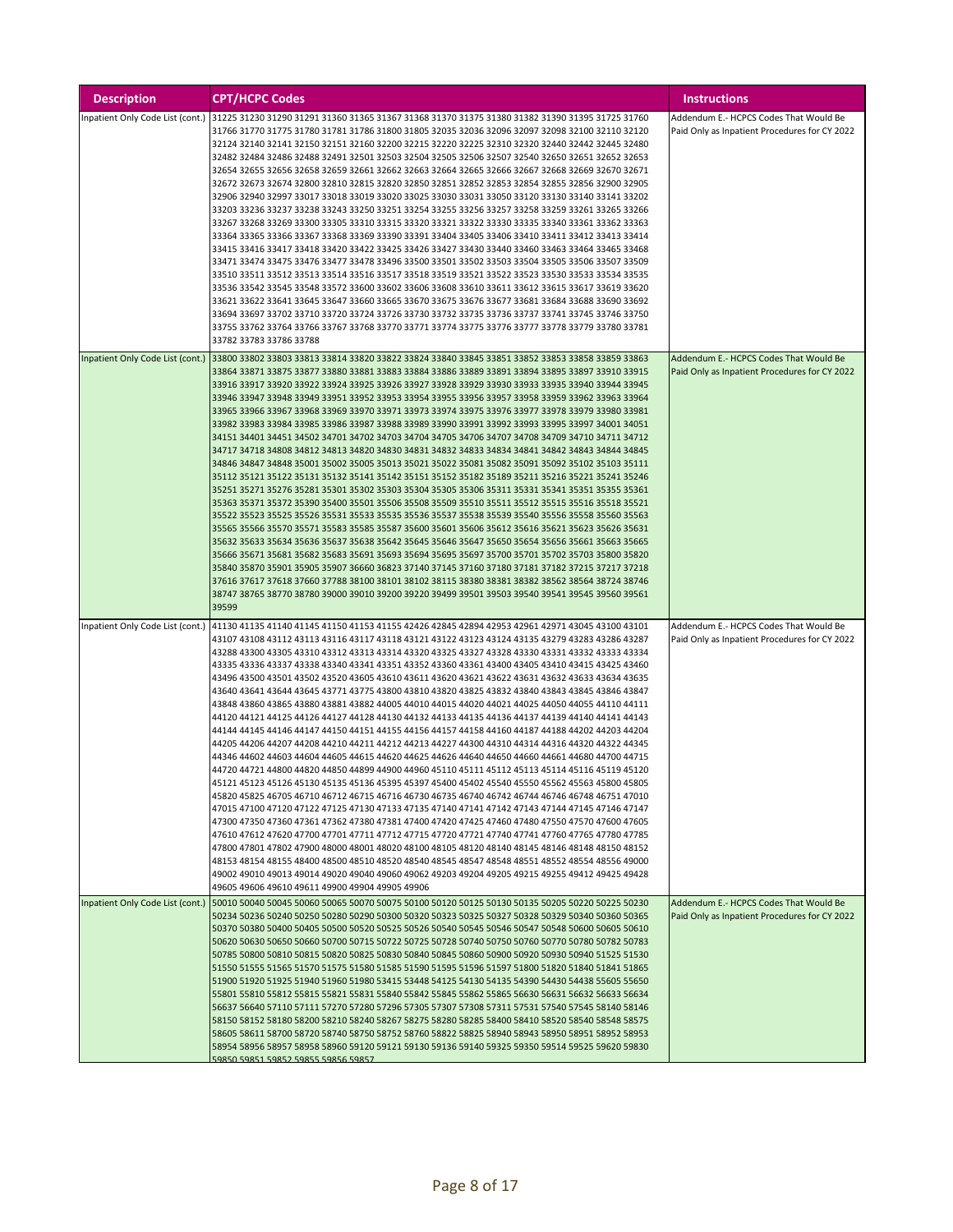| <b>Description</b>                                                                                                      | <b>CPT/HCPC Codes</b>                                                                                                                                                                                                                                                                                                                                                                                                                                                                                                                                                                                                                                                                                                                                                                                                                                                                                                                                                                                                                                                                                                                                                                                                                                                                                                                                                                                                                                                                                                                                                                                                                                                                                                                                                       | <b>Instructions</b>                                                                                                                                                                                       |
|-------------------------------------------------------------------------------------------------------------------------|-----------------------------------------------------------------------------------------------------------------------------------------------------------------------------------------------------------------------------------------------------------------------------------------------------------------------------------------------------------------------------------------------------------------------------------------------------------------------------------------------------------------------------------------------------------------------------------------------------------------------------------------------------------------------------------------------------------------------------------------------------------------------------------------------------------------------------------------------------------------------------------------------------------------------------------------------------------------------------------------------------------------------------------------------------------------------------------------------------------------------------------------------------------------------------------------------------------------------------------------------------------------------------------------------------------------------------------------------------------------------------------------------------------------------------------------------------------------------------------------------------------------------------------------------------------------------------------------------------------------------------------------------------------------------------------------------------------------------------------------------------------------------------|-----------------------------------------------------------------------------------------------------------------------------------------------------------------------------------------------------------|
| Inpatient Only Code List (cont.)                                                                                        | 60254 60270 60505 60521 60522 60540 60545 60600 60605 60650 61105 61107 61108 61120 61140 61150<br>61151 61154 61156 61210 61250 61253 61304 61305 61312 61313 61314 61315 61316 61320 61321 61322<br>61323 61333 61340 61343 61345 61450 61458 61460 61500 61501 61510 61512 61514 61516 61517 61518<br>61519 61520 61521 61522 61524 61526 61530 61531 61533 61534 61535 61536 61537 61538 61539 61540<br>61541 61543 61544 61545 61546 61548 61550 61552 61556 61557 61558 61559 61563 61564 61566 61567<br>61570 61571 61575 61576 61580 61581 61582 61583 61584 61585 61586 61590 61591 61592 61595 61596<br>61597 61598 61600 61601 61605 61606 61607 61608 61611 61613 61615 61616 61618 61619 61624 61630<br>61635 61645 61650 61651 61680 61682 61684 61686 61690 61692 61697 61698 61700 61702 61703 61705<br>61708 61710 61711 61735 61736 61737 61750 61751 61760 61850 61860 61863 61864 61867 61868 62005<br>62010 62100 62115 62117 62120 62121 62140 62141 62142 62143 62145 62146 62147 62148 62161 62162<br>62164 62165 62180 62190 62192 62200 62201 62220 62223 62256 62258 63050 63051 63077 63078 63081<br>63082 63085 63086 63087 63088 63090 63091 63101 63102 63103 63170 63172 63173 63185 63190 63191<br>63197 63200 63250 63251 63252 63270 63271 63272 63273 63275 63276 63277 63278 63280 63281 63282<br>63283 63285 63286 63287 63290 63295 63300 63301 63302 63303 63304 63305 63306 63307 63308 63700<br>63702 63704 63706 63707 63709 63710 63740 64755 64760 64809 64818 64866 64868 65273 69155 69535<br>69554 69950 75956 75957 75958 75959 92941 92970 92971 92975 93583 99184 99190 99191 99192 99356<br>99357 99462 99468 99469 99471 99472 99475 99476 99477 99478 99479 99480 C9606 G0341 G0342 G0343<br><b>30412 GO414 GO415</b> | Addendum E.- HCPCS Codes That Would Be<br>Paid Only as Inpatient Procedures for CY 2022                                                                                                                   |
| Inpatient Rehabilitation                                                                                                | IP Rehab                                                                                                                                                                                                                                                                                                                                                                                                                                                                                                                                                                                                                                                                                                                                                                                                                                                                                                                                                                                                                                                                                                                                                                                                                                                                                                                                                                                                                                                                                                                                                                                                                                                                                                                                                                    | Medicare Policy Manual                                                                                                                                                                                    |
| <b>INR Monitor, Home Use</b>                                                                                            | G0249                                                                                                                                                                                                                                                                                                                                                                                                                                                                                                                                                                                                                                                                                                                                                                                                                                                                                                                                                                                                                                                                                                                                                                                                                                                                                                                                                                                                                                                                                                                                                                                                                                                                                                                                                                       | Home Prothrombin Time/International<br>Normalized Ratio (PT/INR) Monitoring for<br>Anticoagulation Management NCD (190.11)                                                                                |
| Insertion of drug-cluting<br>implant, including punctal<br>dilation, when performed, into<br>lacrimal canaliculus, each | 68841                                                                                                                                                                                                                                                                                                                                                                                                                                                                                                                                                                                                                                                                                                                                                                                                                                                                                                                                                                                                                                                                                                                                                                                                                                                                                                                                                                                                                                                                                                                                                                                                                                                                                                                                                                       | L38301 & A57864                                                                                                                                                                                           |
| <b>Intensity Modulated Radiation</b><br>Therapy (IMRT) Plan                                                             | 77014, 77301                                                                                                                                                                                                                                                                                                                                                                                                                                                                                                                                                                                                                                                                                                                                                                                                                                                                                                                                                                                                                                                                                                                                                                                                                                                                                                                                                                                                                                                                                                                                                                                                                                                                                                                                                                | Intensity Modulated Radiation Therapy (IMRT)<br>LCA (A58245)                                                                                                                                              |
| <b>Interscapular Thoracic</b><br>Prothesis                                                                              | L6350, L6360, L6370, L6570, L6970, L6975                                                                                                                                                                                                                                                                                                                                                                                                                                                                                                                                                                                                                                                                                                                                                                                                                                                                                                                                                                                                                                                                                                                                                                                                                                                                                                                                                                                                                                                                                                                                                                                                                                                                                                                                    | <b>MHMNC General DME</b>                                                                                                                                                                                  |
| Interventional Pain<br>Management                                                                                       | 0627T, 0628T, 0629T, 0630T, 27096, 62280, 62281, 62282, 62320, 62321, 62322, 62323, 62324, 62325, 62326,<br>62327, 62350, 62351, 62360, 62361, 62362, 63650, 63655, 63685, 64451, 64479, 64480, 64483, 64484, 64490,<br>64491, 64492, 64493, 64494, 64495, 64510, 64520, 64625, 64633, 64634, 64635, 64636 are reviewed by eviCore<br>64483 is reviewed by Moda Health (rather than eviCore) for sacral levels S2-S5                                                                                                                                                                                                                                                                                                                                                                                                                                                                                                                                                                                                                                                                                                                                                                                                                                                                                                                                                                                                                                                                                                                                                                                                                                                                                                                                                        | eviCore, NCD/LCDs, Moda Health, Milliman                                                                                                                                                                  |
| Intradiscal Electrothermal<br>Therapy (IDET)                                                                            | Non-Covered by Medicare: 22526, 22527, 62287, S2348                                                                                                                                                                                                                                                                                                                                                                                                                                                                                                                                                                                                                                                                                                                                                                                                                                                                                                                                                                                                                                                                                                                                                                                                                                                                                                                                                                                                                                                                                                                                                                                                                                                                                                                         | Thermal Intradiscal Procedures (TIPs) NCD<br>(150.11)                                                                                                                                                     |
| Intraocular Lens Implant (IOL)                                                                                          | 64999 - Non-Covered by Medicare when billed for thermal intradiscal procedures such as IDET<br>Non-Covered by Medicare: V2787, V2788                                                                                                                                                                                                                                                                                                                                                                                                                                                                                                                                                                                                                                                                                                                                                                                                                                                                                                                                                                                                                                                                                                                                                                                                                                                                                                                                                                                                                                                                                                                                                                                                                                        | CY 2016 Final Payment by HCPCS/CPT Code                                                                                                                                                                   |
| <b>Intrapulmonary Percussive</b><br>Ventilator                                                                          | Non-Covered by Medicare: E0481                                                                                                                                                                                                                                                                                                                                                                                                                                                                                                                                                                                                                                                                                                                                                                                                                                                                                                                                                                                                                                                                                                                                                                                                                                                                                                                                                                                                                                                                                                                                                                                                                                                                                                                                              | (Addendum B)<br>Intrapulmonary Percussive Ventilator NCD<br>(240.5)<br>Intrapulmonary Percussive Ventilator LCD<br>(L33786) and Policy Article (A52495)                                                   |
| Intravenous Immune Globulin                                                                                             | J1562, 90281, 90283, 90284 are reviewed by Moda Health<br>J1459 (Privigen), J1556 (Bivigam), J1557, J1558, J1559 (Hizentra), J1561 (Gamunex/Gammaked), J1566<br>(Gammagard/Carimune NF), J1568 (Octogam), J1569 (Gammagard), J1572 (Flebogamma), J1575, J1599 (IVIG) are<br>reviewed by Magellan Rx                                                                                                                                                                                                                                                                                                                                                                                                                                                                                                                                                                                                                                                                                                                                                                                                                                                                                                                                                                                                                                                                                                                                                                                                                                                                                                                                                                                                                                                                         | Immune Globulin Intravenous (IVIg) LCD<br>(L34074)                                                                                                                                                        |
| Joint Arthroscopy                                                                                                       | 29999                                                                                                                                                                                                                                                                                                                                                                                                                                                                                                                                                                                                                                                                                                                                                                                                                                                                                                                                                                                                                                                                                                                                                                                                                                                                                                                                                                                                                                                                                                                                                                                                                                                                                                                                                                       | Medical necessity review                                                                                                                                                                                  |
| Ketamine                                                                                                                | J7999                                                                                                                                                                                                                                                                                                                                                                                                                                                                                                                                                                                                                                                                                                                                                                                                                                                                                                                                                                                                                                                                                                                                                                                                                                                                                                                                                                                                                                                                                                                                                                                                                                                                                                                                                                       | Moda Pharmacy                                                                                                                                                                                             |
| Knee Arthroscopy                                                                                                        | G0289                                                                                                                                                                                                                                                                                                                                                                                                                                                                                                                                                                                                                                                                                                                                                                                                                                                                                                                                                                                                                                                                                                                                                                                                                                                                                                                                                                                                                                                                                                                                                                                                                                                                                                                                                                       | Arthroscopic Lavage and Arthroscopic<br>Debridement for the Osteoarthritic Knee NCD<br>(150.9)<br>Decision Memo for Arthroscopy for the<br>Osteoarthritic Knee (CAG-00167N)<br>MCG S-705 Knee Arthroscopy |
| Knee Orthoses                                                                                                           | L1810, L1812, L1820, L1830, L1831, L1832, L1834, L1836, L1840, L1843, L1844, L1845, L1846, L1847, L1848,<br>L1850, L1851, L1852, L1860                                                                                                                                                                                                                                                                                                                                                                                                                                                                                                                                                                                                                                                                                                                                                                                                                                                                                                                                                                                                                                                                                                                                                                                                                                                                                                                                                                                                                                                                                                                                                                                                                                      | Knee Orthoses LCD (L33318) and Policy Article<br>(A52465)                                                                                                                                                 |
| Lanadelumab-flyo                                                                                                        | J0593                                                                                                                                                                                                                                                                                                                                                                                                                                                                                                                                                                                                                                                                                                                                                                                                                                                                                                                                                                                                                                                                                                                                                                                                                                                                                                                                                                                                                                                                                                                                                                                                                                                                                                                                                                       | Moda Health Pharmacy                                                                                                                                                                                      |
| Laser Interstitial Therapy of<br>Lesion (LITT)                                                                          | 61736, 61737                                                                                                                                                                                                                                                                                                                                                                                                                                                                                                                                                                                                                                                                                                                                                                                                                                                                                                                                                                                                                                                                                                                                                                                                                                                                                                                                                                                                                                                                                                                                                                                                                                                                                                                                                                | <b>NCCN Central Nervous System Cancers</b>                                                                                                                                                                |
| Laser Treatment of Psoriasis                                                                                            | 96920, 96921, 96922                                                                                                                                                                                                                                                                                                                                                                                                                                                                                                                                                                                                                                                                                                                                                                                                                                                                                                                                                                                                                                                                                                                                                                                                                                                                                                                                                                                                                                                                                                                                                                                                                                                                                                                                                         | Treatment of Psoriasis NCD (250.1)<br>Reference Milliman and Moda Health Criteria<br>for coverage guidance                                                                                                |
| Left Ventricular Assist Device                                                                                          | 33797, 33980, 33981, 33982, 33983, 33990, 33995                                                                                                                                                                                                                                                                                                                                                                                                                                                                                                                                                                                                                                                                                                                                                                                                                                                                                                                                                                                                                                                                                                                                                                                                                                                                                                                                                                                                                                                                                                                                                                                                                                                                                                                             | Ventricular Assist Devices NCD (20.9.1)                                                                                                                                                                   |
| Legg Perthes Orthosis                                                                                                   | Inpatient Only: 33979<br>L1700, L1710, L1720, L1730, L1755                                                                                                                                                                                                                                                                                                                                                                                                                                                                                                                                                                                                                                                                                                                                                                                                                                                                                                                                                                                                                                                                                                                                                                                                                                                                                                                                                                                                                                                                                                                                                                                                                                                                                                                  | <b>MHMNC General DME</b>                                                                                                                                                                                  |
| Light Box (aka Sad Light)                                                                                               | Non-Covered by Medicare: E0203                                                                                                                                                                                                                                                                                                                                                                                                                                                                                                                                                                                                                                                                                                                                                                                                                                                                                                                                                                                                                                                                                                                                                                                                                                                                                                                                                                                                                                                                                                                                                                                                                                                                                                                                              | Noridian DME Non-Covered List                                                                                                                                                                             |
| Lipectomy                                                                                                               | 15832, 15833, 15834, 15835, 15836, 15837, 15838, 15839, 15876, 15878, 15879                                                                                                                                                                                                                                                                                                                                                                                                                                                                                                                                                                                                                                                                                                                                                                                                                                                                                                                                                                                                                                                                                                                                                                                                                                                                                                                                                                                                                                                                                                                                                                                                                                                                                                 | Review for medical necessity vs cosmetic                                                                                                                                                                  |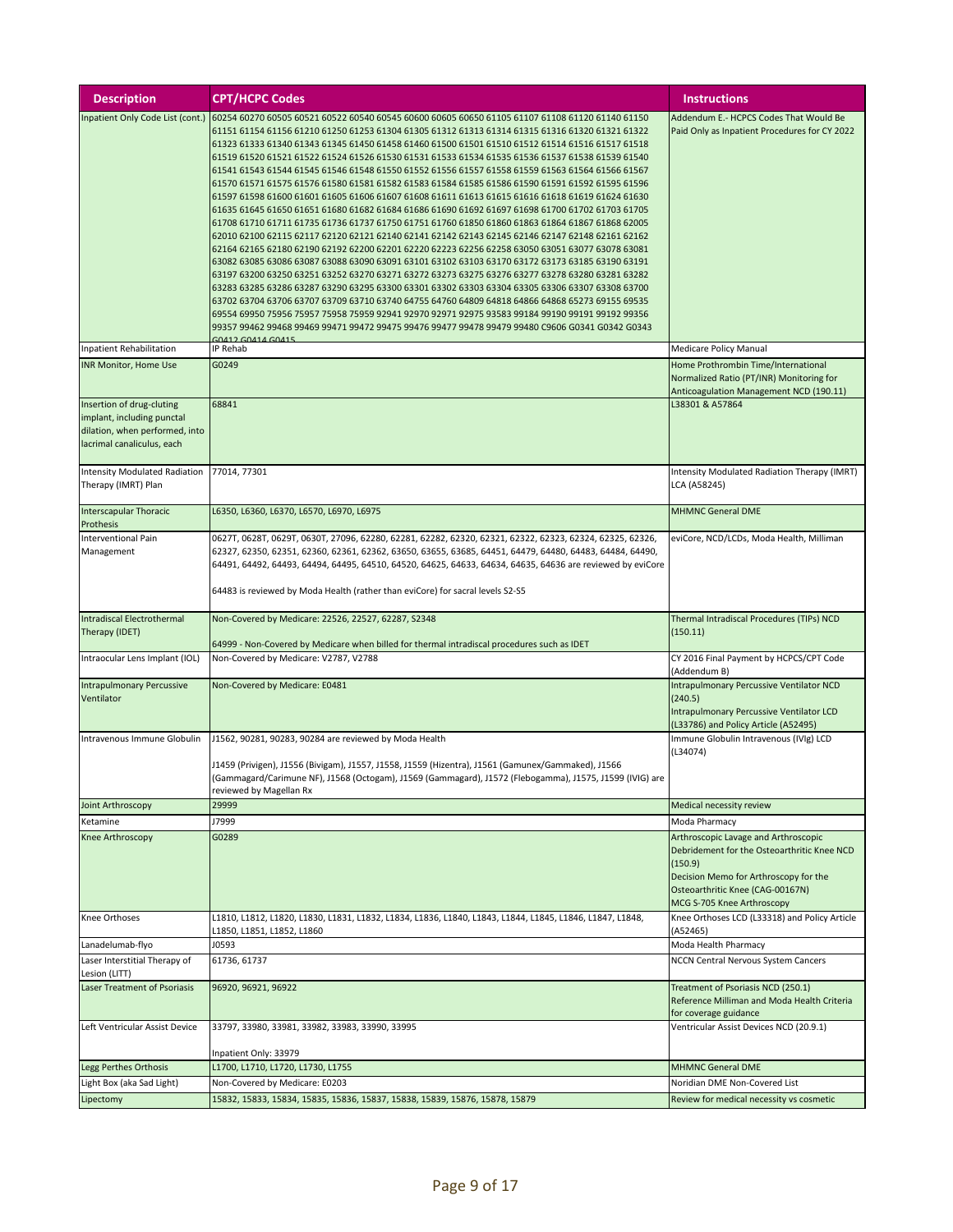| <b>Description</b>                                                                | <b>CPT/HCPC Codes</b>                                                                                                                                                                                                                                                                                                                                                                                                                                                                                                                                                                                                                                                                                                                                                                                                                                                                                                                                                                                                                                                                                                                                                                                                                                                                                                                                                                                                                                                                                                | <b>Instructions</b>                                                                                                                                                                                        |
|-----------------------------------------------------------------------------------|----------------------------------------------------------------------------------------------------------------------------------------------------------------------------------------------------------------------------------------------------------------------------------------------------------------------------------------------------------------------------------------------------------------------------------------------------------------------------------------------------------------------------------------------------------------------------------------------------------------------------------------------------------------------------------------------------------------------------------------------------------------------------------------------------------------------------------------------------------------------------------------------------------------------------------------------------------------------------------------------------------------------------------------------------------------------------------------------------------------------------------------------------------------------------------------------------------------------------------------------------------------------------------------------------------------------------------------------------------------------------------------------------------------------------------------------------------------------------------------------------------------------|------------------------------------------------------------------------------------------------------------------------------------------------------------------------------------------------------------|
| Lower esophageal myotomy,<br>transoral (ie, peroral<br>endoscopic myotomy [POEM]) | 43497                                                                                                                                                                                                                                                                                                                                                                                                                                                                                                                                                                                                                                                                                                                                                                                                                                                                                                                                                                                                                                                                                                                                                                                                                                                                                                                                                                                                                                                                                                                | L38747 Peroral Endoscopic Myotomy (POEM)                                                                                                                                                                   |
| Lower Extremity Additions                                                         | L2660, L2670, L2680                                                                                                                                                                                                                                                                                                                                                                                                                                                                                                                                                                                                                                                                                                                                                                                                                                                                                                                                                                                                                                                                                                                                                                                                                                                                                                                                                                                                                                                                                                  | Noridian DME Non-Covered List                                                                                                                                                                              |
| Lower Limb Prostheses                                                             | Non-Covered by Medicare: L2861<br>L5000, L5010, L5020, L5050, L5060, L5100, L5105, L5150, L5160, L5200, L5210, L5220, L5230, L5250, L5270,<br>L5280, L5301, L5312, L5321, L5331, L5341, L5400, L5410, L5420, L5430, L5450, L5460, L5500, L5505, L5510,<br>L5520, L5530, L5535, L5540, L5560, L5570, L5580, L5585, L5590, L5595, L5600, L5610, L5611, L5613, L5614,<br>L5616, L5617, L5618, L5620, L5622, L5624, L5626, L5628, L5629, L5630, L5631, L5632, L5634, L5636, L5637,<br>L5638, L5639, L5640, L5642, L5643, L5644, L5645, L5646, L5647, L5648, L5649, L5650, L5651, L5652, L5653,<br>L5654, L5655, L5656, L5658, L5661, L5665, L5666, L5668, L5670, L5671. L5672, L5673, L5676, L5677, L5678,<br>L5679, L5680, L5681, L5682, L5683, L5684, L5685, L5686, L5688, L5690, L5692, L5694, L5695, L5696, L5697,<br>L5698, L5699, L5700, L5701, L5702, L5703, L5704, L5705, L5706, L5707, L5710, L5711, L5712, L5714, L5716,<br>L5718, L5722, L5724, L5726, L5728, L5780, L5781, L5782, L5785, L5790, L5795, L5810, L5811, L5812, L5814,<br>L5816, L5818, L5822, L5824, L5826, L5828, L5830, L5840, L5845, L5848, L5850, L5855, L5856, L5857, L5858,<br>L5859, L5910, L5920, L5925, L5930, L5940, L5950, L5960, L5961, L5962, L5964, L5966, L5968, L5970, L5971,<br>L5972, L5973, L5974, L5975, L5976, L5978, L5979, L5980, L5981, L5982, L5984, L5985, L5986, L5987, L5988,<br>L5999, L7510, L7520, L8400, L8410, L8417, L8420, L8430, L8440. L8460, L8470, L8480<br>Non-Covered by Medicare: L5969, L5990, L7600 | Lower Limb Prostheses LCD (L33787) and Policy<br><b>Article (A52496)</b>                                                                                                                                   |
| Lung Volume Reduction                                                             | Inpatient Only: 32491                                                                                                                                                                                                                                                                                                                                                                                                                                                                                                                                                                                                                                                                                                                                                                                                                                                                                                                                                                                                                                                                                                                                                                                                                                                                                                                                                                                                                                                                                                | Lung Volume Reduction Surgery NCD (240.1)                                                                                                                                                                  |
| Surgery<br>Luxturna (voretigene<br>neparvovec-rzyl)                               | J3398                                                                                                                                                                                                                                                                                                                                                                                                                                                                                                                                                                                                                                                                                                                                                                                                                                                                                                                                                                                                                                                                                                                                                                                                                                                                                                                                                                                                                                                                                                                | <b>MHMNC Luxturna</b>                                                                                                                                                                                      |
| Magellan selected<br>chemotherapy and specialty<br>drugs                          | C9053, C9056, C9061, C9062, C9063, C9064, C9066, C9069, C9070, C9071, C9072, C9073, C9399, J0129, J0178,<br>J0179, J0180, J0202, J0221, J0222, J0223, J0256, J0257, J0490, J0517, J0584, J0585, J0586, J0587, J0588, J0596,<br>10597, 10598, 10638, 10641, 10791, 10800, 10881, 10885, 10896, 10897, 11290, 11300, 11301, 11303, 11322, 11437,<br>J1439, J1442, J1447, J1454, J1458, J1459, J1555, J1556, J1557, J1559, J1561, J1566, J1568, J1569, J1572, J1575,<br>J1599, J1602, J1627, J1726, J1743, J1745, J1746, J1786, J1823, J1931, J2182, J2323, J2326, J2350, J2353, J2357,<br>I2469, I2503, I2505, I2507, I2778, I2786, I2796, I2820, I2860, I3032, I3060, I3111, I3241, I3245, I3262, I3357,<br>13358, 13380, 13385, 13397, 13489, 13490, 13590, 17318, 17321, 17323, 17323, 17324, 17325, 17326, 17327, 17328,<br>J7329, J7331, J7332, J7333, J7799, J9022, J9023, J9032, J9033, J9034, J9035, J9036, J9039, J9041, J9042, J9043,<br>J9044, J9047, J9055, J9057, J9118, J9119, J9144, J9145, J9153, J9173, J9176, J9177, J9179, J9198, J9199, J9203,<br>19204, 19205, 19207, 19210, 19223, 19227, 19228, 19229, 19262, 19264, 19269, 19271, 19281, 19295, 19299, 19301,<br>J9302, J9303, J9304, J9305, J9306, J9308, J9309, J9311, J9312, J9313, J9316, J9317, J9325, J9352, J9354, J9355,<br>19356, 19358, 19371, 19400, 19999, Q0138, Q0139, Q2041, Q2042, Q2043, Q5103, Q5104, Q5107, Q5108, Q5110,<br>Q5111, Q5112, Q5113, Q5114, Q5115, Q5116, Q5117, Q5118, Q5119, Q5120, Q5121, Q5122             | MHMNC for the specific drug requested<br>Magellan List on Moda Health website                                                                                                                              |
| Mammograms                                                                        | 77055, 77056, 77057                                                                                                                                                                                                                                                                                                                                                                                                                                                                                                                                                                                                                                                                                                                                                                                                                                                                                                                                                                                                                                                                                                                                                                                                                                                                                                                                                                                                                                                                                                  | Mammograms NCD (220.4)                                                                                                                                                                                     |
| Manual Wheelchair Bases                                                           | E1035, E1037, E1038, E1039, E1161, E1229, E1231, E1232, E1233, E1234, E1235, E1236, E1237, E1238, E2230,<br>E2295, K0003, K0004, K0005, K0006, K0007, K0009, K0037, E1050, E1060, E1070, E1083, E1084, E1085, E1086,<br>E1087, E1088, E1089, E1090, E1092, E1093, E1100, E1110, E1130, E1140, E1150, E1160, E1170, E1171, E1172,<br>E1180, E1190, E1195, E1200, E1220, E1221, E1222, E1223, E1224, E1240, E1250, E1260, E1270, E1280, E1285,<br>E1290, E1295                                                                                                                                                                                                                                                                                                                                                                                                                                                                                                                                                                                                                                                                                                                                                                                                                                                                                                                                                                                                                                                         | Manual Wheelchair Bases LCD (L33788) and<br>Policy Article (A52497)                                                                                                                                        |
| <b>Reconstruction of Mandibular</b><br>Rami                                       | 21270, 21275, 21280, 21282                                                                                                                                                                                                                                                                                                                                                                                                                                                                                                                                                                                                                                                                                                                                                                                                                                                                                                                                                                                                                                                                                                                                                                                                                                                                                                                                                                                                                                                                                           | Plastic Surgery LCD (L37020)<br>Medicare Program Integrity Manual Chapter<br>3.6.2.2, Reasonable and Necessary Criteria                                                                                    |
| Mastectomy or partial<br>mastectomy/lumpectomy                                    | A: 19301, 19302<br>A-4 LOS: 19303, 19307<br>Inpatient Only: 19305, 19306                                                                                                                                                                                                                                                                                                                                                                                                                                                                                                                                                                                                                                                                                                                                                                                                                                                                                                                                                                                                                                                                                                                                                                                                                                                                                                                                                                                                                                             | MCG S-862 Mastectomy, complete with<br>insertion of breast prosthesis<br>MCG S-860 Mastectomy complete<br>MCG S-864 Mastectomy, complete with tissue<br>flap<br>MCG S-858 Mastectomy, Partial (Lumpectomy) |
| Mechanical In-Exsufflation<br><b>Devices</b>                                      | E0482, A7020                                                                                                                                                                                                                                                                                                                                                                                                                                                                                                                                                                                                                                                                                                                                                                                                                                                                                                                                                                                                                                                                                                                                                                                                                                                                                                                                                                                                                                                                                                         | Mechanical In-Exsufflation Devices LCD<br>(L33795) and Policy Article (A52510)                                                                                                                             |
| Midface flap                                                                      | 15730                                                                                                                                                                                                                                                                                                                                                                                                                                                                                                                                                                                                                                                                                                                                                                                                                                                                                                                                                                                                                                                                                                                                                                                                                                                                                                                                                                                                                                                                                                                | Medicare Benefit Policy Manual, Chapter 16,<br>section 120: Cosmetic Surgery<br>Plastic Surgery LCD (L37020)                                                                                               |
| Compounded Inhalation<br>Solutions - Not covered                                  | I7604, J7607, J7609, J7610, J7615, J7622, J7624, J7627, J7628, J7629, J7632, J7634, J7635, J7636, J7637, J7638,<br>J7640, J7641, J7642, J7643, J7645, J7647, J7650, J7657, J7660, J7667, J7670, J7676, J7680, J7681, J7683, J7684,<br>J7685, J7633, J7648, J7649, J7658, J7659, J7668                                                                                                                                                                                                                                                                                                                                                                                                                                                                                                                                                                                                                                                                                                                                                                                                                                                                                                                                                                                                                                                                                                                                                                                                                                | L33370 - Nebulizers<br>A52466 - Nebulizers Local Coverage Article                                                                                                                                          |
| Compounded Drug, Not<br><b>Otherwise Classified</b>                               | J0591, J3399, J3590, J9999, J7169, , J2840                                                                                                                                                                                                                                                                                                                                                                                                                                                                                                                                                                                                                                                                                                                                                                                                                                                                                                                                                                                                                                                                                                                                                                                                                                                                                                                                                                                                                                                                           | Moda Health Pharmacy                                                                                                                                                                                       |
| Miscellaneous Prosthetic<br>Services                                              | L8499                                                                                                                                                                                                                                                                                                                                                                                                                                                                                                                                                                                                                                                                                                                                                                                                                                                                                                                                                                                                                                                                                                                                                                                                                                                                                                                                                                                                                                                                                                                | MHMNC General DME                                                                                                                                                                                          |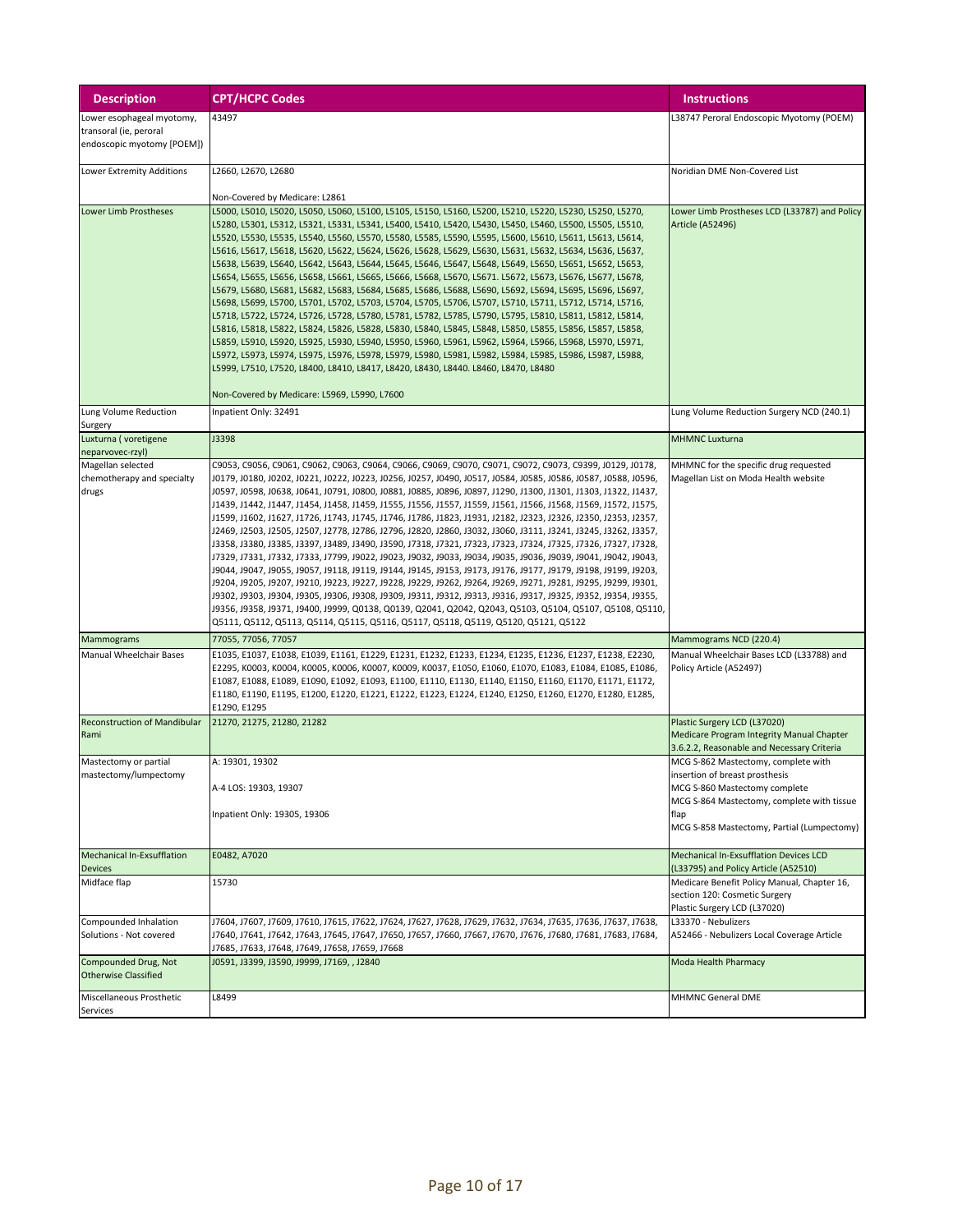| <b>Description</b>                                     | <b>CPT/HCPC Codes</b>                                                                                                                                                                                                                                                                                                                                                                                                                                                                                                                                                                                                                                                                                                                                                                                                                                                                                                                                                                                                                                                                                                                                                                                      | Instructions                                                                                                                                                                                                                                    |
|--------------------------------------------------------|------------------------------------------------------------------------------------------------------------------------------------------------------------------------------------------------------------------------------------------------------------------------------------------------------------------------------------------------------------------------------------------------------------------------------------------------------------------------------------------------------------------------------------------------------------------------------------------------------------------------------------------------------------------------------------------------------------------------------------------------------------------------------------------------------------------------------------------------------------------------------------------------------------------------------------------------------------------------------------------------------------------------------------------------------------------------------------------------------------------------------------------------------------------------------------------------------------|-------------------------------------------------------------------------------------------------------------------------------------------------------------------------------------------------------------------------------------------------|
| <b>Molecular Pathology</b>                             | 0031U, 0032U, 0139U, 81105, 81106, 81107, 81108, 81109, 81110, 81111, 81112, 81175, 81176, 81230, 81231,<br>81232, 81238, 81247, 81248, 81249, 81258, 81259, 81269, 81283, 81328, 81334, 81335, 81346, 81362, 81363,<br>81364, 81170, 81200, 81201, 81202, 81203, 81205, 81206, 81207, 81208, 81209, 81210, 81211, 81162, 81212,<br>81213, 81214, 81215, 81216, 81217, 81218, 81219, 81220, 81221, 81222, 81223, 81224, 81225, 81226, 81227,<br>81228, 81229, 81161, 81235, 81240, 81241, 81242, 81243, 81244, 81245, 81246, 81250, 81251, 81252, 81253,<br>81254, 81255, 81256, 81257, 81260, 81261, 81262, 81263, 81264, 81265, 81266, 81267, 81268, 81270, 81272,<br>81273, 81275, 81276, 81277, 81290, 81291, 81292, 81293, 81294, 81295, 81296, 81297, 81298, 81299, 81300,<br>81301, 81302, 81303, 81304, 81307, 81308, 81309, 81310, 81311, 81313, 81314, 81315, 81316, 81317, 81318,<br>81319, 81321, 81322, 81323, 81324, 81325, 81326, 81327, 81330, 81331, 81332, 81340, 81341, 81342, 81350,<br>81355, 81370, 81371, 81372, 81373, 81374, 81375, 81376, 81377, 81378, 81379, 81380, 81381, 81382, 81383,<br>81400, 81401, 81402, 81403, 81404, 81405, 81406, 81407, 81408, 81522, 81542, 81552 | <b>MoIDX</b>                                                                                                                                                                                                                                    |
| Multianalyte Assays                                    | 81535, 81536, 81538, 81539, 81540, 81541, 81551, 81595, 81599                                                                                                                                                                                                                                                                                                                                                                                                                                                                                                                                                                                                                                                                                                                                                                                                                                                                                                                                                                                                                                                                                                                                              | MolDx                                                                                                                                                                                                                                           |
| <b>Multiple Sleep Latency Test</b><br>(MSLT)           | 95805                                                                                                                                                                                                                                                                                                                                                                                                                                                                                                                                                                                                                                                                                                                                                                                                                                                                                                                                                                                                                                                                                                                                                                                                      | Polysomnography and Sleep Studies LCD<br>(L34040) and LCA (A57698)                                                                                                                                                                              |
| Musculoskeletal - eviCore                              | 23120, 23130, 23410, 23412, 23415, 23420, 23430, 23440, 23450, 23455, 23460, 23462, 23465, 23466, 23470,<br>23472, 23473, 23474, 23490, 23700, 27090, 27091, 27125, 27130, 27132, 27134, 27137, 27138, 27151, 27156,<br>27330, 27331, 27332, 27333, 27334, 27335, 27403, 27405, 27407, 27409, 27412, 27415, 27416, 27418, 27420,<br>27422, 27424, 27425, 27427, 27428, 27429, 27430, 27435, 27437, 27438, 27440, 27441, 27442, 27443, 27445,<br>27446, 27447, 27486, 27487, 27488, 27570, 29805, 29806, 29807, 29819, 29820, 29821, 29822, 29823, 29824,<br>29825, 29826, 29827, 29828, 29860, 29861, 29862, 29863, 29866, 29867, 29868, 29870, 29873, 29874, 29875,<br>29876, 29877, 29879, 29880, 29881, 29882, 29883, 29884, 29885, 29886, 29887, 29888, 29889, 29914, 29915,<br>29916                                                                                                                                                                                                                                                                                                                                                                                                                  | eviCore, Medicare NCD/LCD's, Milliman                                                                                                                                                                                                           |
| Myomectomy                                             | A: 58545, 58546<br>A-3 LOS: 58145<br>Inpatient Only: 58140, 58146                                                                                                                                                                                                                                                                                                                                                                                                                                                                                                                                                                                                                                                                                                                                                                                                                                                                                                                                                                                                                                                                                                                                          | MCG S-775: Laparoscopic Gynecologic Surgery,<br>Including Myomectomy, Oophorectomy, and<br>Salpingectomy                                                                                                                                        |
| Nebulizers                                             | E0570, E0580, E0585<br>Non-Covered by Medicare: A7008, E0575                                                                                                                                                                                                                                                                                                                                                                                                                                                                                                                                                                                                                                                                                                                                                                                                                                                                                                                                                                                                                                                                                                                                               | Nebulizer LCD (L33370) and Policy Article<br>(A52466)                                                                                                                                                                                           |
| <b>Negative Pressure Would</b>                         | A6550, A7000, E2402, 97605, 97606                                                                                                                                                                                                                                                                                                                                                                                                                                                                                                                                                                                                                                                                                                                                                                                                                                                                                                                                                                                                                                                                                                                                                                          | <b>Negative Pressure Wound Therapy LCD</b>                                                                                                                                                                                                      |
| Therapy (NPWT)                                         | Non-Covered by Medicare: A6000, A9272, E0231, E0232                                                                                                                                                                                                                                                                                                                                                                                                                                                                                                                                                                                                                                                                                                                                                                                                                                                                                                                                                                                                                                                                                                                                                        | (L33821) and Policy Article (A52511)                                                                                                                                                                                                            |
| Nephrectomy                                            | A-1-2 LOS: 50543<br>Inpatient Only: 50545, 50546, 50547, 50548                                                                                                                                                                                                                                                                                                                                                                                                                                                                                                                                                                                                                                                                                                                                                                                                                                                                                                                                                                                                                                                                                                                                             | MCG S-864 Mastectomy, complete with tissue<br>flap                                                                                                                                                                                              |
|                                                        | A-3 LOS (Inpatient Only): 50220, 50225, 50230, 50234, 50240, 50320, 50340, 50370                                                                                                                                                                                                                                                                                                                                                                                                                                                                                                                                                                                                                                                                                                                                                                                                                                                                                                                                                                                                                                                                                                                           |                                                                                                                                                                                                                                                 |
| Nerve Repair                                           | 64910, 64911, 64912, 64913                                                                                                                                                                                                                                                                                                                                                                                                                                                                                                                                                                                                                                                                                                                                                                                                                                                                                                                                                                                                                                                                                                                                                                                 | Medicare Program Integrity Manual Chapter<br>3.6.2.2, Reasonable and Necessary Criteria                                                                                                                                                         |
| Neuromuscular Electrical<br><b>Stimulation Devices</b> | E0745<br>Non-Covered by Medicare: E0744                                                                                                                                                                                                                                                                                                                                                                                                                                                                                                                                                                                                                                                                                                                                                                                                                                                                                                                                                                                                                                                                                                                                                                    | Neuromuscular Electrical Stimulation Devices<br>NCD (160.12)                                                                                                                                                                                    |
| <b>New Technology</b>                                  | 0474T, 0479T, 0480T, 0481T, 0483T, 0484T, 0485T, 0486T, 0487T, 0488T, 0489T, 0490T, 0491T, 0492T, 0493T,<br>0494T, 0495T, 0496T, 0497T, 0498T, 0499T, 0500T, 0509T, 0510T, 0512T, 0513T, 0514T, 0518T, 0521T, 0522T,<br>0523T, 0524T, 0525T, 0526T, 0527T, 0528T, 0529T, 0530T, 0531T, 0532T, 0533T, 0534T, 0535T, 0536T, 0541T,<br>0542T, 0563T, 0564T, 0565T, 0566T, 0569T, 0570T, 0571T, 0572T, 0573T, 0574T, 0575T, 0576T, 0577T, 0578T,<br>0579T, 0580T, 0581T, 0582T, 0583T, 0584T, 0585T, 0586T, 0587T, 0588T, 0589T, 0590T, 0594T, 0596T, 0597T,<br>0598Т, 0599Т, 0600Т, 0601Т, 0602Т, 0603Т, 0604Т, 0605Т, 0606Т, 0607Т, 0608Т, 0609Т, 0610Т, 0611Т, 0612Т,<br>0613T, 0614T, 0615T, 0616T, 0617T, 0618T, 0619T, 0620T, 0621T, 0622T, 0623T, 0624T, 0625T, 0626T, 0627T,<br>0628T, 0629T, 0630T, 0631T, 0632T, 0633T, 0634T, 0635T, 0636T, 0637T, 0638T, 0639T                                                                                                                                                                                                                                                                                                                                     | Moda Health Medical Necessity Criteria<br>Medicare Benefit Policy Manual Chapter 14 -<br><b>Medical Devices</b><br>Medicare Program Integrity Manual Chapter<br>3.6.2.2 - Reasonble and Necessary Criteria                                      |
| Nipple Prosthesis                                      | A4280, L8000, L8001, L8002, L8015, L8020, L8030, L8032, L8039                                                                                                                                                                                                                                                                                                                                                                                                                                                                                                                                                                                                                                                                                                                                                                                                                                                                                                                                                                                                                                                                                                                                              | External Breast Prostheses LCD (L33317) and<br>Policy Article (A52478)                                                                                                                                                                          |
| Non-Covered Items                                      | Non-Covered by Medicare: L8010, L8031, L8035<br>A4210, A4250, A4490, A4495, A4500, A4510, A4520, A4554, A4575, A4627, A6000, A6530, A6533, A6534,<br>A6535, A6536, A6537, A6538, A6540, A6541, A6542, A6543, A6544, A6549, A9270, A9275, A9276, A9277,<br>A9278, A9280, A9281, A9282, A9300, B4100, E0172, E0191, E0203, E0220, E0230, E0231, E0232, E0240, E0241,<br>E0242, E0243, E0244, E0245, E0246, E0247, E0248, E0270, E0273, E0274, E0315, E0481, E0625, E0637, E0638,<br>E0641, E0642, E0700, E0710, E0936, E1300, J1055, J3520, J3535, J3570, J8499, J8515, L0210, L1815, L1825,<br>L1901, L3215, L3216, L3217, L3219, L3221, L3222, L3651, L3652, L3700, L3701, L3909, L3911, L7600, Q0144,<br>Q5110, V2025, V2600, V2610, V2615, V2702, V2760, V5336                                                                                                                                                                                                                                                                                                                                                                                                                                           | https://med.noridianmedicare.com/web/jddme<br>/search-result/-/view/2230703/noncovered-<br>items<br>CMS Internet Only Manual Publication 100-3,<br><b>Medicare National Coverage Determinations</b><br>Manual, Chapter 1, Part 4, Section 280.1 |
| Non-Covered Services (Group<br>1)                      | 22857, 22862, 28446, 43257, 43284, 43285, 46707, 62263, 62264, 62287, 83987, 84431, 86305, 91132, 91133,<br>92145, 93702, 97026, 97033, J2010, 0042T, 0054T, 0055T, 0071T, 0072T, 0098T, 0100T, 0101T, 0102T, 0106T,<br>0107T, 0108T, 0109T, 0110T, 0163T, 0165T, 0198T, 0202T, 0207T, 0219T, 0220T, 0221T, 0222T, 0232T, 0234T,<br>0235T, 0236T, 0237T, 0238T, 0253T, 0263T, 0264T, 0265T, 0266T, 0267T, 0268T, 0272T, 0273T, 0274T, 0278T,<br>0290T, 0312T, 0313T, 0316T, 0317T, 0329T, 0330T, 0331T, 0332T, 0333T, 0335T, 0338T, 0339T, 0342T, 0347T,<br>0348T, 0349T, 0350T, 0351T, 0352T, 0353T, 0354T, 0356T, 0358T, 0362T, 0373T, 0397T, 0408T, 0409T, 0410T,<br>0411T, 0412T, 0413T, 0414T, 0415T, 0416T, 0417T, 0418T, 0419T, 0420T, 0421T, 0422T, 0423T, 0424T, 0425T,<br>0426T, 0427T, 0428T, 0429T, 0430T, 0431T, 0432T, 0433T, 0434T, 0435T, 0436T, 0439T, 0440T, 0441T, 0442T,<br>0443T, 0444T, 0445T, 0446T, 0447T, 0448T, 0450T, 0451T, 0452T, 0453T, 0454T, 0455T, 0456T, 0457T, 0458T,<br>0459T, 0460T, 0461T, 0462T, 0463T, 0464T, 0465T, 0466T, 0467T, 0468T                                                                                                                           | Medicare Program Integrity Manual Chapter<br>3.6.2.2 - Reasonble and Necessary Criteria                                                                                                                                                         |
| Non-Covered Services (Group<br>2)                      | 93050, 0174T, 0175T, 0208T, 0209T, 0210T, 0211T, 0212T, 0437T                                                                                                                                                                                                                                                                                                                                                                                                                                                                                                                                                                                                                                                                                                                                                                                                                                                                                                                                                                                                                                                                                                                                              | Medicare Program Integrity Manual Chapter<br>3.6.2.2 - Reasonble and Necessary Criteria                                                                                                                                                         |
| Non-Covered Services (Group                            | 97545, 97546, 99605, 99606, 99607, 0378T, 0379T, 0403T                                                                                                                                                                                                                                                                                                                                                                                                                                                                                                                                                                                                                                                                                                                                                                                                                                                                                                                                                                                                                                                                                                                                                     | Medicare Program Integrity Manual Chapter                                                                                                                                                                                                       |
| 3)<br>Non-Emergency Transport                          |                                                                                                                                                                                                                                                                                                                                                                                                                                                                                                                                                                                                                                                                                                                                                                                                                                                                                                                                                                                                                                                                                                                                                                                                            | 3.6.2.2, Reasonable and Necessary Criteria<br>Medical necessity review                                                                                                                                                                          |
| Obinutuzumab (Gazyva)                                  | J9301                                                                                                                                                                                                                                                                                                                                                                                                                                                                                                                                                                                                                                                                                                                                                                                                                                                                                                                                                                                                                                                                                                                                                                                                      | MHMNC for Gazyva                                                                                                                                                                                                                                |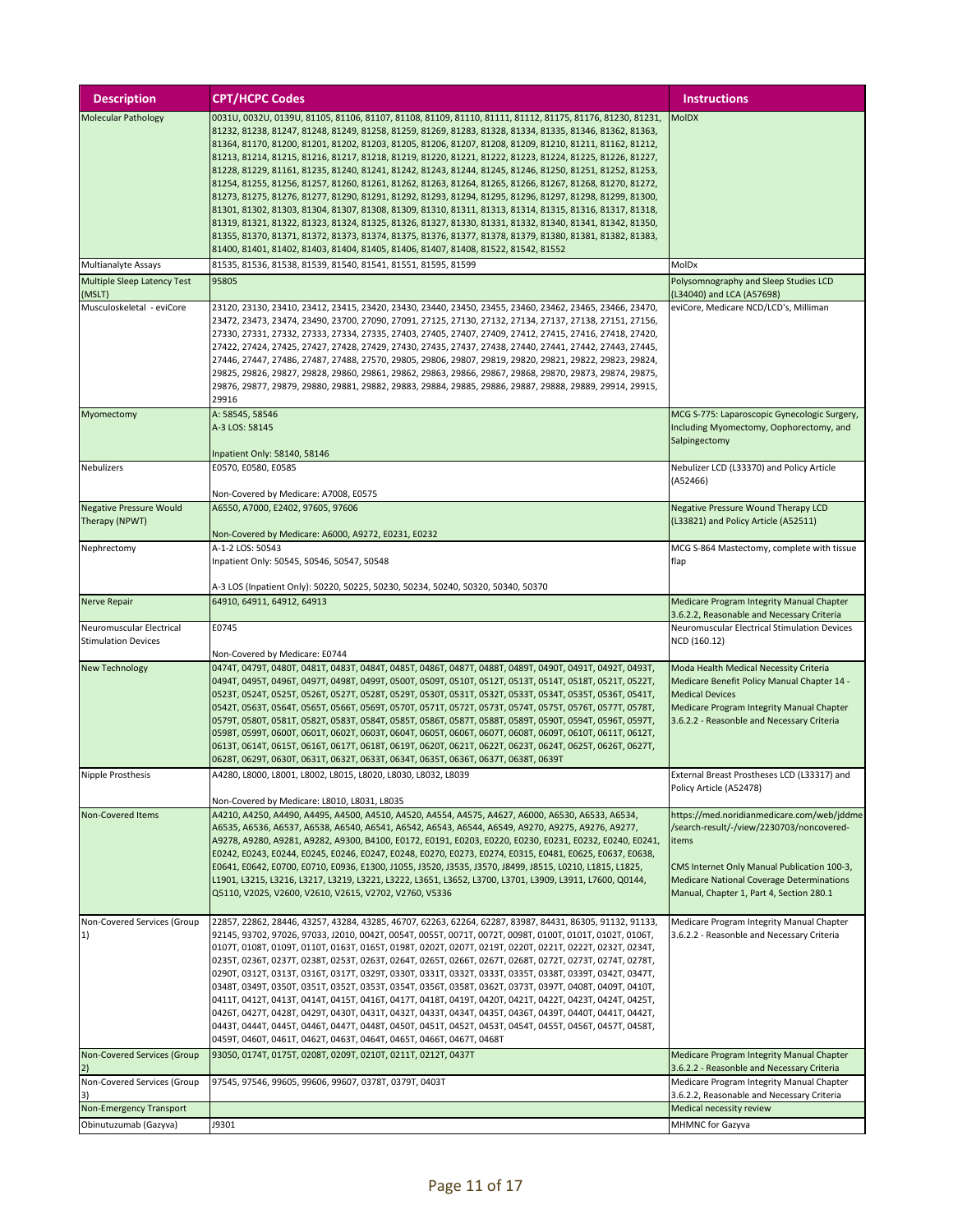| <b>Description</b>                                                               | <b>CPT/HCPC Codes</b>                                                                                                                                                                                                                                                            | <b>Instructions</b>                                                                                                                                                                                                                        |
|----------------------------------------------------------------------------------|----------------------------------------------------------------------------------------------------------------------------------------------------------------------------------------------------------------------------------------------------------------------------------|--------------------------------------------------------------------------------------------------------------------------------------------------------------------------------------------------------------------------------------------|
| Oncotype DX Gene Assay<br><b>Mammaprint Gene Expression</b><br>Assay             | 81519                                                                                                                                                                                                                                                                            | MoIDX Molecular Diagnostic Tests (MDT) LCD<br>(L36256)                                                                                                                                                                                     |
| Oral Appliances for the<br><b>Treatment of Obstructive Sleep</b>                 | E0486                                                                                                                                                                                                                                                                            | Oral Appliances for Obstructive Sleep Apnea<br>LCD (L33611) and Policy Article (A52512)                                                                                                                                                    |
| Apnea<br>Orencia (Abatacept)                                                     | Non-Covered by Medicare: A9270, E0485<br>J0129                                                                                                                                                                                                                                   | Self-Administered Drug Exclusion List LCA<br>(A53035)                                                                                                                                                                                      |
| Orthognathic Services                                                            | 21141, 21142, 21143, 21145, 21146, 21147, 21150, 21151, 21154, 21155, 21159, 21160, 21188, 21193, 21194,<br>21195, 21196, 21198, 21199, 21206, 21244, 21245, 21246, 21247, 21248, 21249, D7940<br>Non-Covered by Medicare: D7941, D7943-D7949, D7950, D7951, D7953, D7955, D7960 | MCG A-0247 Mandibular Osteotomy<br>MCG A-0248 Maxillomandibular Osteotomy<br>and Advancement                                                                                                                                               |
| Orthotripsy / Extracorporeal<br><b>Shock Wave Treatment</b><br>(ESWT) / Ossatron | 28890<br>Non-Covered by Medicare: 0101T, 0102T                                                                                                                                                                                                                                   | For 28890: Reference Milliman and Moda<br>Health Criteria for coverage guidance<br>Medicare Program Integrity Manual Chapter<br>3.6.2.2, Reasonable and Necessary Criteria                                                                 |
| Osseointegrated<br>Implants/Hearing Aids                                         | 69711, 69714, 69716, 69717, 69719, 69726, 69727, L8699, L8614<br>Non-Covered by Medicare: 69710                                                                                                                                                                                  | NCD 50.3 Cochlear Implantation<br>Auditory Osseointegrated and Auditory<br>Brainstem Devices MLN Matters MM4038<br>Medicare Benefit Policy Manual Chapter 16,<br>Section 100-General Exclusions From Coverage                              |
| <b>Osteogenesis Stimulators</b>                                                  | E0747, E0748, E0749, E0760, 20974, 20975, 20979                                                                                                                                                                                                                                  | Osteogenesis Stimulators LCD (L33796) and<br>Policy Article (A52513)                                                                                                                                                                       |
| <b>Ostomy Supplies</b>                                                           | Non-Covered by Medicare: A4400                                                                                                                                                                                                                                                   | Ostomy Supplies LCD (L33828) and LCA<br>(A52487)                                                                                                                                                                                           |
| Otoplasty                                                                        | 69300                                                                                                                                                                                                                                                                            | CMS CBG Billing and Coding Guidelines for<br>Cosmetic Services.<br>Review for cosmetic only                                                                                                                                                |
| Oxygen                                                                           | Additional A Codes and E codes to consider (Oxygen Accessories) E1390, E1391, E1392, E0424, E0425, E0430,<br>E0431, E0433, E0434, E0435, E0439, E0440, E0477, K0738<br>Non-Covered by Medicare: A4606, E0445                                                                     | Oxygen NCD (240.2)<br>Oxygen LCD (L33797) and Policy Article<br>(A52514)                                                                                                                                                                   |
| Pain Pump Insertion - Epidural /                                                 | A-2 LOS:                                                                                                                                                                                                                                                                         | Infusion Pumps NCD (280.14)                                                                                                                                                                                                                |
| Intrathecal<br>Pancreatectomy (Whipple                                           | 62350, 62351, 62360, 62361, 62362<br>7 LOS (Inpatient Only): 48146, 48148, 48150, 48152, 48153, 48154, 48155                                                                                                                                                                     | No medical necessity review required. PA is                                                                                                                                                                                                |
| Procedure)                                                                       |                                                                                                                                                                                                                                                                                  | required on all inpatient stays.                                                                                                                                                                                                           |
| Panniculectomy/Abdominal<br>Lipectomy/Suction-Assisted<br>Lipectomy              | 15830, 15847, 15877                                                                                                                                                                                                                                                              | Plastic Surgery LCD (L37020) and LCA (A57222)<br>CMS 1321-FC-21                                                                                                                                                                            |
| <b>PAP Smears</b>                                                                |                                                                                                                                                                                                                                                                                  | Diagnostic PAP Smears NCD (190.2)<br>Screening PAP Smears and Pelvic Examinations<br>for Early Detection of Cervical or Vaginal Cancer<br>NCD (210.2)<br>Medicare Learning Network Article: The ABCs of<br>the Annual Wellness Visit (AWV) |
| <b>Parenteral Nutrition</b>                                                      | B4164, B4168, B4172, B4176, B4178, B4180, B4185, B4189, B4193, B4197, B4199, B4216, B4220, B4222, B4224,<br>B5000, B5100, B5200, B9004, B9006, B9999, E0776                                                                                                                      | <b>Enteral and Parenteral Nutritional Therapy NCD</b><br>(180.2)                                                                                                                                                                           |
| Partial Hand Prosthesis                                                          | L6000, L6010, L6020                                                                                                                                                                                                                                                              | <b>MHMNC General DME</b>                                                                                                                                                                                                                   |
| <b>Paternity Testing</b><br><b>Patient Lifts</b>                                 | Non-Covered by Medicare: 86910, 86911<br>E0621, E0630, E0635, E0636, E0639, E0640, E1035, E1036                                                                                                                                                                                  | Statutorily Non-Covered, SI E, OPPS<br>Patient Lifts LCD (L33799) and Policy Article<br>(A52516)                                                                                                                                           |
| Pectus Excavatum                                                                 | Non-Covered by Medicare: E0625<br>21740, 21742, 21743                                                                                                                                                                                                                            | No medical necessity review required. PA is<br>required on all inpatient stays.                                                                                                                                                            |
| Pegloticase                                                                      | J2507                                                                                                                                                                                                                                                                            | MCG A-0674 Pegloticase                                                                                                                                                                                                                     |
| Pelvic Control-Addition to<br><b>Lower Extremity</b>                             | L2580, L2600, L2610, L2620, L2622, L2624, L2627, L2628, L2630, L2640, L2650                                                                                                                                                                                                      | <b>MHMNC General DME</b>                                                                                                                                                                                                                   |
| Pelvic Floor Electrical<br>Stimulator                                            | E0740                                                                                                                                                                                                                                                                            | Non-Implantable Pelvic Floor Electrical<br>Stimulator NCD (230.8)                                                                                                                                                                          |
| Percussor Electric/Pneumatic                                                     | E0480                                                                                                                                                                                                                                                                            | Percussor NCD (280.1)                                                                                                                                                                                                                      |
| Percutaneous Vertebral<br>Augmentation                                           | 0200T, 0201T are reviewed by Moda Health<br>22510, 22511, 22512, 22513, 22514, & 22515 are reviewed by eviCore                                                                                                                                                                   | Percutaneous Vertebral Augmentation LCD<br>(L34106) and LCA (A57695)                                                                                                                                                                       |
| Phototherapy Lights                                                              | E0202, E0691, E0692, E0693, E0694                                                                                                                                                                                                                                                | Reference Milliman and Moda Health criteria                                                                                                                                                                                                |
| <b>Platelet Rich Plasma</b>                                                      | 86999, P2010, P9020<br>Non-Covered by Medicare: 0232T                                                                                                                                                                                                                            | for coverage guidance<br>Reference Milliman and Moda Health criteria<br>for coverage guidance.<br>Medicare Program Integrity Manual Chapter<br>3.6.2.2, Reasonable and Necessary Criteria                                                  |
| <b>Pneumatic Compression</b><br><b>Devices</b>                                   | E0650, E0651, E0652, E0655, E0656, E0657, E0660, E0665, E0666, E0667, E0668, E0669, E0670, E0671, E0672,<br>E0673<br>Non-Covered by Medicare: E0675, E0676                                                                                                                       | Pneumatic Compression Devices LCD (L33829)<br>and Policy Article (A52488)                                                                                                                                                                  |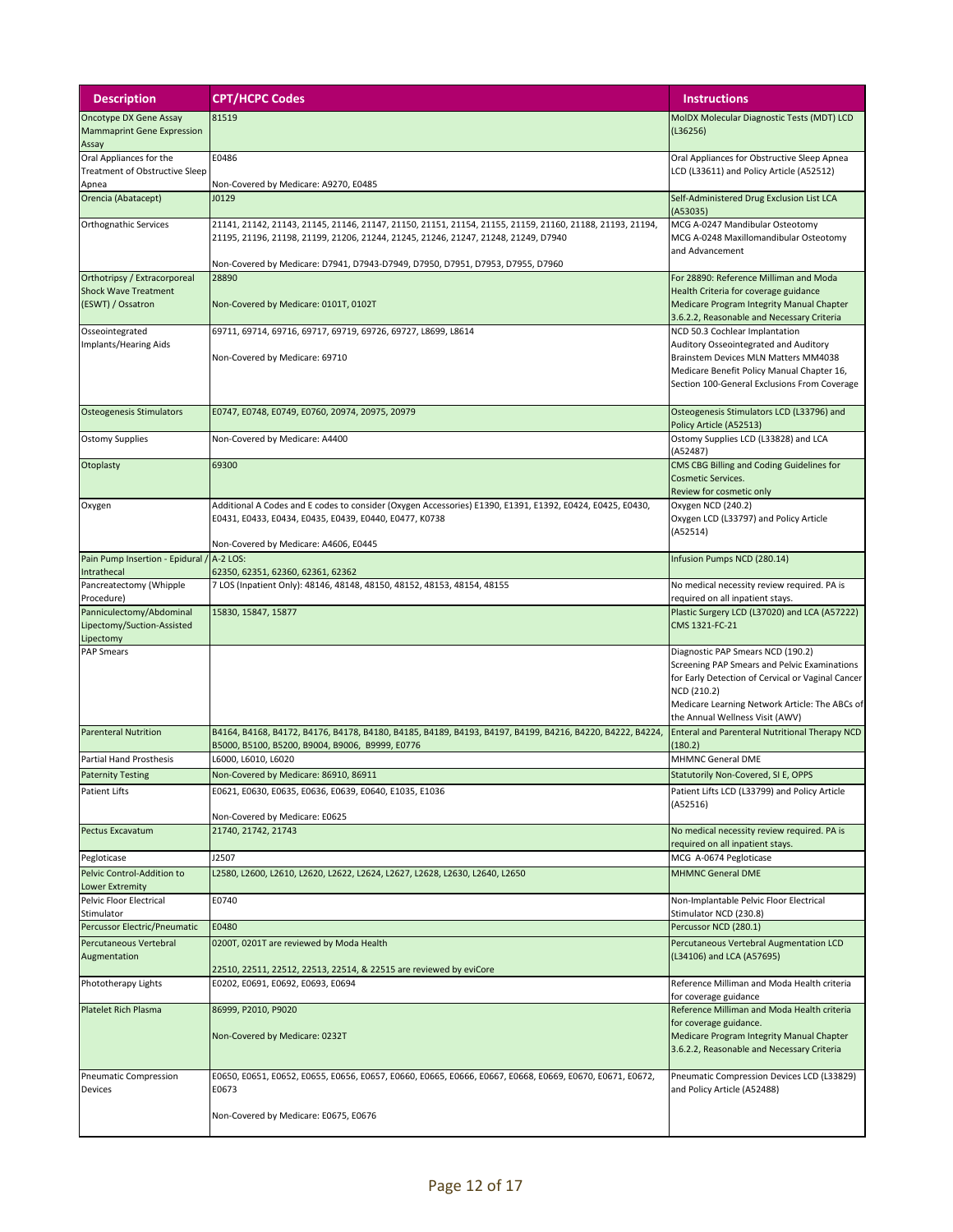| <b>Description</b>                                                       | <b>CPT/HCPC Codes</b>                                                                                                                                                                                                                                                                                                                                                                                                                                                                          | <b>Instructions</b>                                                                                                                      |
|--------------------------------------------------------------------------|------------------------------------------------------------------------------------------------------------------------------------------------------------------------------------------------------------------------------------------------------------------------------------------------------------------------------------------------------------------------------------------------------------------------------------------------------------------------------------------------|------------------------------------------------------------------------------------------------------------------------------------------|
| Polysomnography and Sleep<br><b>Studies</b>                              | No authorization required for Home Sleep Studies: 95800, 95801, 95806, G0398, G0399, G0400<br>Prior authorization required for: 95807, 95808, 95810, 95811                                                                                                                                                                                                                                                                                                                                     | Polysomnography and Sleep Studies LCD<br>(L34040)                                                                                        |
| Power Mobility Devices (PMD)                                             | E0986, K0013, K0800, K0801, K0802, K0812, K0813, K0814, K0815, K0816, K0820, K0821, K0822, K0823, K0824,<br>K0825, K0826, K0827, K0828, K0829, K0835, K0836, K0837, K0838, K0839, K0840, K0841, K0824, K0843, K0848,<br>K0849, K0850, K0851, K0852, K0853, K0854, K0855, K0856, K0857, K0858, K0859, K0860, K0861, K0862, K0863,<br>K0864, K0890, K0891, K0898<br>Non-Covered by Medicare: K0806, K0807, K0808, K0868, K0869, K0870, K0871, K0877, K0878, K0879, K0880,<br>K0884, K0885, K0886 | Power Mobility Devices LCD (L33789) and Policy<br>Article (A52498)                                                                       |
| <b>Pressure Reducing Support</b>                                         | A4640, E0181, E0182, E0184, E0185, E0186, E0187, E0188, E0189, E0196, E0197, E0198, E0199, E1399                                                                                                                                                                                                                                                                                                                                                                                               | Pressure Reducing Support Surfaces - Group 1                                                                                             |
| Surfaces-Group 1                                                         | Non-Covered by Medicare: A9270                                                                                                                                                                                                                                                                                                                                                                                                                                                                 | LCD (L33830) and Policy Article (A52489)                                                                                                 |
| Pressure Reducing Support                                                | E0193, E0277, E0371, E0372, E0373, E1399                                                                                                                                                                                                                                                                                                                                                                                                                                                       | Pressure Reducing Support Surfaces - Group 2                                                                                             |
| Surfaces-Group 2<br><b>Pressure Reducing Support</b>                     | E0194                                                                                                                                                                                                                                                                                                                                                                                                                                                                                          | LCD (L33642) and Policy Article (A52490)<br>Pressure Reducing Support Surfaces - Group 3                                                 |
| Surfaces - Group 3                                                       |                                                                                                                                                                                                                                                                                                                                                                                                                                                                                                | LCD (L33692) and Policy Article (A52468)                                                                                                 |
| Proleukin (aldesleukin)                                                  | J9015                                                                                                                                                                                                                                                                                                                                                                                                                                                                                          | MHMNC Proleukin (aldesleukin)                                                                                                            |
| Prolotherapy                                                             | M0076 - Non-Covered by Medicare                                                                                                                                                                                                                                                                                                                                                                                                                                                                |                                                                                                                                          |
| Prostate Surgery                                                         | A-1 LOS:<br>52601, 52612, 52614, 52620, 52630, 52640, 52647, 52648<br>Inpatient Only: 55801<br>2 LOS (Inpatient Only): 55810, 55812, 55815, 55831, 55840, 55842, 55845, 55866                                                                                                                                                                                                                                                                                                                  | No medical necessity review required. PA is<br>required on all inpatient stays.                                                          |
|                                                                          | 3 LOS (Inpatient Only): 55821                                                                                                                                                                                                                                                                                                                                                                                                                                                                  |                                                                                                                                          |
| Prosthetic Implants Not<br><b>Otherwise Classified (NOC)</b>             | L8699                                                                                                                                                                                                                                                                                                                                                                                                                                                                                          | Prosthetic Implants Documentation Checklist (if<br>for unrinary device)                                                                  |
| Prosthetics Codes Not Valid for                                          | D5913, D5914, D5915, D5916, D5919, D5922, D5923, D5924, D5925, D5926, D5927, D5928, D5929, D5931,                                                                                                                                                                                                                                                                                                                                                                                              |                                                                                                                                          |
| <b>Medicare Purposes</b>                                                 | D5932, D5933, D5934, D5935, D5936, D5952, D5953, D5954, D5955, D5958, D5959, D5960, D5999<br>77014, 77520, 77522, 77523, 77525                                                                                                                                                                                                                                                                                                                                                                 |                                                                                                                                          |
| Proton Beam Therapy                                                      |                                                                                                                                                                                                                                                                                                                                                                                                                                                                                                | MCG A-0718 Radiofrequency Ablation of Tumor                                                                                              |
| Pulmonary Rehabilitation                                                 | G0237, G0238, G0239, G0424                                                                                                                                                                                                                                                                                                                                                                                                                                                                     | MLN Matters Article MM6823 - Pulmonary<br><b>Rehabilitation Services</b><br>Medicare Claims Processing Manual Chapter<br>32, Section 140 |
| Punch Graft for Hair Transplant 15775, 15776                             |                                                                                                                                                                                                                                                                                                                                                                                                                                                                                                | Review for medical necessity vs cosmetic                                                                                                 |
| Quantitative Sensory Testing                                             | Non-Covered by Medicare: 0106T, 0107T, 0108T, 0109T, 0110T                                                                                                                                                                                                                                                                                                                                                                                                                                     | Medicare Program Integrity Manual Chapter<br>3.6.2.2                                                                                     |
| Rabies Vaccine                                                           | 90675, 90676                                                                                                                                                                                                                                                                                                                                                                                                                                                                                   | Medicare Benefit Policy Manual Chapter 15,<br>Section 50.4.4.2                                                                           |
| Radiation Therapy - External<br>Beam                                     | 0394T, 0395T, 77261, 77262, 77263, 77280, 77285, 77290, 77293, 77299, 77300, 77301, 77306, 77307, 77316,<br>77317, 77318, 77321, 77331, 77332, 77333, 77334, 77336, 77338, 77370, 77385, 77401, 77402, 77407, 77412,<br>77424, 77425, 77427, 77431, 77469, 77789, 79005, 79101, 79200, 79300, 79403, 79440, 79445, G0458, G6001,<br>G6002, G6003, G6004, G6005, G6006, G6007, G6008, G6009, G6010, G6011, G6012, G6013, G6014, G6015,<br>G6016, G6017                                          | No medical necessity review required with<br>cancer diagnosis                                                                            |
| Rebetron                                                                 | J9214                                                                                                                                                                                                                                                                                                                                                                                                                                                                                          | MCG A-0309 Interferon and Peginterferon                                                                                                  |
| Refractive Lenses                                                        | Non-Covered by Medicare: V2025, V2744, V2745, V2600, V2610, V2615, V2702, V2756, V2760, V2761, V2762,<br>V2781, V2786                                                                                                                                                                                                                                                                                                                                                                          | Refractive Lenses LCD (L33793) and LCA<br>(A52499)                                                                                       |
| Removal of permanent cardiac<br>contractility modulation system          | Non-Covered by Medicare: 0412T, 0413T                                                                                                                                                                                                                                                                                                                                                                                                                                                          | Medicare Program Integrity Manual Chapter<br>3.6.2.2, Reasonable and Necessary Criteria                                                  |
| Repair of Traumatic Corporeal<br>Tear(s)                                 | 54437                                                                                                                                                                                                                                                                                                                                                                                                                                                                                          | MHMNC Gender Reassignment Criteria                                                                                                       |
| Replantation, Penis, Complete<br>Amputation including Urethral<br>Repair | Inpatient Only: 54438                                                                                                                                                                                                                                                                                                                                                                                                                                                                          | MHMNC Gender Reassignment Criteria                                                                                                       |
| <b>Respiratory Assist Devices</b><br>(RAD)                               | E0601, E0470, E0471                                                                                                                                                                                                                                                                                                                                                                                                                                                                            | CPAP LCD (L33718) and Policy Article (A52467)                                                                                            |
| Argus ii Retinal Prosthesis<br>System                                    | L8608                                                                                                                                                                                                                                                                                                                                                                                                                                                                                          | medical necessity review                                                                                                                 |
| Rhinoplasty                                                              | 30400, 30410, 30420, 30430, 30435, 30450, 30460, 30462, 30465                                                                                                                                                                                                                                                                                                                                                                                                                                  | Plastic Surgery LCD (L37020) and LCA (A57222)<br>Reference Milliman and Moda Health criteria<br>for coverage guidance                    |
| Roferon A                                                                | J9213                                                                                                                                                                                                                                                                                                                                                                                                                                                                                          | MCG A-0309 Interferon and Peginterferon                                                                                                  |
| <b>Rollabout Chairs</b>                                                  | E1031                                                                                                                                                                                                                                                                                                                                                                                                                                                                                          | Rollabout Chairs NCD (280.1)                                                                                                             |
| <b>Sacroiliac Orthoses</b>                                               | L0622, L0624                                                                                                                                                                                                                                                                                                                                                                                                                                                                                   | <b>MHMNC General DME</b>                                                                                                                 |
| Scar Revisions (includes<br>Kenolog injections)                          | 11900, 11901, 15786, 31830, J3301, J3302                                                                                                                                                                                                                                                                                                                                                                                                                                                       | CMS CBG Billing and Coding Guidelines for<br><b>Cosmetic Services</b><br>MCG SG-GS General Surgery or Procedure                          |
| Scintimammography                                                        | <b>S8080</b>                                                                                                                                                                                                                                                                                                                                                                                                                                                                                   | S Codes are Statutorily Non-Covered by<br>Medicare                                                                                       |
| Scoliosis Body Jackets                                                   | L1300, L1310                                                                                                                                                                                                                                                                                                                                                                                                                                                                                   |                                                                                                                                          |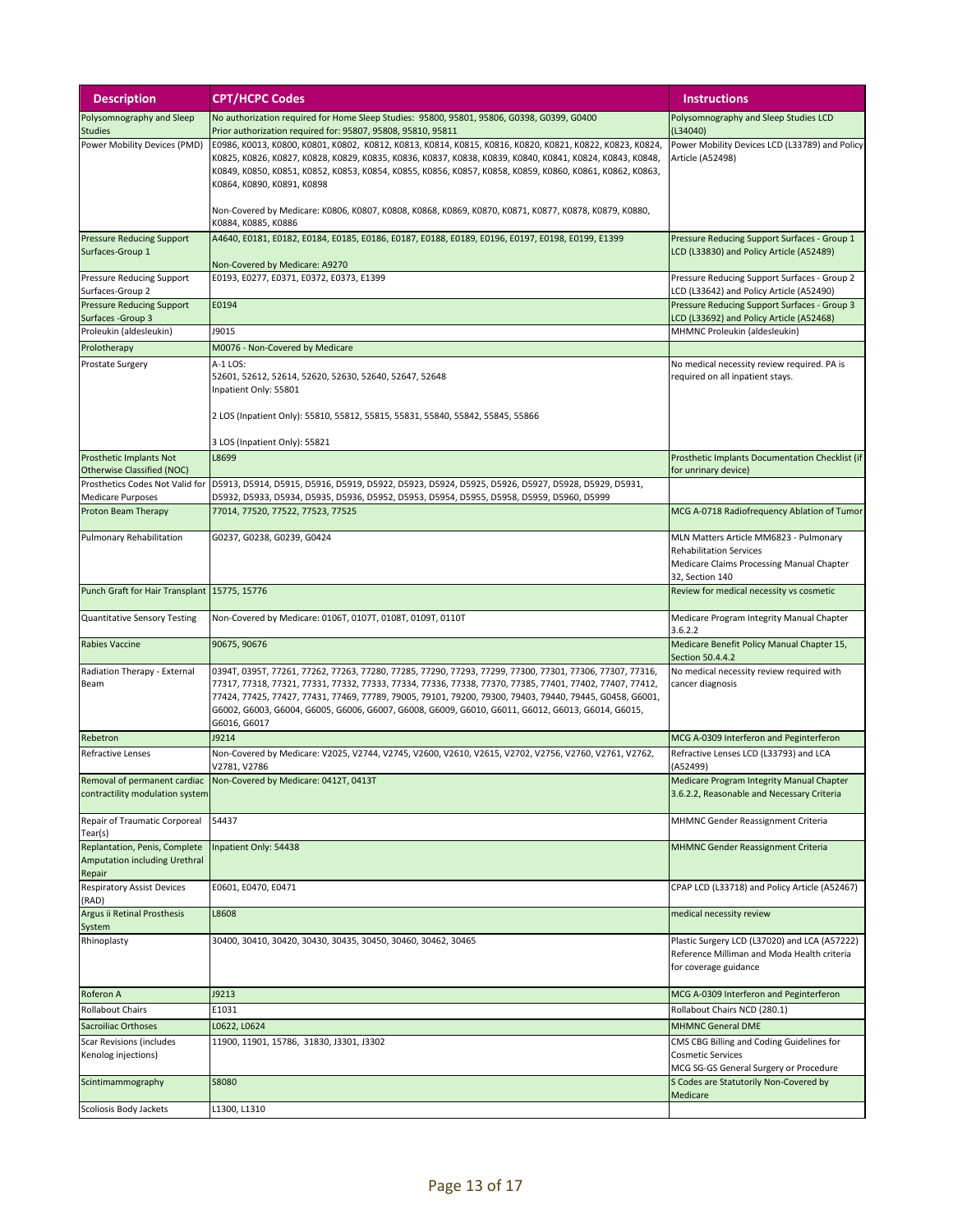| <b>Description</b>                                         | <b>CPT/HCPC Codes</b>                                                                                                                                              | <b>Instructions</b>                                                                     |
|------------------------------------------------------------|--------------------------------------------------------------------------------------------------------------------------------------------------------------------|-----------------------------------------------------------------------------------------|
| <b>Seat Lift Mechanisms</b>                                | E0627, E0628, E0629                                                                                                                                                | Seat Lift Mechanisms LCD (L33801) and Policy                                            |
|                                                            | Non-Covered by Medicare: E0172                                                                                                                                     | <b>Article (A52518)</b>                                                                 |
| Self Injectables when given in a                           | J0599, J0881 (Aranesp), J0885 (Epogen/Procrit), J1438, J1442 (Neupogen), J1559, J1645, J1650, J1830, J2820,                                                        | Self-Administered Drug Exclusion List LCA                                               |
| provider's office                                          | J3030, J9212, J9213, J9214                                                                                                                                         | (A53035)<br>Reference Milliman and Moda Health Criteria                                 |
|                                                            |                                                                                                                                                                    | for coverage guidance                                                                   |
| Septoplasty                                                | 30520, 30620, 30630                                                                                                                                                | CMS CBG Billing and Coding Guidelines for                                               |
|                                                            |                                                                                                                                                                    | <b>Cosmetic Services</b><br>MCG A-0184 Rhinoplasty                                      |
| Sexual Dysfunction                                         | 54400, 54401, 54405, 54408, 54410, 54415, 54416                                                                                                                    | MHMNC Gender Reassignment Criteria                                                      |
|                                                            | Inpatient Only: 54411, 54417                                                                                                                                       | Diagnosis and Treatment of Impotence NCD<br>(230.4)                                     |
| <b>Shoulder Orthosis</b>                                   | L3650, L3660, L3670, L3671, L3675, L3677                                                                                                                           | <b>MHMNC General DME</b>                                                                |
| Shoulder/Elbow/Wrist                                       | L6050, L6055, L6200, L6205, L6300, L6310, L6320, L6450, L6550, L6582, L6584, L6586, L6588, L6590, L6920,                                                           | <b>MHMNC General DME</b>                                                                |
| Disarticulation<br>Shoulder-Elbow-Wrist-Hand               | L6925, L6940, L6945, L6960, L6965, L6580<br>L3960, L3961, L3962, L3966, L3967, L3971, L3973, L3975, L3976, L3977, L3978                                            | <b>MHMNC General DME</b>                                                                |
| Orthosis                                                   |                                                                                                                                                                    |                                                                                         |
| Sinus Endoscopies<br><b>Skilled Nursing</b>                | 31295, 31296, 31297, 31298                                                                                                                                         | <b>MHMNC Sinus Surgery</b>                                                              |
| Facility/Extended Care                                     |                                                                                                                                                                    |                                                                                         |
| <b>Speech Generating Devices</b>                           | E2500, E2502, E2504, E2506, E2508, E2510, E2511, E2512 - Devices                                                                                                   | Speech Generating Devices LCD (L33739) and                                              |
|                                                            | 92606, 92609 - Programming                                                                                                                                         | Policy Article (A52469)                                                                 |
|                                                            | Non-Covered by Medicare: E2599                                                                                                                                     |                                                                                         |
| Speech Volume Modulation<br>System                         | K1009                                                                                                                                                              | Medicare Program Integrity Manual Chapter<br>3.6.2.2, Reasonable and Necessary Criteria |
| Spinal Cord Stimulator                                     | 63650, 63655, 63685 are reviewed by eviCore                                                                                                                        | Spinal Cord Stimulators for Chronic Pain LCD                                            |
|                                                            | 64575, 64590, 95970, L8680 are reviewed by Moda Health                                                                                                             | (L36204)<br>Electrical Nerve Stimulation NCD (160.7)                                    |
| <b>Spinal Orthoses</b>                                     | L0450, L0452, L0454, L0455, L0456,L0457, L0458, L0460, L0462, L0464, L0466, L0467, L0468, L0469, L0470,                                                            | Spinal Orthoses LCD (L33790) and Policy Article                                         |
|                                                            | L0472, L0480, L0482, L0484, L0486, L0488, L0490, L0491, L0492, L0621, L0623, L0625, L0626, L0627, L0628,                                                           | (A52500)                                                                                |
|                                                            | L0629, L0630, L0631, L0632, L0633, L0634, L0635, L0636, L0637, L0638, L0639, L0640, L0641, L0642, L0643,<br>L0648, L0649, L0650, L0651, L4002, L0999, L1499, L4000 |                                                                                         |
|                                                            |                                                                                                                                                                    |                                                                                         |
|                                                            | Non-Covered by Medicare: A4467, L0984<br>0202T, 0219T, 22100, 22110, 22112, 22114, 22116, 22852, 22855, 22899, 63101, 63102, 63103, 63170, 63185,                  |                                                                                         |
| Spinal Surgery for Pain                                    | 63190, 63663, 0221T, 0274T, 0275T                                                                                                                                  | MCG S-810 Lumbar Diskectomy,<br>Foraminotomy, or Laminotomy                             |
|                                                            |                                                                                                                                                                    | MCG S-830 Lumbar Laminectomy                                                            |
|                                                            |                                                                                                                                                                    | MCG S-820 Lumbar Fusion<br>MCG S-5810 Lumbar Spine Surgery                              |
|                                                            |                                                                                                                                                                    | MCG S-320 Cervical fusion, Anterior                                                     |
|                                                            |                                                                                                                                                                    | MCG S-330 Cervical Fusion - Posterior<br>MCG S-1056 Spine, Scoliosis, posterior         |
|                                                            |                                                                                                                                                                    | instrumentation                                                                         |
|                                                            |                                                                                                                                                                    | As well as applicible CMS guidelines (LCDs,<br>etc).                                    |
| <b>Standers/Standing Frames</b>                            | Non-Covered by Medicare: E0637, E0638, E0641, E0642                                                                                                                | Noridian DME Non-Covered List                                                           |
| <b>Stereotactic Radiation Therapy</b>                      | 20982, 61796, 61798, 63620, 77014, 77371, 77372, 77373, 77422, 77423, 77432, 77435, G0339, G0340                                                                   | Stereotactic Radiation Therapy LCD (L34151)                                             |
|                                                            |                                                                                                                                                                    | for codes 61796, 61798, 63620, 77371, 77372,<br>77373, 77432, 77435, G0339, and G0340   |
|                                                            |                                                                                                                                                                    | MCG A-0423 Stereotactic Radiosurgery for code                                           |
|                                                            |                                                                                                                                                                    | 20982 and 77432                                                                         |
| Surgery/Injections for<br>Peyronie's Disease               | 54200, 54205, 54300, 54360                                                                                                                                         | MCG SG-US                                                                               |
| <b>Surgical Dressings</b>                                  | Non-Covered by Medicare: A4465, A6025, A6228, A6229, A6230, A9270                                                                                                  | Surgical Dressings LCD (L33831) and LCA                                                 |
| Synagis for RSV                                            | 90378                                                                                                                                                              | (A54563)<br>MCG A-0320 Palivizumab                                                      |
| <b>Terminal Devices</b>                                    | L6703, L6704, L6706, L6707, L6708, L6709, L6711, L6712, L6713, L6714, L6715, L6721, L6722, L6805, L6810,                                                           | MHMNC General DME                                                                       |
| Testosterone / Depo-Testerone                              | L6881, L6882                                                                                                                                                       |                                                                                         |
| Injections                                                 |                                                                                                                                                                    |                                                                                         |
| <b>Therapeutic Drug Monitoring</b>                         | G0481, G0482, G0483                                                                                                                                                | Controlled Substance Monitoring LCD (L36707)                                            |
| Thermal Destruction of                                     | 64628, 64629                                                                                                                                                       | NCD 150.11 Thermal Intradiscal Procedures                                               |
| Intraosseus Basivertebral Nerve                            |                                                                                                                                                                    | (TIPs)                                                                                  |
| Thermal Imaging /                                          | Non-Covered by Medicare: 93740, 93760, 93762                                                                                                                       | Thermography NCD (220.11)                                                               |
| Thermography<br><b>Thoracic Lumbar Sacral</b>              | L0970, L0972, L0974, L0976, L1200, L1210, L1220, L1230, L1240, L1250, L1260, L1270, L1280, L1290                                                                   | <b>MHMNC General DME</b>                                                                |
| <b>Orthoses</b>                                            |                                                                                                                                                                    |                                                                                         |
| Thoracic Rib Belt                                          | L0220                                                                                                                                                              | MHMNC General DME                                                                       |
| Thoracic Sympathectomy (for<br>diagnosis of Hyperhidrosis) | Inpatient Only: 32664                                                                                                                                              | MCG S-1072 Sympathectomy by Thoracoscopy<br>or Laparoscopy                              |
|                                                            |                                                                                                                                                                    |                                                                                         |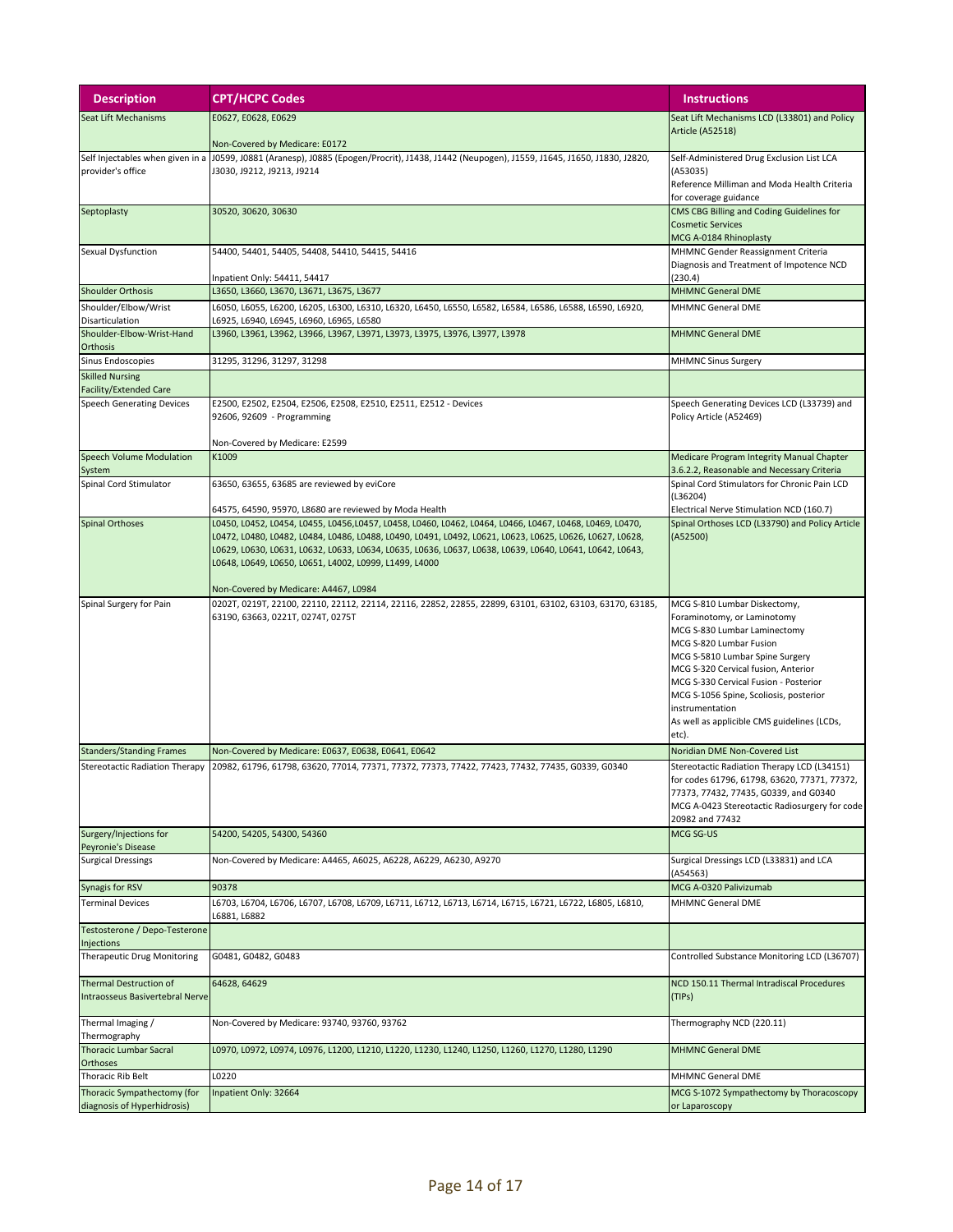| <b>Description</b>                                                                       | <b>CPT/HCPC Codes</b>                                                                                                                                                                                                                                                                                                                                                                                                                                                                                                                                                                                                                                                                                                                                                                                                                                                                                                                                                                                                                                                                                                                | <b>Instructions</b>                                                                                                                                                                                                                                          |
|------------------------------------------------------------------------------------------|--------------------------------------------------------------------------------------------------------------------------------------------------------------------------------------------------------------------------------------------------------------------------------------------------------------------------------------------------------------------------------------------------------------------------------------------------------------------------------------------------------------------------------------------------------------------------------------------------------------------------------------------------------------------------------------------------------------------------------------------------------------------------------------------------------------------------------------------------------------------------------------------------------------------------------------------------------------------------------------------------------------------------------------------------------------------------------------------------------------------------------------|--------------------------------------------------------------------------------------------------------------------------------------------------------------------------------------------------------------------------------------------------------------|
| Thoracotomy                                                                              | A-1 LOS:<br>32320, 32402, 32500, 32601, 32602, 32657<br>Inpatient Only: 32220, 32225, 32310, 32650, 32651, 32652, 36253, 36255, 32656                                                                                                                                                                                                                                                                                                                                                                                                                                                                                                                                                                                                                                                                                                                                                                                                                                                                                                                                                                                                | No medical necessity review is required for<br>these codes. Authorization is required for<br>inpatient services.                                                                                                                                             |
|                                                                                          | A-2 LOS:<br>32095, 32320, 32402, 32500, 32601, 32602, 32402, 32500<br>Inpatient Only: 32100, 32124, 32140, 32141, 32150, 32151, 32215, 32220, 32225, 32310, 32320                                                                                                                                                                                                                                                                                                                                                                                                                                                                                                                                                                                                                                                                                                                                                                                                                                                                                                                                                                    |                                                                                                                                                                                                                                                              |
|                                                                                          | A-3 LOS:<br>32657<br>Inpatient Only: 32220, 32225, 32310, 32650, 32651, 32652, 32653, 32655, 32656                                                                                                                                                                                                                                                                                                                                                                                                                                                                                                                                                                                                                                                                                                                                                                                                                                                                                                                                                                                                                                   |                                                                                                                                                                                                                                                              |
|                                                                                          |                                                                                                                                                                                                                                                                                                                                                                                                                                                                                                                                                                                                                                                                                                                                                                                                                                                                                                                                                                                                                                                                                                                                      |                                                                                                                                                                                                                                                              |
| Tissue Grafts/Mesh - Biologic<br>(Engineered)                                            | C9349, C9352, C9353, C9354, C9355, C9356, C9358, C9360, C9361, C9362, C9363, C9364, Q4100, Q4101, Q4102,<br>Q4103, Q4104, Q4105, Q4106, Q4017, Q4108, Q4110, Q4112, Q4113, Q4114, Q4115, Q4116, Q4117, Q4118,<br>Q4119, Q4120, Q4121, Q4122, Q4123, Q4124, Q4125, Q4126, Q4127, Q4128, Q4130, Q4131, Q4132, Q4133,<br>Q4134, Q4135, Q4136, Q4137, Q4138, Q4139, Q4140, Q4141, Q4142, Q4143, Q4145, Q4146, Q4147, Q4148,<br>Q4149, Q4150, Q4151, Q4152, Q4153, Q4154, Q4155, Q4156, Q4157, Q4158, Q4159, Q4160, Q4161, Q4162,<br>Q4163, Q4164, Q4165, Q4166, Q4167, Q4168, Q4169, Q4170, Q4171, Q4173, Q4174, Q4175, Q4176, Q4177,<br>Q4178, Q4179, Q4180, Q4181, Q4182, Q4183, Q4184, Q4185, Q4186, Q4187, Q4188, Q4189, Q4190, Q4191,<br>Q4192, Q4193, Q4194, Q4195, Q4196, Q4197, Q4198, Q4200, Q4201, Q4203, Q4204, Q4205, Q4206, Q4208,<br>Q4209, Q4210, Q4211, Q4212, Q4213, Q4214, Q4215, Q4216, Q4217, Q4218, Q4219, Q4220, Q4221, Q4222,<br>Q4226, Q4227, Q4228, Q4229, Q4230, Q4231, Q4232, Q4233, Q4234, Q4235, Q4236, Q4237, Q4238, Q4239,<br>Q4240, Q4241, Q4242, Q4244, Q4245, Q4246, Q4247, Q4248, Q5116, Q5117, Q5118 | <b>FDA Coverage Indications</b><br><b>MHMNC Skin Substitutes</b>                                                                                                                                                                                             |
| <b>Tissue Transfer or</b>                                                                | 14301, 14302                                                                                                                                                                                                                                                                                                                                                                                                                                                                                                                                                                                                                                                                                                                                                                                                                                                                                                                                                                                                                                                                                                                         | Cosmetic review only                                                                                                                                                                                                                                         |
| Rearrangement<br><b>TMJ Splints</b>                                                      | 21085, 21089, 21100, 21110                                                                                                                                                                                                                                                                                                                                                                                                                                                                                                                                                                                                                                                                                                                                                                                                                                                                                                                                                                                                                                                                                                           | Medicare Benefit Policy Manual Chapter 15,                                                                                                                                                                                                                   |
|                                                                                          |                                                                                                                                                                                                                                                                                                                                                                                                                                                                                                                                                                                                                                                                                                                                                                                                                                                                                                                                                                                                                                                                                                                                      | Section 150-150.1                                                                                                                                                                                                                                            |
| <b>TMJ Surgeries</b>                                                                     | 29800, 21240, 21242, 21243, 29804                                                                                                                                                                                                                                                                                                                                                                                                                                                                                                                                                                                                                                                                                                                                                                                                                                                                                                                                                                                                                                                                                                    | MCG - A-0523 - TMJ Joint Arthroplasty A-0492<br><b>TMJ Arthroscopy</b>                                                                                                                                                                                       |
| <b>Topical Oxygen Therapy</b>                                                            | Non-Covered by Medicare: A4575, E0446                                                                                                                                                                                                                                                                                                                                                                                                                                                                                                                                                                                                                                                                                                                                                                                                                                                                                                                                                                                                                                                                                                | Oxygen LCD (L33797) and Policy Article<br>(A52514)                                                                                                                                                                                                           |
| <b>Total Disc Arthroplasty</b>                                                           | Inpatient Only: 0095T (0164T, 22861, 22864, and 22865 are reviewed by eviCore)                                                                                                                                                                                                                                                                                                                                                                                                                                                                                                                                                                                                                                                                                                                                                                                                                                                                                                                                                                                                                                                       | Medicare Program Integrity Manual Chapter<br>3.6.2.2, Reasonable and Necessary Criteria                                                                                                                                                                      |
| <b>Total Joint Replacements</b>                                                          | Non-Covered by Medicare: 0098T, 0163T, 0165T, 0375T, 22857, 22862<br>24360, 24361, 24362, 24363, 27700, 27702, 27703                                                                                                                                                                                                                                                                                                                                                                                                                                                                                                                                                                                                                                                                                                                                                                                                                                                                                                                                                                                                                 | MCG Musculoskeletal Surgery or Procedure                                                                                                                                                                                                                     |
|                                                                                          |                                                                                                                                                                                                                                                                                                                                                                                                                                                                                                                                                                                                                                                                                                                                                                                                                                                                                                                                                                                                                                                                                                                                      | <b>GRG</b><br>MCG S-420 Elbow Arthroplasty                                                                                                                                                                                                                   |
| <b>Total Replacement Heart</b><br>System                                                 | 33927, 33928, 33929, L8698                                                                                                                                                                                                                                                                                                                                                                                                                                                                                                                                                                                                                                                                                                                                                                                                                                                                                                                                                                                                                                                                                                           | Artificial Hearts and Related Devices NCD (20.9)<br>Medicare Decision Memo CAG-00322N for<br><b>Artificial Hearts</b><br><b>Approved Studies:</b><br>https://www.cms.gov/Medicare/Coverage/Cov<br>erage-with-Evidence-Development/Artificial-<br>Hearts.html |
| <b>Tracheostomy Care Supplies</b>                                                        | Non-Covered by Medicare: A7523                                                                                                                                                                                                                                                                                                                                                                                                                                                                                                                                                                                                                                                                                                                                                                                                                                                                                                                                                                                                                                                                                                       | Tracheostomy Care Supplies LCD (L33832)                                                                                                                                                                                                                      |
| Trabecularbone score (TBS),<br>structural condition of the<br>bone microarchitecture     | 77089, 77090, 77091, 77092                                                                                                                                                                                                                                                                                                                                                                                                                                                                                                                                                                                                                                                                                                                                                                                                                                                                                                                                                                                                                                                                                                           | chapter 15, section 80.5 of Pub. 100-02,<br>Medicare Benefit Policy Manual                                                                                                                                                                                   |
| <b>Transcatheter Mitral Valve</b>                                                        | Inpatient Only: 33418, 33419, 0345T                                                                                                                                                                                                                                                                                                                                                                                                                                                                                                                                                                                                                                                                                                                                                                                                                                                                                                                                                                                                                                                                                                  | <b>TMVR NCD (20.33)</b>                                                                                                                                                                                                                                      |
| Repair (TMVR)<br>Transcatheter implantation of                                           | 33285, 93264                                                                                                                                                                                                                                                                                                                                                                                                                                                                                                                                                                                                                                                                                                                                                                                                                                                                                                                                                                                                                                                                                                                         | Medicare Learning Matters Article MM9008<br>Medical necessity review required                                                                                                                                                                                |
| wireless pulmonary artery<br>pressure sensor                                             |                                                                                                                                                                                                                                                                                                                                                                                                                                                                                                                                                                                                                                                                                                                                                                                                                                                                                                                                                                                                                                                                                                                                      |                                                                                                                                                                                                                                                              |
| Transcervical uterine fibroid(s)<br>ablation with ultrasound<br>guidance, radiofrequency | 0404T                                                                                                                                                                                                                                                                                                                                                                                                                                                                                                                                                                                                                                                                                                                                                                                                                                                                                                                                                                                                                                                                                                                                | MCG A-0718 Radiofrequency Ablation of Tumor                                                                                                                                                                                                                  |
| <b>Transcranial Magnetic</b><br><b>Stimulation (TMS)</b>                                 | Non-Covered by Medicare: 90867, 90868, 90869                                                                                                                                                                                                                                                                                                                                                                                                                                                                                                                                                                                                                                                                                                                                                                                                                                                                                                                                                                                                                                                                                         | Repetitive Transcranial Magnetic Stimulation<br>(rTMS) in Adults with Treatment Resistant<br>Major Depressive Disorder LCD (L37088) and<br>LCA (A57693)                                                                                                      |
| Transcutaneous Electrical Joint<br><b>Stimulation Devices (TEJSD)</b>                    | Non-Covered by Medicare: E0762, A4465, A4495, A4557, A4595                                                                                                                                                                                                                                                                                                                                                                                                                                                                                                                                                                                                                                                                                                                                                                                                                                                                                                                                                                                                                                                                           | Transcutaneous Electrical Joint Stimulation<br>Devices (TEJSD) LCD (L34821)                                                                                                                                                                                  |
| <b>Transcutaneous Electrical</b><br><b>Nerve Stimulators (TENS)</b>                      | A4595, E0720, E0730, E0731                                                                                                                                                                                                                                                                                                                                                                                                                                                                                                                                                                                                                                                                                                                                                                                                                                                                                                                                                                                                                                                                                                           | TENS LCD (L33802) and Policy Article (A52520)                                                                                                                                                                                                                |
| Transplants/Donor Services,<br><b>Including Evaluation</b>                               | 38204, 38205, 38206, 38207, 38208, 38209, 38210, 38211, 38212, 38213, 38214, 38215, 38220, 38230, 38232,<br>38240, 38241, 38242<br>Inpatient Only: 32850, 32851, 32852, 32853, 32854, 32855, 32856, 33930, 33935, 33940, 33945, 44132,                                                                                                                                                                                                                                                                                                                                                                                                                                                                                                                                                                                                                                                                                                                                                                                                                                                                                               | <b>Transplant Laws and Regulations</b><br>Adult Liver Transplantation NCD (260.1)<br>Heart Transplants NCD (260.9)<br>Pancreas Transplants NCD (260.3)                                                                                                       |
|                                                                                          | 44133, 44135, 44136, 47133, 47135, 47140, 47141, 47142, 47143, 47144, 47145, 47146, 47147, 48551,<br>48552, 48554, 48556, 50300, 50323, 50325, 50327, 50328, 50329, 50360, 50365, 50380                                                                                                                                                                                                                                                                                                                                                                                                                                                                                                                                                                                                                                                                                                                                                                                                                                                                                                                                              | Reference Milliman and Moda Health criteria<br>for coverage guidance                                                                                                                                                                                         |
|                                                                                          | Non-Covered by Medicare: S2053, S2054, S2055, S2060, S2065, S2150, S2152, 48160, 48550                                                                                                                                                                                                                                                                                                                                                                                                                                                                                                                                                                                                                                                                                                                                                                                                                                                                                                                                                                                                                                               |                                                                                                                                                                                                                                                              |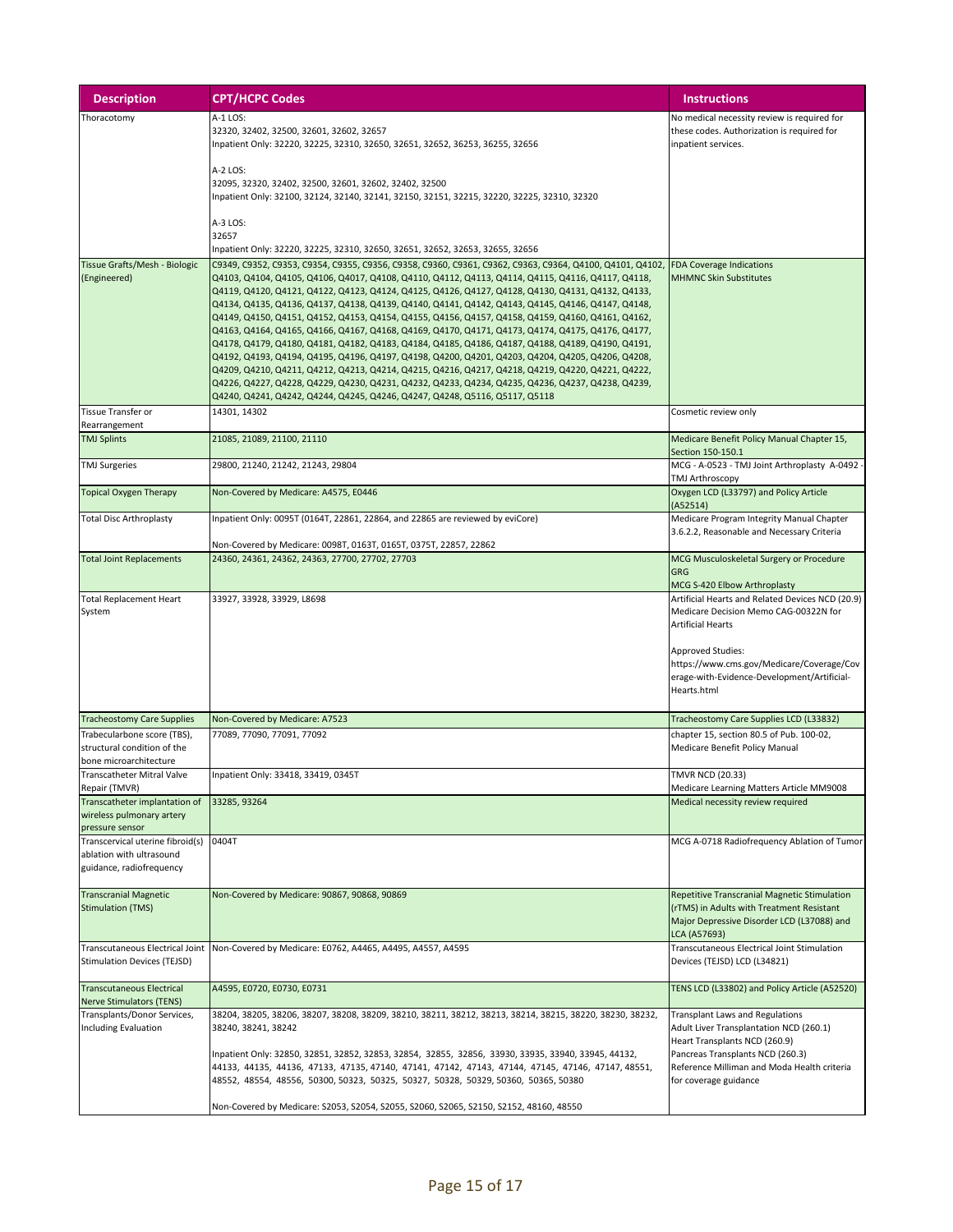| <b>Description</b>                                            | <b>CPT/HCPC Codes</b>                                                                                                                                                                                                | Instructions                                                                             |
|---------------------------------------------------------------|----------------------------------------------------------------------------------------------------------------------------------------------------------------------------------------------------------------------|------------------------------------------------------------------------------------------|
| <b>Unlisted Codes</b>                                         | 01999, 15999, 17999, 19499, 20999, 21089, 21299, 21499, 21899, 22899, 22999, 23929, 24999, 25999, 26989,                                                                                                             |                                                                                          |
|                                                               | 27299, 27599, 27899, 28899, 29799, 29999, 30999, 31299, 31599, 31899, 32999, 36299, 37501, 37799, 38129,<br>38999, 39499, 39599, 40799, 40899, 41599, 41899, 42299, 42699, 42999, 43289, 43499, 43659, 43999, 44238, |                                                                                          |
|                                                               | 44799, 44899, 44979, 45399, 45499, 45999, 46999, 47379, 47399, 47579, 47999, 48999, 49329, 49659, 49999,                                                                                                             |                                                                                          |
|                                                               | 50549, 50549, 50949, 51999, 53899, 54699, 55559, 55899, 58578, 58579, 58679, 58999, 59897, 59897, 59898,                                                                                                             |                                                                                          |
|                                                               | 59899, 60659, 60699, 64999, 66999, 67299, 67399, 67599, 67999, 68399, 68899, 69399, 69799, 69949, 69979,                                                                                                             |                                                                                          |
|                                                               | 76496, 76497, 76498, 76499, 76999, 77299, 77399, 77499, 77799, 78099, 78199, 78299, 78399, 78499, 78599,                                                                                                             |                                                                                          |
|                                                               | 78699, 78799, 78999, 81479, 81599, 84999, 86486, 86999, 88099, 88199, 88299, 88399, 88749, 89240, 89398,<br>90399, 90749, 90899, 90999, 91299, 92499, 92700, 93799, 93998, 94799, 95199, 95999, 96379, 96549, 96999, |                                                                                          |
|                                                               | 97039, 97139, 97799, 99199, 99429, , 99499, 99600, A0999, C9399, , J3490, J3590, J7599, L8048, L8499, J9999,                                                                                                         |                                                                                          |
|                                                               | J3591                                                                                                                                                                                                                |                                                                                          |
| <b>Upper Extremity Orthoses</b>                               | L3956, L3980, L3982, L3984, L3995, L3999                                                                                                                                                                             | <b>MHMNC General DME</b>                                                                 |
| <b>Upper Extremity Prosthesis</b>                             | L6600, L6605, L6610, L6611, L6615, L6616, L6620, L6621, L6623, L6624, L6625, L6628, L6629, L6630, L6632,                                                                                                             | <b>MHMNC General DME</b>                                                                 |
|                                                               | L6635, L6637, L6638, L6640, L6641, L6642, L6645, L6646, L6647, L6648, L6650, L6655, L6660, L6665, L6670,                                                                                                             |                                                                                          |
|                                                               | L6672, L6675, L6676, L6677, L6680, L6682, L6684, L6686, L6687, L6688, L6689, L6690, L6691, L6692, L6693,<br>L6694, L6695, L6696, L6697, L6698, L6684, L6890, L6895, L7400, L7401, L7402, L7403, L7404, L7405, L7499, |                                                                                          |
|                                                               | L8415, L8435, L8465, L8485, L8608, L8698, L8701, L8702                                                                                                                                                               |                                                                                          |
| Urinary Incontinence                                          | 53445, 53446, 53447, 53448, 53449, 53449, 53451, 53452, 53453, 53454, 53860, 64555, 64566, A4290, 64561,                                                                                                             | Incontinence Control Devices NCD (230.10) for                                            |
|                                                               | 64566, 64581, L8603, L8604, L8606                                                                                                                                                                                    | codes 53445, 53446, 53447, 53448,                                                        |
|                                                               |                                                                                                                                                                                                                      | 53449,53451, 53452, 53453, 53454, L8603,                                                 |
|                                                               | Inpatient Only: 53448                                                                                                                                                                                                | L8604, and L8606.                                                                        |
|                                                               |                                                                                                                                                                                                                      | Sacral Nerve Stimulation for Urinary<br>Incontinence LCA (A53016) for codes A4290,       |
|                                                               |                                                                                                                                                                                                                      | 64561, and 64581.                                                                        |
|                                                               |                                                                                                                                                                                                                      | Posterior Tibial Nerve Stimulation LCA (A52951)                                          |
|                                                               |                                                                                                                                                                                                                      | for code 64566.                                                                          |
|                                                               |                                                                                                                                                                                                                      | Milliman and Summit Health criteria for<br>coverage guidance for codes 0193T, 53860, and |
|                                                               |                                                                                                                                                                                                                      | 64555.                                                                                   |
| <b>Urine Drug Screening</b>                                   | G0431, G0434, 80102, 82570, 83986, 80299, 83789, 80164, 80184, 82491, 80299, 82541, 82542, 82543, 82544,                                                                                                             | Controlled Substance Monitoring and Drugs of                                             |
| (Therapeutic Drug Monitoring)                                 | 84311, 80100, 80101                                                                                                                                                                                                  | Abuse LCD (L36707)                                                                       |
|                                                               |                                                                                                                                                                                                                      |                                                                                          |
| Urological Supplies                                           | Non-Covered by Medicare: A4321, A4520, A4554, A9270                                                                                                                                                                  | Urological Supplies LCD (L33803) and LCA                                                 |
| Uvulopalatopharyngo-plasty                                    | 42140, 42145, 42160                                                                                                                                                                                                  | (A52521)<br>MHMNC Obstructive Sleep Apnea - Surgical                                     |
| (UPPP) / Uvulectomy                                           |                                                                                                                                                                                                                      | Treatment                                                                                |
| Vacuum Erection Devices                                       | Non-Covered by Medicare: L7900, L7902                                                                                                                                                                                | Vacuum Erection Devices (VED) Policy Article                                             |
|                                                               |                                                                                                                                                                                                                      | (A52712)                                                                                 |
| Vagus Nerve Stimulator                                        | L8680, L8682, L8683, L8685, L8686, L8687, L8788, 61885, 61886, 64553, 64568, 64569, 95970                                                                                                                            | Vagus Nerve Stimulators NCD (160.18)                                                     |
| Varicose Vein Surgery,<br>Sclerotherapy, and Ablation         | 36465, 36466, 36470, 36471, 36473, 36474, 36475, 36476, 36478, 36479, 36482, 36483, 37700, 37718, 37722,<br>37735, 37760, 37761, 37765, 37766, 37780, 37785, 75894                                                   | Treatment of Varicose Veins of the Lower<br>Extremities LCD (L34010) and LCA (A57707)    |
| Ventilators                                                   | E0450, E0460, E0461, E0463, E0464, E0465, E0466, E0467                                                                                                                                                               | Ventilators NCD (280.1)                                                                  |
|                                                               |                                                                                                                                                                                                                      | Joint DME MAC Publication "Correct Coding                                                |
|                                                               |                                                                                                                                                                                                                      | and Coverage of Ventilators"                                                             |
|                                                               |                                                                                                                                                                                                                      | Respiratory Assist Devices LCD (L33800)                                                  |
| Vertebral Axial Decompression<br>(i.e. DRX 9000, VAX-D, Alpha | Non-Covered by Medicare: 97012                                                                                                                                                                                       | Vertebral Axial Decompression NCD (160.16)                                               |
| Spina System)                                                 |                                                                                                                                                                                                                      |                                                                                          |
|                                                               |                                                                                                                                                                                                                      |                                                                                          |
| Virtual Colonoscopy (CT                                       | 74262                                                                                                                                                                                                                | eviCore                                                                                  |
| Colonography)                                                 | Non-Covered by Medicare: 74263<br>Provider may use an unlisted code or CT scan code.                                                                                                                                 |                                                                                          |
| Viscosupplementation: Synvisc,                                | J7318, J7321, J7323, J7324, J7325, J7326, J7328, J7329, J7331, J7332, Q9980                                                                                                                                          | Magellan Rx                                                                              |
| Supartz, Hyalgan, Orthovisc,                                  |                                                                                                                                                                                                                      |                                                                                          |
| Euflexxa                                                      |                                                                                                                                                                                                                      |                                                                                          |
| <b>Vision Therapy</b>                                         | 92065                                                                                                                                                                                                                | 2021 Moda Health Member Handbook:                                                        |
|                                                               |                                                                                                                                                                                                                      | PPO, pg 103<br>PPORX Enhanced (PPO), pg 121                                              |
|                                                               |                                                                                                                                                                                                                      | Central PPORX (PPO), pg 120                                                              |
|                                                               |                                                                                                                                                                                                                      | Metro PPORX (PPO), pg 120                                                                |
|                                                               |                                                                                                                                                                                                                      | Mid-valley PPORX (PPO), pg 121                                                           |
|                                                               |                                                                                                                                                                                                                      | NW PPORX (PPO), pg 120<br>Southern PPORX (PPO), pg 120                                   |
| <b>Voice Prosthesis</b>                                       | L8507, L8509, L8510, L8511, L8512, L8513, L8514, L8515                                                                                                                                                               | <b>MHMNC General DME</b>                                                                 |
| Vyondys 53 (golodirsen)                                       | J1429, J3490                                                                                                                                                                                                         | Moda Health Pharmacy                                                                     |
| Walker                                                        | Non-Covered by Medicare: E0144                                                                                                                                                                                       | Walkers LCD (L33791)                                                                     |
| Weight Loss Drugs / Obesity                                   | Including but not limited to: Meridia, Orlistat, Phenteramine.                                                                                                                                                       | Moda Health Pharmacy                                                                     |
| <b>Drugs</b>                                                  |                                                                                                                                                                                                                      |                                                                                          |
| Wheelchair Options &                                          | E0988, E1012, E1028, E2295, E2359, E2398, E2366, E2626, E2627, E2628, E2630, E2631, E2632, E2633                                                                                                                     | Wheelchair Options & Accessories LCD (L33792)                                            |
| Accessories                                                   | Non-Covered by Medicare: E2230, E2300, E2358, E2360, E2362, E2367, E2610                                                                                                                                             | and Policy Article (A52504)<br>Wheelchair Seating LCD (L33312)                           |
|                                                               |                                                                                                                                                                                                                      |                                                                                          |
|                                                               | Not valid for claim submission: E1296, E1297, E1298                                                                                                                                                                  |                                                                                          |
| <b>Wrist Arthroscopy</b>                                      | 29846                                                                                                                                                                                                                | MCG S-1220 Wrist Arthroscopy                                                             |
| Wrist-Hand-Finger Orthosis                                    | L3806, L3807, L3808, L3900, L3901, L3904, L3905, L3906, L3908, L3912, L3913, L3915, L3917, L3919, L3919,<br>L3921, L3923, L3925, L3927, L3929, L3931, L3933, L3935                                                   | MHMNC General DME                                                                        |
|                                                               |                                                                                                                                                                                                                      |                                                                                          |